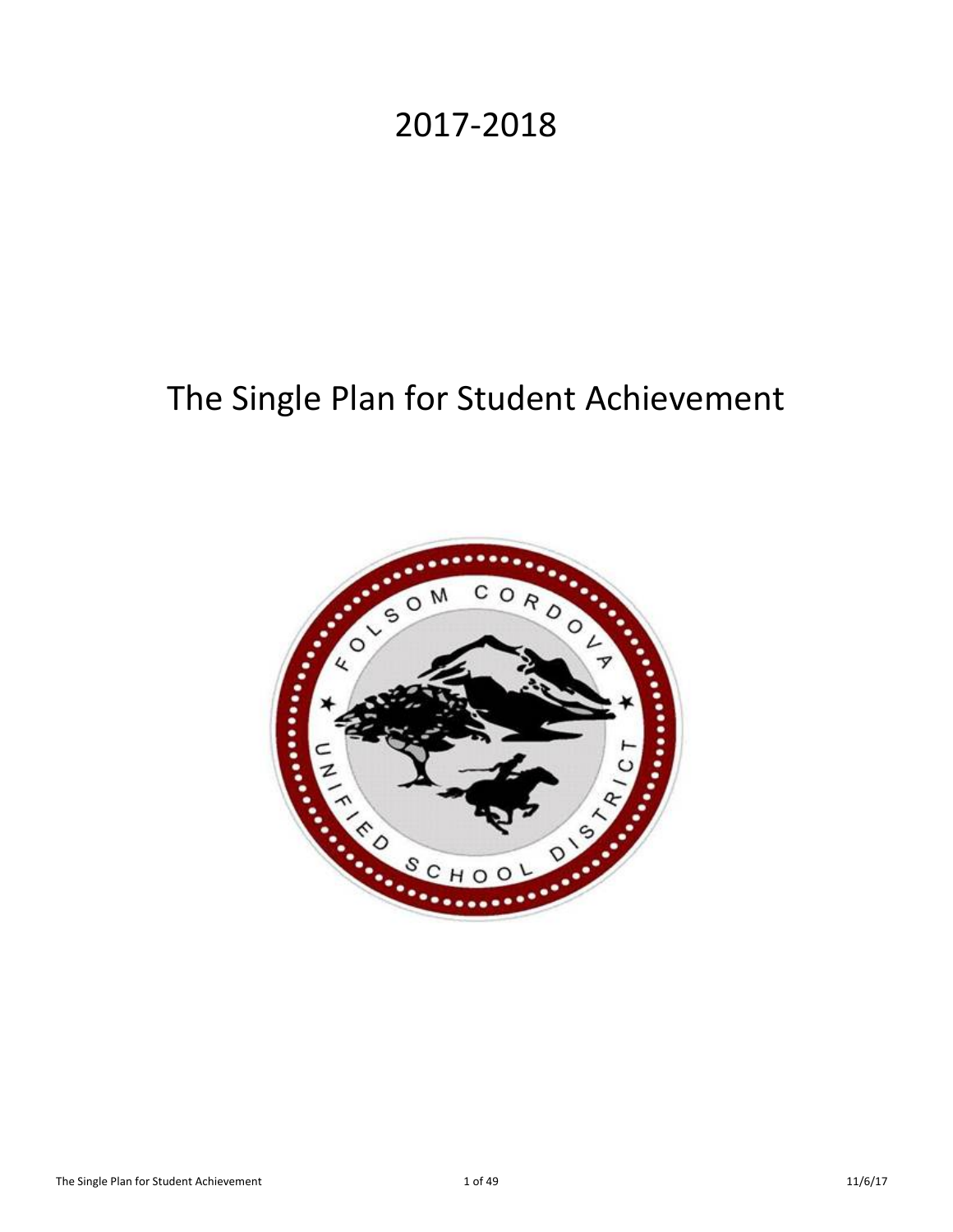# **Walnutwood High School**

| School:               | Walnutwood High School                 |
|-----------------------|----------------------------------------|
| <b>CDS Code:</b>      | 34673303430501                         |
| District:             | Folsom Cordova Unified School District |
| Principal:            | Annie Conover MS CCC/SLP               |
| <b>Revision Date:</b> | September 28, 2017                     |

The Single Plan for Student Achievement (SPSA) is a plan of actions to raise the academic performance of all students. California Education Code sections 41507, 41572, and 64001 and the federal Elementary and Secondary Education Act (ESEA) require each school to consolidate all school plans for programs funded through the ConApp and ESEA Program Improvement into the SPSA.

For additional information on school programs and how you may become involved locally, please contact the following person:

| <b>Contact Person:</b> Annie Conover |                                               |
|--------------------------------------|-----------------------------------------------|
| <b>Position:</b>                     | Principal                                     |
| <b>Phone Number: 916.294-9105</b>    |                                               |
| <b>Address:</b>                      | 10848 Gadsten Way<br>Rancho Cordova, CA 95670 |
|                                      | E-mail Address: aconover@fcusd.org            |

**The District Governing Board approved this revision of the SPSA on November 16, 2017.**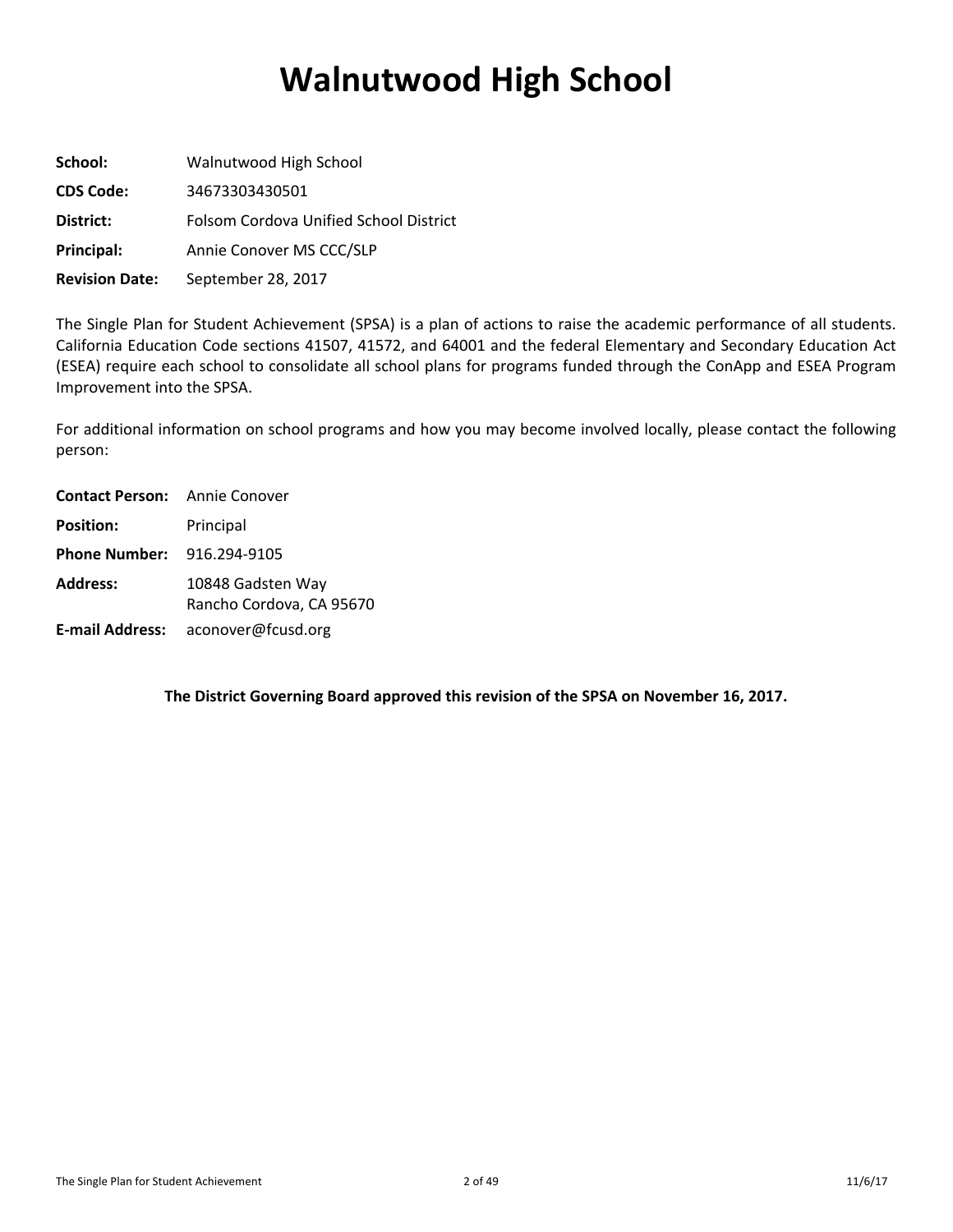# **Table of Contents**

| Annual Notice of Uniform Complaint Procedures & Non-Discrimination/Sexual Harassment Policies 46 |         |
|--------------------------------------------------------------------------------------------------|---------|
|                                                                                                  |         |
| $2 \text{ of } 40$                                                                               | 11/E/17 |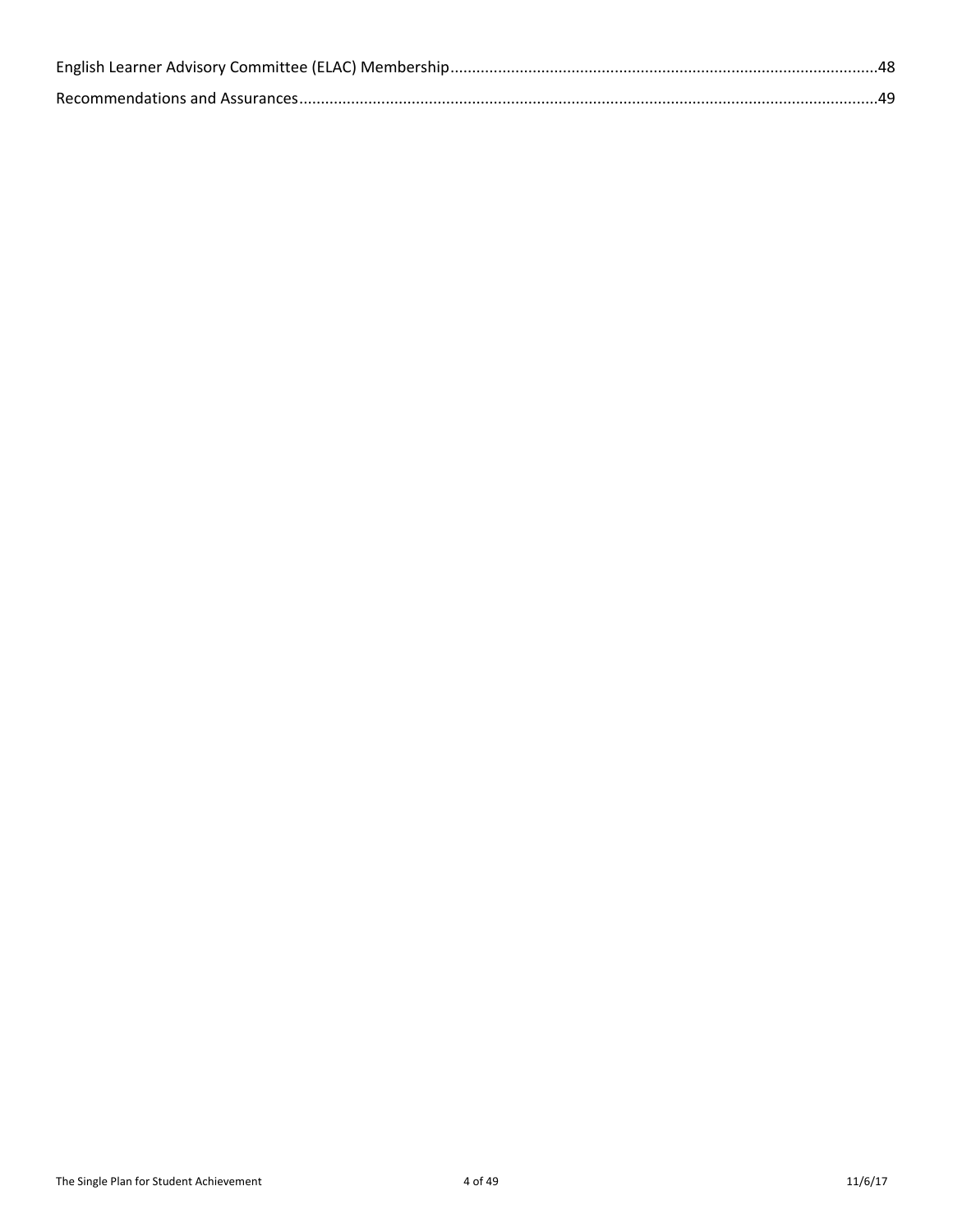#### <span id="page-4-0"></span>**School Vision and Mission**

#### **Walnutwood High School's Vision and Mission Statements**

The Mission of Walnutwood High School is to provide each student an individualized opportunity, with parent and teacher support, to earn a high school diploma, acquire values, skills, and knowledge necessary to promote lifelong learning, enhance self-esteem, and become productive, responsible citizens.

The Vision of Walnutwood High School is to provide an alternative to the traditional classroom setting where the individual needs of each student are addressed. Emphasis is placed on self respect, self discipline, personal responsibility, and achievement.

#### <span id="page-4-1"></span>**School and Community Profile**

#### Our School

In addition to Walnutwood High School (WHS), there are nineteen elementary schools, four middle schools, three traditional high schools, one charter school, one community day school and two continuation high schools. WHS, with a four year average enrollment of 176 students, serves students in traditional Independent Study for grades 7-12, as well as in two district programs; Adolescent Parent Program (APP) and Medical independent Study (MIS). WHS is an open entry-open exit school.

Independent study students typically meet with their teacher once each week for forty-five minutes. During that time teachers verify student homework, administer tests, give instruction, and provide new assignments. Students are primarily responsible for organizing their learning activities during the week; however, the teacher is available via e-mail or telephone to assist or advise students who are in need of help with their studies. Open access tutorials, staffed by a WHS instructor, are available for students desiring additional academic support. Computers and supplemental computer programs plus internet access are available.

#### Our Students

For many of our students, WHS is their school of choice where they attend, thrive and make progress towards graduation. For others, WHS may not be their best option, but for a variety of reasons, it is their only option. Thus we have a wide array of students from college bound, self-motivated, and goal oriented, to others who have not been successful anywhere else in their school career. We welcome them all and develop an individual education plan that best meets their needs. On Average is 31 % live in poverty and when blended with English Learners we have a 34% unduplicated count.

Some of our students participate in Medical Independent Study, a program designed to address the needs of students who, for medical reasons, are unable to attend class at their home school. The District's Health Services validate the medical need and, in conjunction with the doctor's office, determine if the student is best served at home or at WHS. Our Adolescent Parent Program serves students who are pregnant or parenting. The school has an on site Child Development Center to care for infants and toddlers while their parents are in class. Students in APP attend classes four hours each day where they not only work on graduation requirements, but also learn essential parenting skills.

Our APP students range in age from 14-19 years old.

#### <span id="page-4-2"></span>**Comprehensive Needs Assessment Components**

#### <span id="page-4-3"></span>**Data Analysis**

Please refer to the School and Student Performance Data section where an analysis is provided.

#### <span id="page-4-4"></span>**Surveys**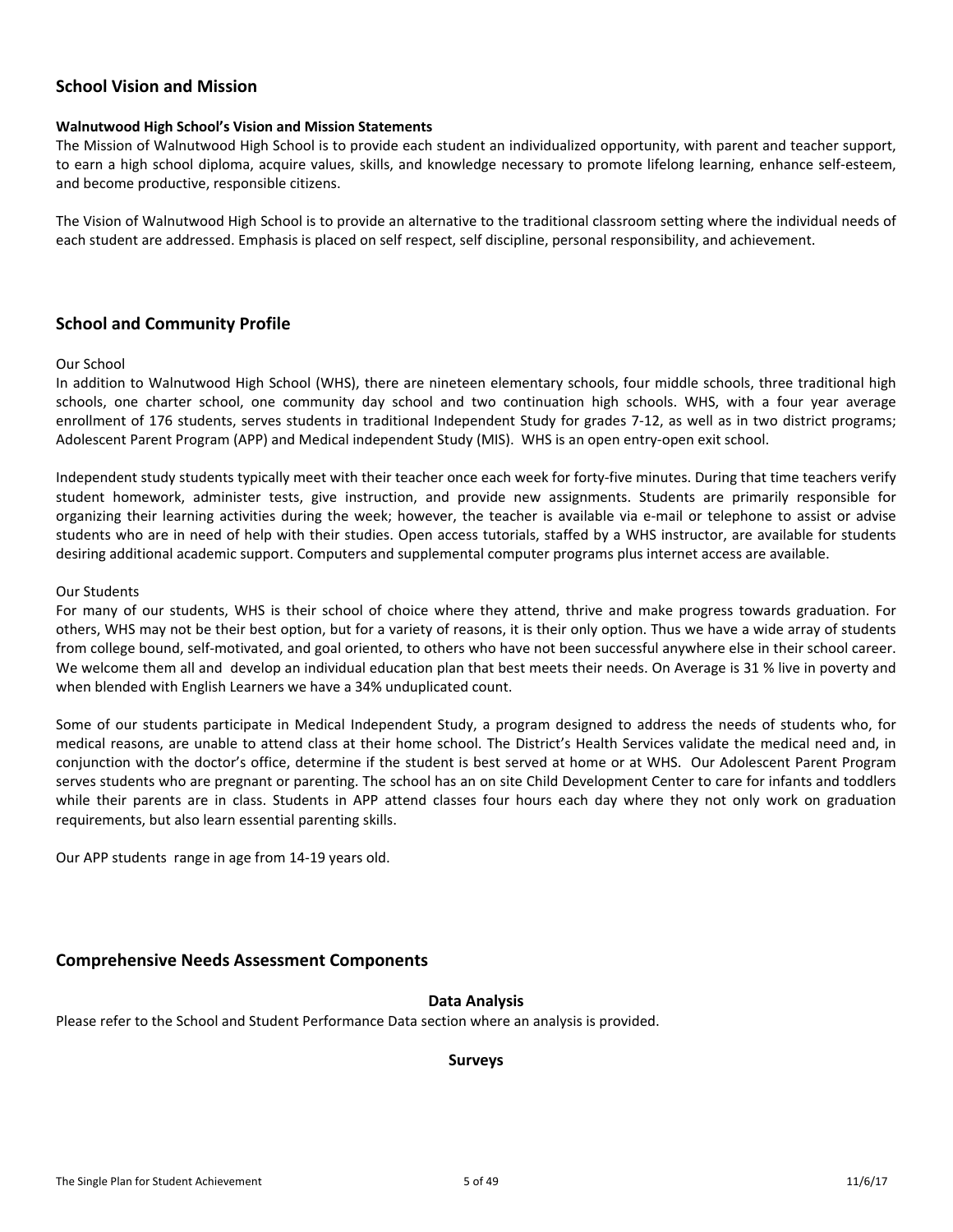This section provides a description of surveys (i.e., Student, Parent, Teacher) used during the school-year, and a summary of results from the survey(s).

Three years ago WHS undertook a WASC Self-study Review which included student, parent and staff input. Student and parent surveys indicated that our families overall are satisfied with their educational experience at WHS (99% of students and 100% of parents agree or strongly agree). The prioritized results from the self-study showed a need for:

- Support programs for literacy and math for our students.
- An additional full-time credentialed math teacher.
- Time for staff to prepare for Common Core implementation, with a focus on curriculum development and alignment to the Common Core.
- A better way to inform our parents, school community and community at larger about WHS programs and how we serve students.
- Increased involvement from support staff, parents, school community and the community at large to best serve and support our students.
- An improved diagnostic and benchmark assessment tool to better gauge students' abilities and academic needs and to inform instruction.

#### <span id="page-5-0"></span>**Classroom Observations**

This section provides a description of types and frequency of classroom observations conducted during the school-year and a summary of findings.

All teachers are formally observed as per the collective bargaining agreement. In addition, informal observations occur on a regular basis.

#### <span id="page-5-1"></span>**Analysis of Current Instructional Program**

The following statements are derived from the Elementary and Secondary Education Act (ESEA) of 1965 and Essential Program Components (EPCs). In conjunction with the needs assessments, these categories may be used to discuss and develop critical findings that characterize current instructional practice for numerically significant subgroups as well as individual students who are:

- Not meeting performance goals
- Meeting performance goals
- Exceeding performance goals

Discussion of each of these statements should result in succinct and focused findings based on verifiable facts. Avoid vague or general descriptions. Each successive school plan should examine the status of these findings and note progress made. Special consideration should be given to any practices, policies, or procedures found to be noncompliant through ongoing monitoring of categorical programs.

#### Standards, Assessment, and Accountability

1. Use of state and local assessments to modify instruction and improve student achievement (ESEA)

Meeting performance goals: WHS uses state and local assessments to inform our practice. Assessment results will let us know if we need to modify curriculum, delivery (e.g. re-teach or remediate) or provide additional support beyond the classroom for our students.

2. Use of data to monitor student progress on curriculum-embedded assessments and modify instruction (EPC)

Not meeting performance goals: One of the findings of our WASC self-study, and validated by the WASC visiting committee, was the need for a improved diagnostic and benchmark assessment tool to better gauge students' abilities and academic needs and to inform instruction. The district has purchased IlluminatED and i-Ready which are designed to provide multiple sources of data for staff. We launched i-Ready last year and and are in full implementation.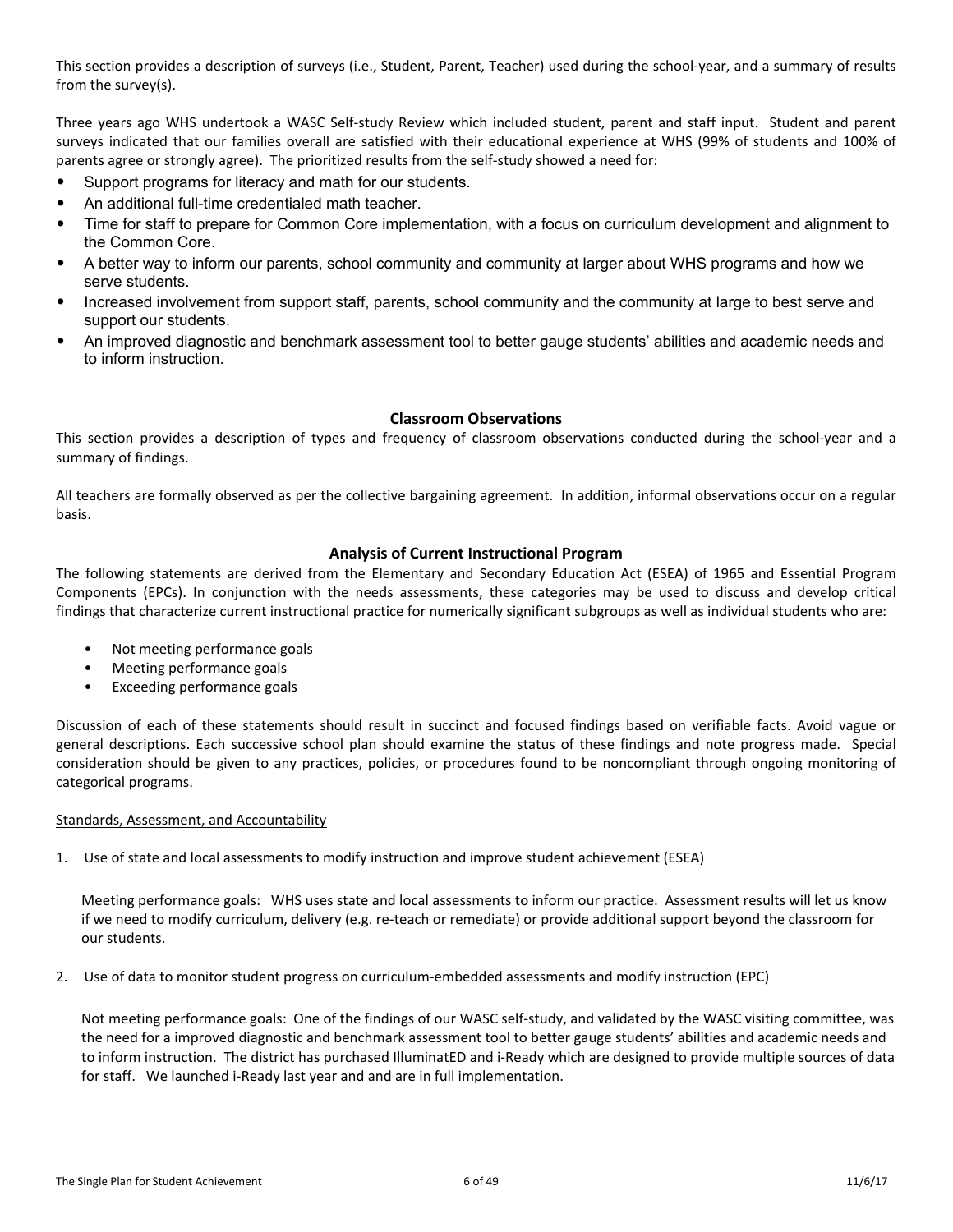#### Staffing and Professional Development

3. Status of meeting requirements for highly qualified staff (ESEA)

Meeting performance goals: All WHS teachers are credentialed and vetted by our Human Resources department for appropriate placement. Hired one additional FTE and a .4 Special Education teacher September 2017 due to increase in enrollment.

4. Sufficiency of credentialed teachers and teacher professional development (e.g., access to instructional materials training on SBE-adopted instructional materials) (EPC)

Meeting performance goals: Our WASC self-study, and validated by the WASC visiting committee, showed the need for an additional full-time credentialed math teacher to work with students taking higher level math. We were able to hire for this position spring 2016 for a start date of fall 2016. This past year we have had an increase in both site and district staff development.

5. Alignment of staff development to content standards, assessed student performance, and professional needs (ESEA)

Meeting performance goals: Staff development is focused primarily on the adoption and implementation of Common Core via our PLC.

6. Ongoing instructional assistance and support for teachers (e.g., use of content experts and instructional coaches) (EPC)

Meeting performance goals: District lead teachers are available to the sites as needed.

7. Teacher collaboration by grade level (kindergarten through grade eight [K–8]) and department (grades nine through twelve) (EPC)

Meeting performance goals: Teacher collaboration occurs by curriculum departments as well as, given our small size, by committee of the whole.

#### Teaching and Learning

8. Alignment of curriculum, instruction, and materials to content and performance standards (ESEA)

Not meeting performance goals: Staff meets regularly to update and/or design curriculum, instruction and materials to meet the Common Core standards and new math adopted curriculum. However, given the number of new textbook adoptions and supporting independent study format of instruction our lead teacher is given additional prep time to update and/or design curriculum, thus have not met the goal.

9. Adherence to recommended instructional minutes for reading/language arts and mathematics (K–8) (EPC)

n/a

10. Lesson pacing schedule (K–8) and master schedule flexibility for sufficient numbers of intervention courses (EPC)

Meeting performance goals: WHS's independent study format allows for maximum flexibility to meet individual students needs.

11. Availability of standards-based instructional materials appropriate to all student groups (ESEA)

Meeting performance goals: All students have access to appropriate standards aligned instructional materials.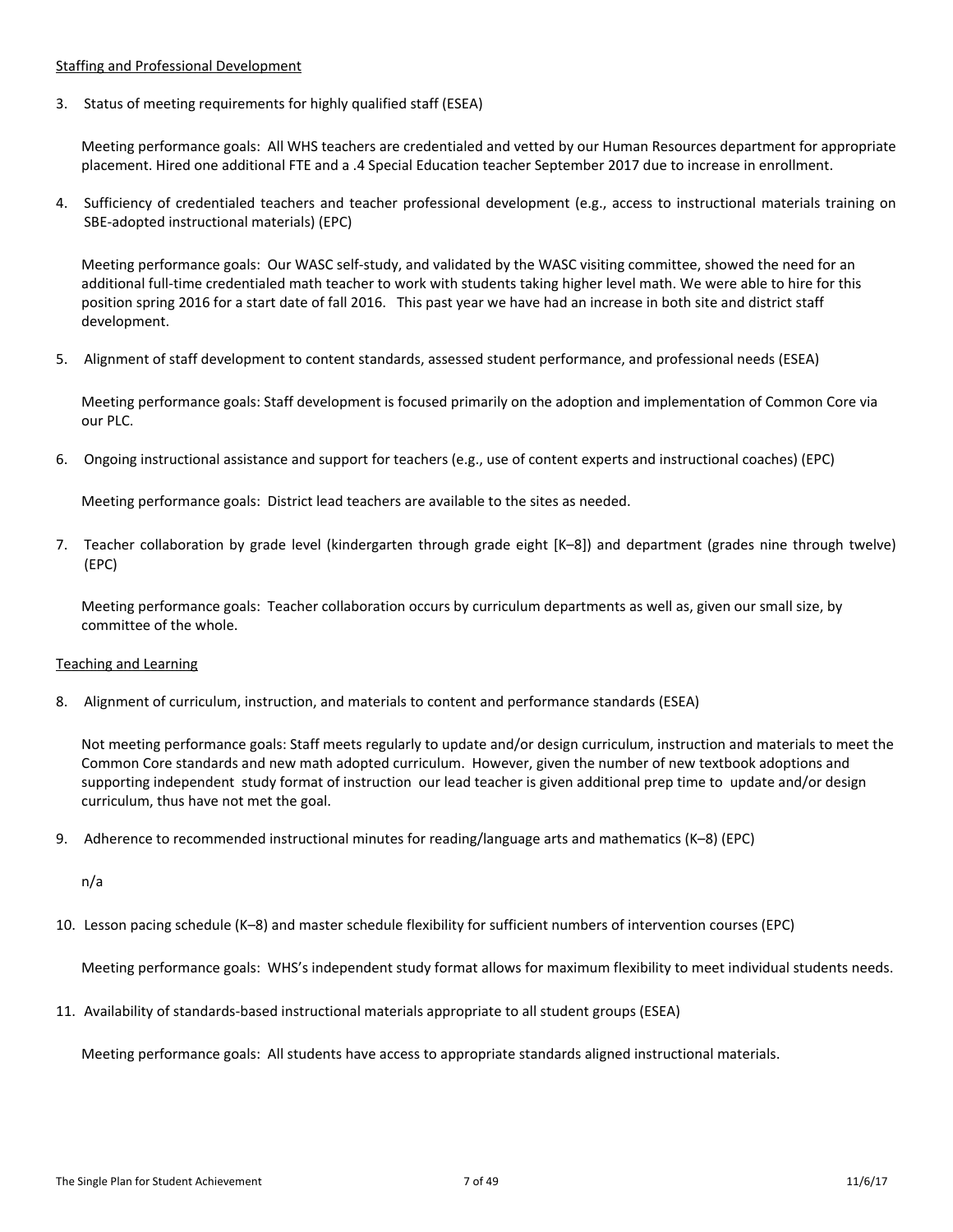12. Use of SBE-adopted and standards-aligned instructional materials, including intervention materials, and for high school students, access to standards-aligned core courses (EPC)

Meeting performance goals: All students have access to standards aligned core courses.

#### Opportunity and Equal Educational Access

13. Services provided by the regular program that enable underperforming students to meet standards (ESEA)

Meeting performance goals: All students have access to service to meet standards provided by their primary teacher as well as, math lab, chemistry and biology lab and art lab.

14. Research-based educational practices to raise student achievement

Meeting performance goals: All students have access to research-based educational practices as validated by the District's Curriculum Advisory Committee, as well as by our curriculum based lead teachers and the use of state adopted materials.

#### Parental Involvement

15. Resources available from family, school, district, and community to assist under-achieving students (ESEA)

Meeting performance goals: We utilize resources from families, school district and community to assist our under achieving students but recognize that we can do more.

16. Involvement of parents, community representatives, classroom teachers, other school personnel, and students in secondary schools, in the planning, implementation, and evaluation of ConApp programs (5 California Code of Regulations 3932)

Meeting performance goals: We involve parents, community members, school staff and students in the planning and implementation of the ConApp programs.

#### Funding

17. Services provided by categorical funds that enable underperforming students to meet standards (ESEA)

Staff development, intervention funding, translation services, homeless student support,supplementary materials, software, online services for parents.

- 18. Fiscal support (EPC)
	- EL funding, Title II funding, Title III funding.

#### <span id="page-7-0"></span>**Description of Barriers and Related School Goals**

The high turnover of students limits their access to a consistent curriculum as well as ongoing support and enrichment opportunities.

Student access to technology outside of school limits their educational supports when not on campus.

The low socio economic status of some of our families impacts the limited resources of students, ie supplies, home support and enrichment opportunities.

We are seeing an increase number of students with emotional/mental health needs.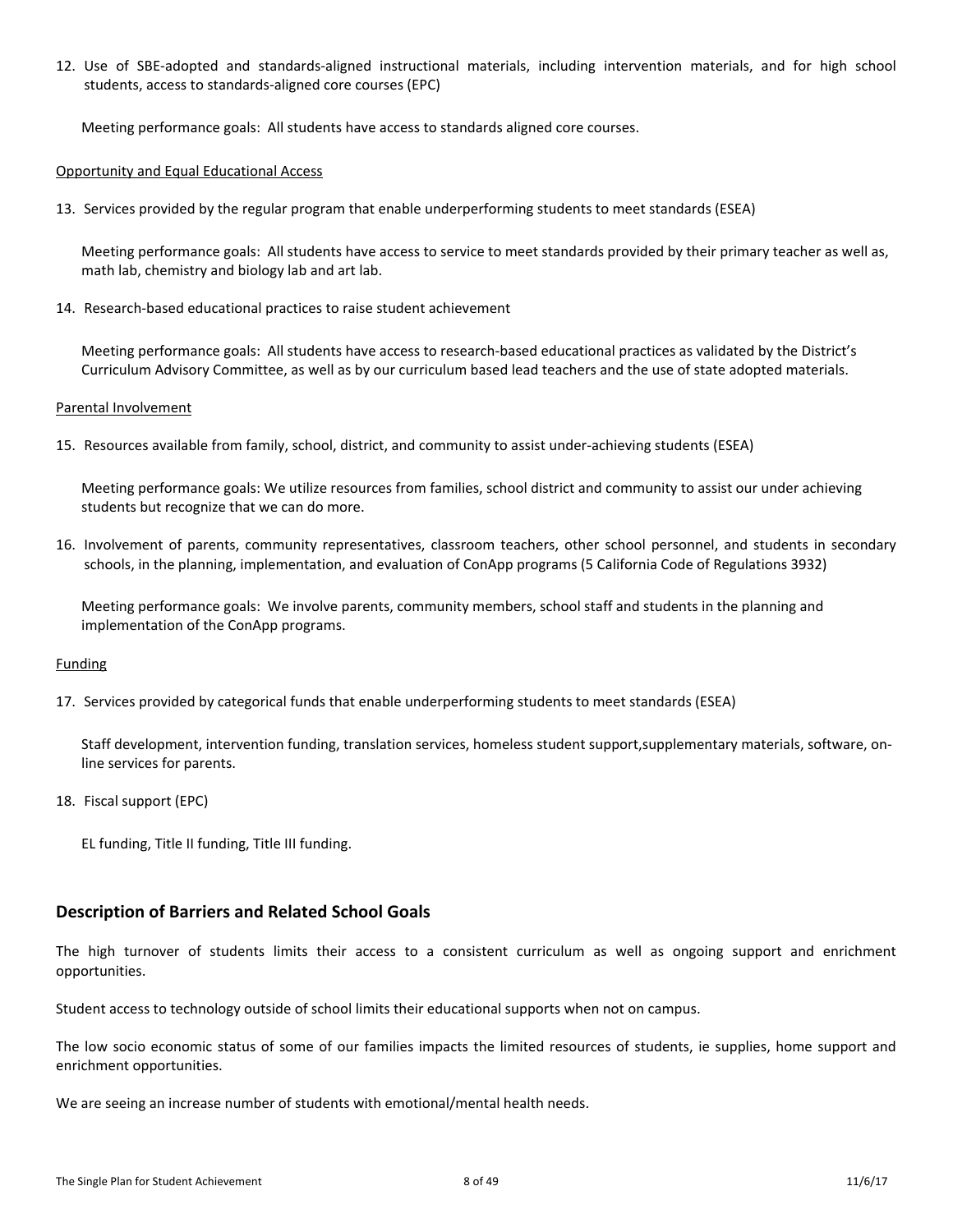<span id="page-8-0"></span>

| Top 2-3 SPSA Priorities and Major Expenditures Supporting Each Priority                      |                                                                                  |  |  |  |  |  |  |
|----------------------------------------------------------------------------------------------|----------------------------------------------------------------------------------|--|--|--|--|--|--|
| Priority 1:<br>Align our curriculum to the Common Core, focus on math<br>and ELA             | Expenditures to support priority 1:<br>Additional prep time for lead teacher     |  |  |  |  |  |  |
| Priority 2:<br>Academic support for math and ELA.                                            | Expenditures to support priority 2:<br>technology including projection equipment |  |  |  |  |  |  |
| Priority 3:<br>Participate in district and site level PD to support<br>curriculum alignment. | Expenditures to support priority 3:<br>Sub costs for training                    |  |  |  |  |  |  |

|                                                                                                  |                             |                                 | Degree of Implementation: √          |                                         |
|--------------------------------------------------------------------------------------------------|-----------------------------|---------------------------------|--------------------------------------|-----------------------------------------|
|                                                                                                  | <b>Fully</b><br>Implemented | <b>Partially</b><br>Implemented | <b>Not</b><br><b>Implemented Yet</b> | <b>Modified or</b><br><b>Eliminated</b> |
| Strategy 1:<br>Staff collaboration time for curriculum<br>development and implementation         |                             | X                               |                                      |                                         |
| Strategy 2:<br>i-Ready pre and post testing to validate<br>curriculum and track student success  | X                           |                                 |                                      |                                         |
| Strategy 3:<br>Professional development on i-Ready                                               | $\pmb{\mathsf{X}}$          |                                 |                                      |                                         |
| Strategy 4:<br>Math lab for all IM students                                                      | $\pmb{\mathsf{X}}$          |                                 |                                      |                                         |
| Strategy 5:<br>Use of Aleks math and i-Ready to provide<br>remediation and support for students. |                             |                                 | $\pmb{\chi}$                         |                                         |
| Strategy 6:<br>Increased number of UC "a-g" approved<br>courses                                  |                             | $\mathsf{X}$                    |                                      |                                         |
| Strategy 7:<br>Increased CTE offerings                                                           |                             | $\pmb{\times}$                  |                                      |                                         |
| Strategy 8:                                                                                      |                             |                                 |                                      |                                         |
| Strategy 9:                                                                                      |                             |                                 |                                      |                                         |
| Strategy 10:                                                                                     |                             |                                 |                                      |                                         |

 $-$ 

٦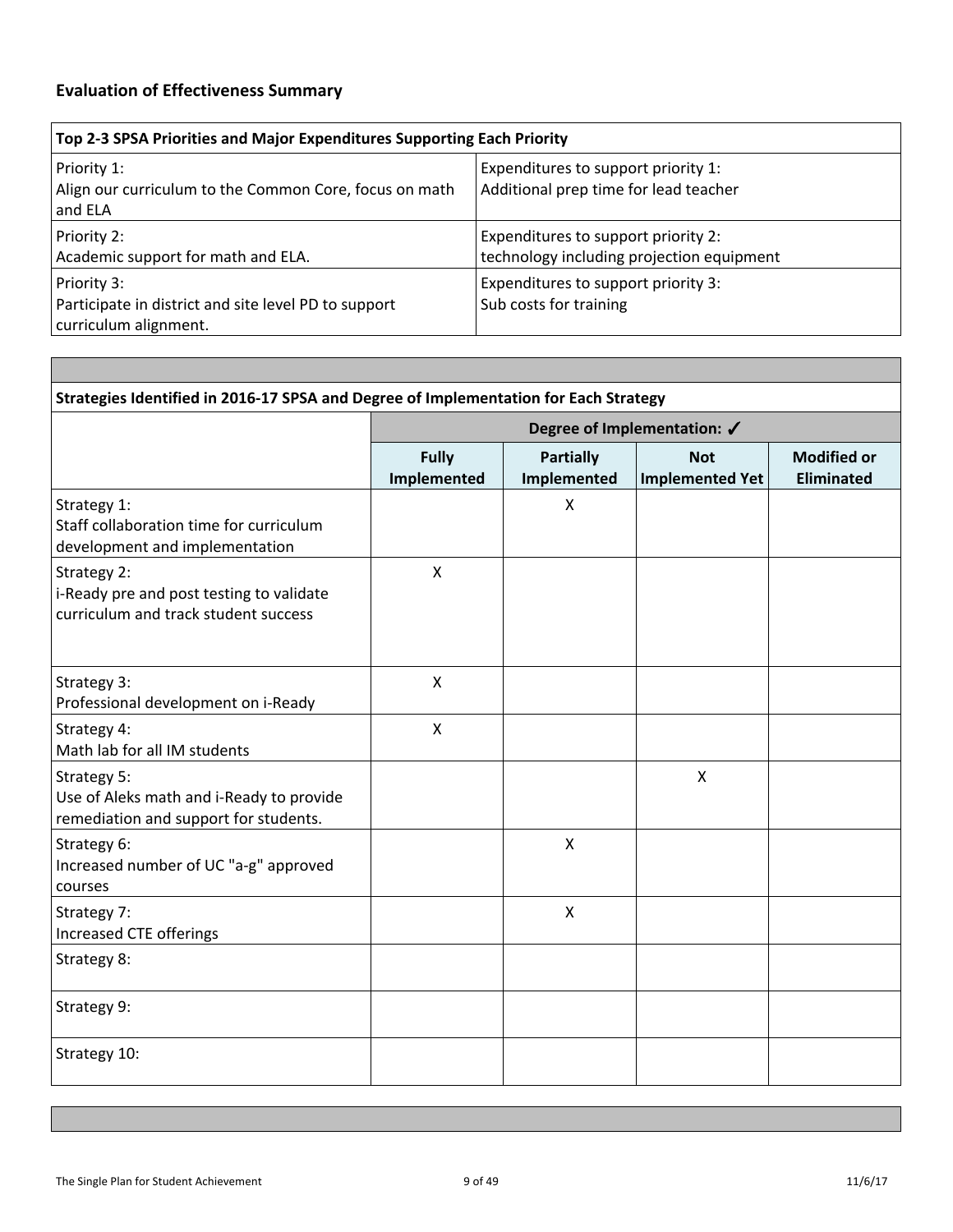# **Barriers to \*partially or not implemented strategies and actions taken to mitigate each barrier including adjustment of SPSA Plan to overcome barrier**

| 1. | Partially or non-implemented strategy:        | Staff collaboration time                                                               |
|----|-----------------------------------------------|----------------------------------------------------------------------------------------|
|    | Barrier(s) to strategy:                       | Did not provide adequate staff release/planning time                                   |
|    | Action(s) taken to mitigate/overcome barrier: | Dedicated time in the schedule for PD and common<br>planning time once a month         |
| 2. | Partially or non-implemented strategy:        | i-Ready pre and post testing                                                           |
|    | Barrier(s) to strategy:                       |                                                                                        |
|    | Action(s) taken to mitigate/overcome barrier: | Viable plan for testing students,                                                      |
| 3. | Partially or non-implemented strategy:        | PD on i-Ready                                                                          |
|    | Barrier(s) to strategy:                       |                                                                                        |
|    | Action(s) taken to mitigate/overcome barrier: | Provided PD to staff on use of program.                                                |
| 4. | Partially or non-implemented strategy:        | Use of Aleks math and i-Ready to provide remediation and<br>support for students.      |
|    | Barrier(s) to strategy:                       | Getting course outline approved and able to implement<br>new course.                   |
|    | Action(s) taken to mitigate/overcome barrier: | math pathways developed and shared bringing to CAC<br>9/19/2017                        |
| 5. | Partially or non-implemented strategy:        | Increased number of UC "a-g" approved courses                                          |
|    | Barrier(s) to strategy:                       | have increased the number of approved courses, still have<br>a few more to go          |
|    | Action(s) taken to mitigate/overcome barrier: | Need appropriately credentialed teachers and facilities,<br>especially for VPA and CTE |
| 6. | Partially or non-implemented strategy:        | Increased CTE offerings                                                                |
|    | Barrier(s) to strategy:                       | Need appropriately credentialed teachers and facilities,<br>especially for VPA and CTE |
|    | Action(s) taken to mitigate/overcome barrier: | Request to district for additional support in these areas.                             |

|   | SPSA Strategies that were effective in improving student achievement for the target audience/Data evidence |                                                                           |  |  |  |  |  |  |  |
|---|------------------------------------------------------------------------------------------------------------|---------------------------------------------------------------------------|--|--|--|--|--|--|--|
|   | <b>Effective Strategy:</b>                                                                                 | <b>Data Evidence:</b>                                                     |  |  |  |  |  |  |  |
|   | summer school intervention                                                                                 | credit deficient students earned additional credits towards<br>graduation |  |  |  |  |  |  |  |
| 3 | establish a chemistry wet lab                                                                              | implemented labs, class received UC "a-g" approval                        |  |  |  |  |  |  |  |

| SPSA Strategies that were ineffective/minimally effective OR level of effectiveness is undetermined in improving<br>student achievement for the target audience/data evidence |                                 |                                |  |  |  |  |
|-------------------------------------------------------------------------------------------------------------------------------------------------------------------------------|---------------------------------|--------------------------------|--|--|--|--|
|                                                                                                                                                                               | Ineffective strategy:           | Data Evidence:                 |  |  |  |  |
|                                                                                                                                                                               | Combined math lab with adult ed | very low student participation |  |  |  |  |

Г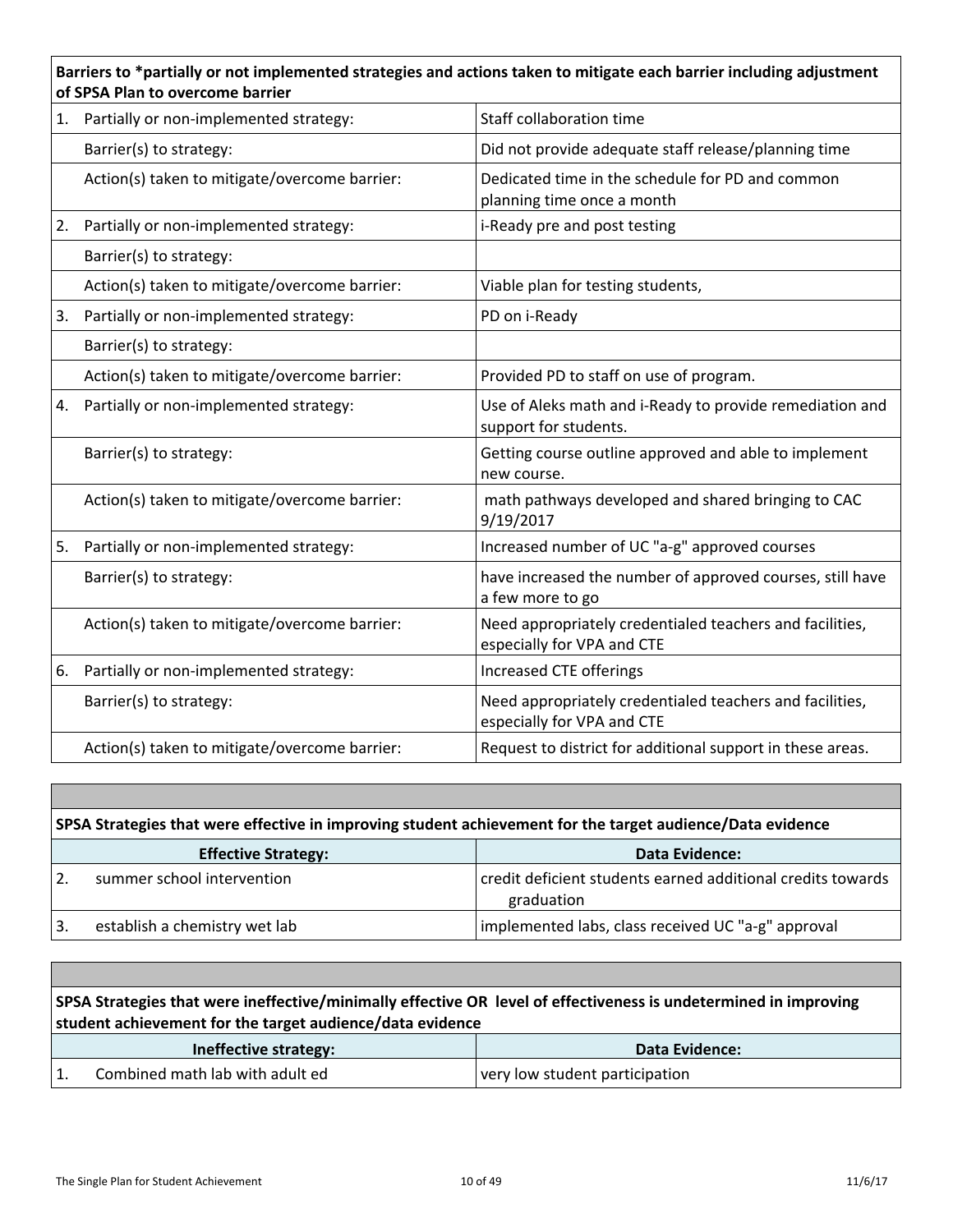## <span id="page-10-1"></span>**CAASPP Results (All Students)**

#### **English Language Arts/Literacy**

<span id="page-10-0"></span>

| <b>Overall Participation for All Students</b> |              |                        |         |             |                      |           |             |                           |           |                               |       |         |
|-----------------------------------------------|--------------|------------------------|---------|-------------|----------------------|-----------|-------------|---------------------------|-----------|-------------------------------|-------|---------|
|                                               |              | # of Students Enrolled |         |             | # of Students Tested |           |             | # of Students with Scores |           | % of Enrolled Students Tested |       |         |
| <b>Grade Level</b>                            | 14-15        | 15-16                  | $16-17$ | 14-15       | $15 - 16$            | $16 - 17$ | 14-15       | $15 - 16$                 | $16 - 17$ | 14-15                         | 15-16 | $16-17$ |
| Grade 3                                       | 1            |                        |         | $\mathbf 0$ |                      |           | 0           |                           |           | 0.0                           |       |         |
| Grade 4                                       | 3            | 3                      | $\ast$  | $\mathbf 0$ | 0                    | $\ast$    | $\mathbf 0$ | 0                         | $\ast$    | 0.0                           | 0     |         |
| Grade 5                                       |              | $\overline{2}$         |         |             | 0                    |           |             | 0                         |           |                               | 0     |         |
| Grade 6                                       | $\mathbf{1}$ | 5                      | $\ast$  | $\mathbf 0$ | 1                    | $\ast$    | $\mathbf 0$ | 1                         | $\ast$    | 0.0                           | 20    |         |
| Grade 7                                       | 16           | 9                      | $\ast$  | 8           | 6                    | $\ast$    | 8           | 6                         | $\ast$    | 50.0                          | 66.7  |         |
| Grade 8                                       | 15           | 13                     | 19      | 8           | 11                   | 18        | 8           | 11                        | 18        | 53.3                          | 84.6  | 94.7    |
| Grade 11                                      | 76           | 68                     | 57      | 49          | 40                   | 43        | 49          | 39                        | 43        | 64.5                          | 56.5  | 75.4    |
| <b>All Grades</b>                             | 112          | 100                    | 83      | 65          | 58                   | 65        | 65          | 57                        | 65        | 58.0                          | 56.4  | 78.3    |

\* The "% of Enrolled Students Tested" showing in this table is not the same as "Participation Rate" for federal accountability purposes.

| <b>Overall Achievement for All Students</b> |        |                         |           |        |                     |           |        |                |           |        |                       |           |           |                    |           |  |
|---------------------------------------------|--------|-------------------------|-----------|--------|---------------------|-----------|--------|----------------|-----------|--------|-----------------------|-----------|-----------|--------------------|-----------|--|
|                                             |        | <b>Mean Scale Score</b> |           |        | % Standard Exceeded |           |        | % Standard Met |           |        | % Standard Nearly Met |           |           | % Standard Not Met |           |  |
| <b>Grade Level</b>                          | 14-15  | $15 - 16$               | $16 - 17$ | 14-15  | 15-16               | $16 - 17$ | 14-15  | 15-16          | $16 - 17$ | 14-15  | $15 - 16$             | $16 - 17$ | $14 - 15$ | $15 - 16$          | $16 - 17$ |  |
| Grade 3                                     | $\ast$ |                         |           | $\ast$ |                     |           | $\ast$ |                |           | $*$    |                       |           | $\ast$    |                    |           |  |
| Grade 4                                     | $\ast$ | $\ast$                  | $\ast$    | $\ast$ | $\ast$              | $\ast$    | $\ast$ | $\ast$         | $\ast$    | $*$    | $\ast$                | $\ast$    | $\ast$    | *                  | $\ast$    |  |
| Grade 5                                     |        | $\ast$                  |           |        | $\ast$              |           |        | $\ast$         |           |        | $\ast$                |           |           | $\ast$             |           |  |
| Grade 6                                     | $\ast$ | $\ast$                  | $\ast$    | $\ast$ | $\ast$              | $\ast$    | $\ast$ | $\ast$         | $\ast$    | $\ast$ | $\ast$                | $\ast$    | $\ast$    | *                  | $\ast$    |  |
| Grade 7                                     | $\ast$ | $\ast$                  | $\ast$    | $\ast$ | $\ast$              | $\ast$    | $\ast$ | $\ast$         | $\ast$    | $*$    | $\ast$                | $\ast$    | $\ast$    | *                  | $\ast$    |  |
| Grade 8                                     | $\ast$ | 2535.2                  | 2533.2    | $\ast$ | 0                   | 0.00      | $\ast$ | 27             | 38.89     | $\ast$ | 45                    | 33.33     | $\ast$    | 27                 | 27.78     |  |
| Grade 11                                    | 2624.2 | 2579.8                  | 2582.2    | 31     | 21                  | 13.95     | 33     | 28             | 37.21     | 31     | 28                    | 37.21     | 6         | 23                 | 11.63     |  |
| <b>All Grades</b>                           | N/A    | N/A                     | N/A       | 23     | 16                  | 9.23      | 32     | 32             | 38.46     | 31     | 30                    | 36.92     | 14        | 23                 | 15.38     |  |

| Reading<br>Demonstrating understanding of literary and non-fictional texts |        |                  |           |        |                       |           |        |                  |         |  |  |
|----------------------------------------------------------------------------|--------|------------------|-----------|--------|-----------------------|-----------|--------|------------------|---------|--|--|
|                                                                            |        | % Above Standard |           |        | % At or Near Standard |           |        | % Below Standard |         |  |  |
| <b>Grade Level</b>                                                         | 14-15  | $15 - 16$        | $16 - 17$ | 14-15  | $15 - 16$             | $16 - 17$ | 14-15  | $15 - 16$        | $16-17$ |  |  |
| Grade 3                                                                    | $\ast$ |                  |           | $\ast$ |                       |           | $\ast$ |                  |         |  |  |
| Grade 4                                                                    | $\ast$ | $\ast$           | $\ast$    | $\ast$ | $\ast$                | $\ast$    | $*$    | $*$              | $\ast$  |  |  |
| Grade 5                                                                    |        | $\ast$           |           |        | $\ast$                |           |        | $\ast$           |         |  |  |
| Grade 6                                                                    | $\ast$ | $\ast$           | $\ast$    | $\ast$ | $\ast$                | $\ast$    | $\ast$ | $*$              | $\ast$  |  |  |
| Grade 7                                                                    | $\ast$ | $\ast$           | $\ast$    | $\ast$ | $\ast$                | $\ast$    | $*$    | $*$              | $\ast$  |  |  |
| Grade 8                                                                    | $\ast$ | 9                | 16.67     | $\ast$ | 73                    | 50.00     | $\ast$ | 18               | 33.33   |  |  |
| Grade 11                                                                   | 45     | 28               | 25.58     | 41     | 56                    | 60.47     | 14     | 15               | 13.95   |  |  |
| <b>All Grades</b>                                                          | 35     | 28               | 21.54     | 43     | 54                    | 58.46     | 22     | 18               | 20.00   |  |  |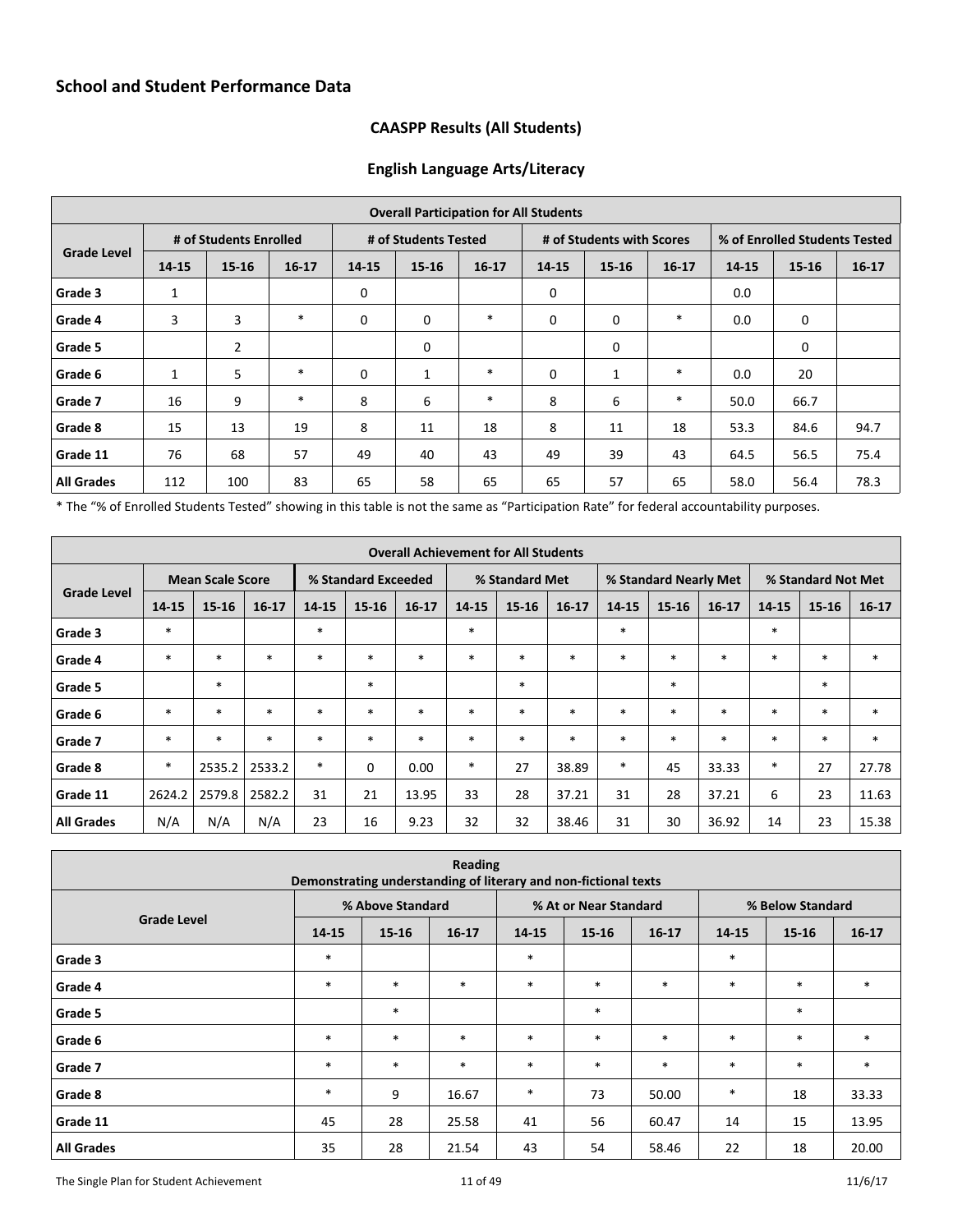|                    |        | Producing clear and purposeful writing | <b>Writing</b> |        |                       |           |        |                  |         |
|--------------------|--------|----------------------------------------|----------------|--------|-----------------------|-----------|--------|------------------|---------|
|                    |        | % Above Standard                       |                |        | % At or Near Standard |           |        | % Below Standard |         |
| <b>Grade Level</b> | 14-15  | 15-16                                  | $16 - 17$      | 14-15  | $15 - 16$             | $16 - 17$ | 14-15  | $15 - 16$        | $16-17$ |
| Grade 3            | $\ast$ |                                        |                | $\ast$ |                       |           | $\ast$ |                  |         |
| Grade 4            | $\ast$ | $\ast$                                 | $\ast$         | $\ast$ | $\ast$                | $\ast$    | $\ast$ | $\ast$           | $\ast$  |
| Grade 5            |        | $\ast$                                 |                |        | $\ast$                |           |        | $\ast$           |         |
| Grade 6            | $\ast$ | $\ast$                                 | $\ast$         | $\ast$ | $\ast$                | $\ast$    | $\ast$ | $\ast$           | $\ast$  |
| Grade 7            | $\ast$ | $\ast$                                 | $\ast$         | $\ast$ | $\ast$                | $\ast$    | $\ast$ | $\ast$           | $\ast$  |
| Grade 8            | $\ast$ | 9                                      | 11.11          | $\ast$ | 64                    | 44.44     | $\ast$ | 27               | 44.44   |
| Grade 11           | 39     | 21                                     | 27.91          | 53     | 51                    | 55.81     | 6      | 28               | 16.28   |
| <b>All Grades</b>  | 32     | 18                                     | 23.08          | 52     | 56                    | 52.31     | 14     | 26               | 24.62   |

|                    |        |                  | Listening<br>Demonstrating effective communication skills |        |                       |           |        |                  |           |
|--------------------|--------|------------------|-----------------------------------------------------------|--------|-----------------------|-----------|--------|------------------|-----------|
|                    |        | % Above Standard |                                                           |        | % At or Near Standard |           |        | % Below Standard |           |
| <b>Grade Level</b> | 14-15  | $15 - 16$        | $16 - 17$                                                 | 14-15  | $15 - 16$             | $16 - 17$ | 14-15  | $15 - 16$        | $16 - 17$ |
| Grade 3            | $\ast$ |                  |                                                           | $\ast$ |                       |           | $\ast$ |                  |           |
| Grade 4            | $\ast$ | $\ast$           | $\ast$                                                    | $\ast$ | $\ast$                | $\ast$    | $\ast$ | $\ast$           | $\ast$    |
| Grade 5            |        | $\ast$           |                                                           |        | $\ast$                |           |        | $\ast$           |           |
| Grade 6            | $\ast$ | $\ast$           | $\ast$                                                    | $\ast$ | $\ast$                | $\ast$    | $*$    | $\ast$           | $\ast$    |
| Grade 7            | $\ast$ | $\ast$           | $\ast$                                                    | $\ast$ | $\ast$                | $\ast$    | $*$    | $\ast$           | $\ast$    |
| Grade 8            | $\ast$ | $\mathbf 0$      | 0.00                                                      | $\ast$ | 91                    | 88.89     | $\ast$ | 9                | 11.11     |
| Grade 11           | 24     | 21               | 20.93                                                     | 59     | 67                    | 67.44     | 16     | 13               | 11.63     |
| <b>All Grades</b>  | 20     | 21               | 13.85                                                     | 63     | 68                    | 75.38     | 17     | 11               | 10.77     |

|                    |        |                  | Research/Inquiry<br>Investigating, analyzing, and presenting information |        |                       |           |        |                  |         |
|--------------------|--------|------------------|--------------------------------------------------------------------------|--------|-----------------------|-----------|--------|------------------|---------|
|                    |        | % Above Standard |                                                                          |        | % At or Near Standard |           |        | % Below Standard |         |
| <b>Grade Level</b> | 14-15  | $15 - 16$        | $16-17$                                                                  | 14-15  | $15 - 16$             | $16 - 17$ | 14-15  | $15 - 16$        | $16-17$ |
| Grade 3            | $\ast$ |                  |                                                                          | $\ast$ |                       |           | $\ast$ |                  |         |
| Grade 4            | $\ast$ | $\ast$           | $\ast$                                                                   | $\ast$ | $\ast$                | $\ast$    | $*$    | $\ast$           | $\ast$  |
| Grade 5            |        | $\ast$           |                                                                          |        | $\ast$                |           |        | $\ast$           |         |
| Grade 6            | $\ast$ | $\ast$           | $\ast$                                                                   | $\ast$ | $\ast$                | $\ast$    | $*$    | $\ast$           | $\ast$  |
| Grade 7            | $\ast$ | $\ast$           | $\ast$                                                                   | $\ast$ | $\ast$                | $\ast$    | $*$    | $\ast$           | $\ast$  |
| Grade 8            | $\ast$ | 0                | 5.88                                                                     | $\ast$ | 82                    | 70.59     | $\ast$ | 18               | 23.53   |
| Grade 11           | 43     | 26               | 13.95                                                                    | 49     | 59                    | 60.47     | 6      | 15               | 25.58   |
| <b>All Grades</b>  | 34     | 23               | 12.50                                                                    | 52     | 60                    | 64.06     | 12     | 18               | 23.44   |

#### **Conclusions based on this data:**

1. Students performance falls: in all performance bands: Some students exceed,Some students meet standard,majority nearly meet standards, a small percent do not meet standard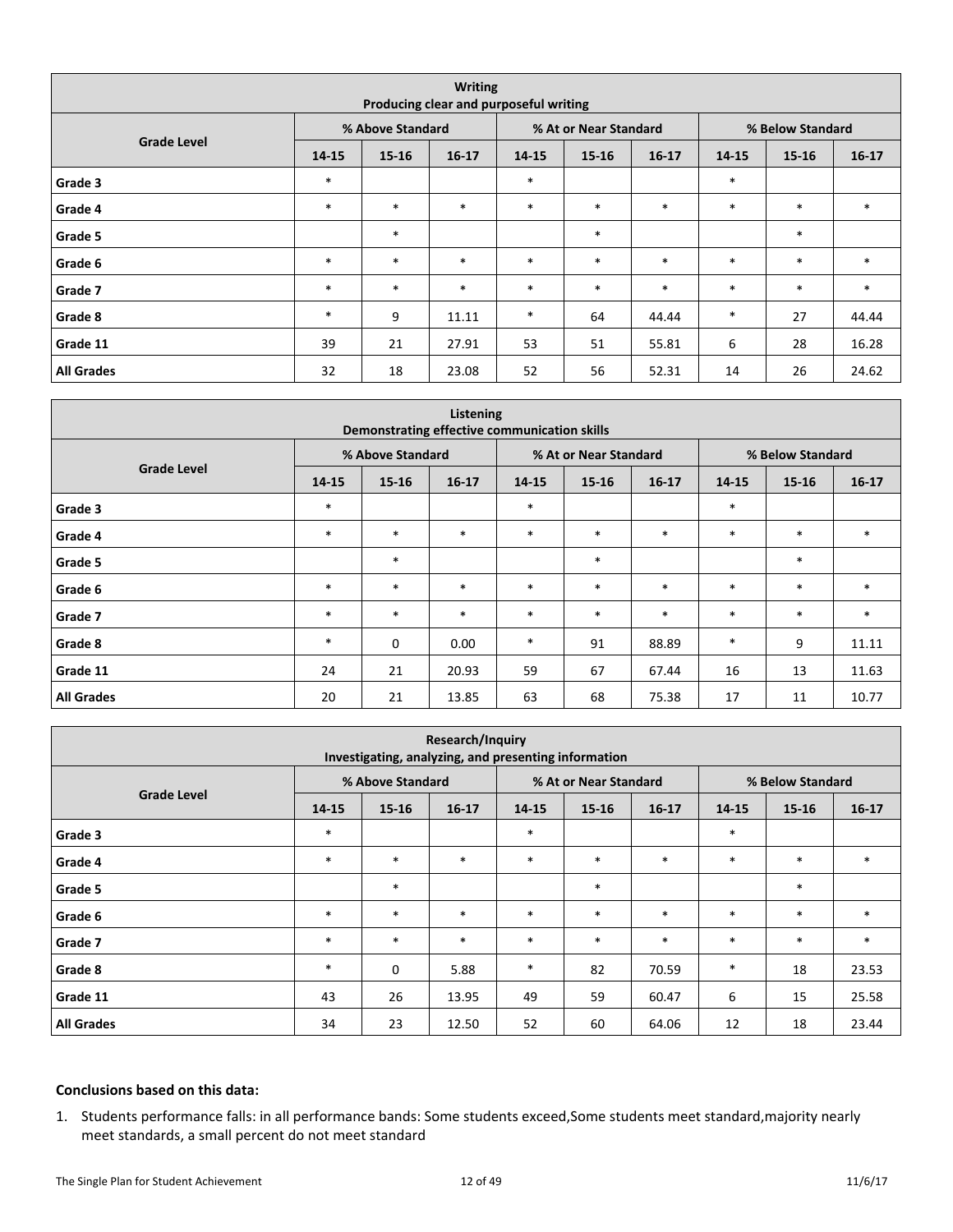2. Limited data for WWH ie dashboard does not currently identify.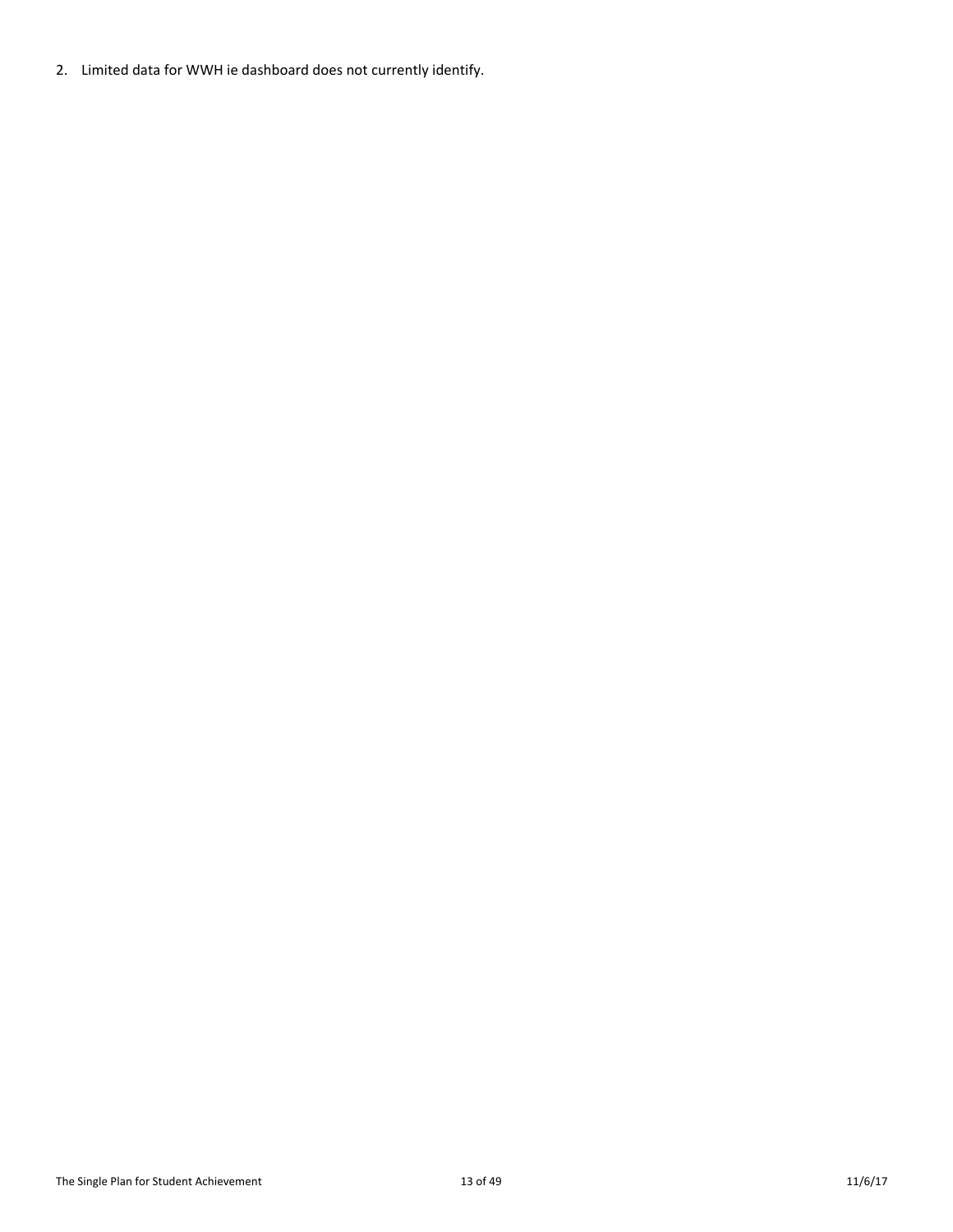# **CAASPP Results (All Students)**

#### **Mathematics**

|                    |       |                        |           |              |                      | <b>Overall Participation for All Students</b> |       |                           |           |       |                               |         |
|--------------------|-------|------------------------|-----------|--------------|----------------------|-----------------------------------------------|-------|---------------------------|-----------|-------|-------------------------------|---------|
|                    |       | # of Students Enrolled |           |              | # of Students Tested |                                               |       | # of Students with Scores |           |       | % of Enrolled Students Tested |         |
| <b>Grade Level</b> | 14-15 | $15 - 16$              | $16 - 17$ | 14-15        | $15 - 16$            | $16 - 17$                                     | 14-15 | $15 - 16$                 | $16 - 17$ | 14-15 | 15-16                         | $16-17$ |
| Grade 3            | 1     |                        |           | 0            |                      |                                               | 0     |                           |           | 0.0   |                               |         |
| Grade 4            | 3     | 3                      | $\ast$    | $\mathbf 0$  | 0                    | $\ast$                                        | 0     | $\mathbf 0$               | $\ast$    | 0.0   | $\mathbf 0$                   |         |
| Grade 5            |       | $\overline{2}$         |           |              | 0                    |                                               |       | 0                         |           |       | 0                             |         |
| Grade 6            | 1     | 5                      | $\ast$    | $\mathbf{0}$ | 0                    | $\ast$                                        | 0     | $\mathbf 0$               | $\ast$    | 0.0   | $\mathbf 0$                   |         |
| Grade 7            | 16    | 9                      | $\ast$    | 9            | 4                    | $\ast$                                        | 8     | 4                         | $\ast$    | 56.3  | 44.4                          |         |
| Grade 8            | 15    | 13                     | 19        | 8            | 11                   | 15                                            | 7     | 11                        | 15        | 53.3  | 84.6                          | 78.9    |
| Grade 11           | 76    | 68                     | 56        | 47           | 38                   | 42                                            | 45    | 38                        | 42        | 61.8  | 55.9                          | 75      |
| <b>All Grades</b>  | 112   | 100                    | 82        | 64           | 53                   | 60                                            | 60    | 53                        | 60        | 57.1  | 53                            | 73.2    |

\* The "% of Enrolled Students Tested" showing in this table is not the same as "Participation Rate" for federal accountability purposes.

|                    |        |                         |           |        |                     | <b>Overall Achievement for All Students</b> |        |                |           |        |                       |           |           |                    |           |
|--------------------|--------|-------------------------|-----------|--------|---------------------|---------------------------------------------|--------|----------------|-----------|--------|-----------------------|-----------|-----------|--------------------|-----------|
|                    |        | <b>Mean Scale Score</b> |           |        | % Standard Exceeded |                                             |        | % Standard Met |           |        | % Standard Nearly Met |           |           | % Standard Not Met |           |
| <b>Grade Level</b> | 14-15  | $15 - 16$               | $16 - 17$ | 14-15  | $15 - 16$           | $16-17$                                     | 14-15  | $15 - 16$      | $16 - 17$ | 14-15  | $15 - 16$             | $16 - 17$ | $14 - 15$ | $15 - 16$          | $16 - 17$ |
| Grade 3            | $\ast$ |                         |           | $\ast$ |                     |                                             | $\ast$ |                |           | $\ast$ |                       |           | $\ast$    |                    |           |
| Grade 4            | $\ast$ | $\ast$                  | $\ast$    | $\ast$ | $\ast$              | $\ast$                                      | $\ast$ | $\ast$         | $\ast$    | $\ast$ | $\ast$                | $\ast$    | $\ast$    | $\ast$             | $\ast$    |
| Grade 5            |        | $\ast$                  |           |        | $\ast$              |                                             |        | $\ast$         |           |        | $\ast$                |           |           | $\ast$             |           |
| Grade 6            | $\ast$ | $\ast$                  | $\ast$    | $\ast$ | $\ast$              | $\ast$                                      | $\ast$ | $*$            | $\ast$    | $\ast$ | $\ast$                | $\ast$    | $\ast$    | $\ast$             | $\ast$    |
| Grade 7            | $\ast$ | $\ast$                  | $\ast$    | $\ast$ | $\ast$              | $\ast$                                      | $\ast$ | $*$            | $\ast$    | $\ast$ | $\ast$                | $\ast$    | $\ast$    | $\ast$             | $\ast$    |
| Grade 8            | $\ast$ | 2476.6                  | 2495.7    | $\ast$ | 0                   | 0.00                                        | $\ast$ | $\mathbf 0$    | 6.67      | $\ast$ | 36                    | 40.00     | $\ast$    | 64                 | 53.33     |
| Grade 11           | 2575.3 | 2524.3                  | 2516.6    | 6      | 0                   | 0.00                                        | 15     | 13             | 14.29     | 49     | 24                    | 28.57     | 26        | 63                 | 57.14     |
| <b>All Grades</b>  | N/A    | N/A                     | N/A       | 5      | $\mathbf 0$         | 0.00                                        | 13     | 13             | 11.67     | 48     | 28                    | 33.33     | 28        | 58                 | 55.00     |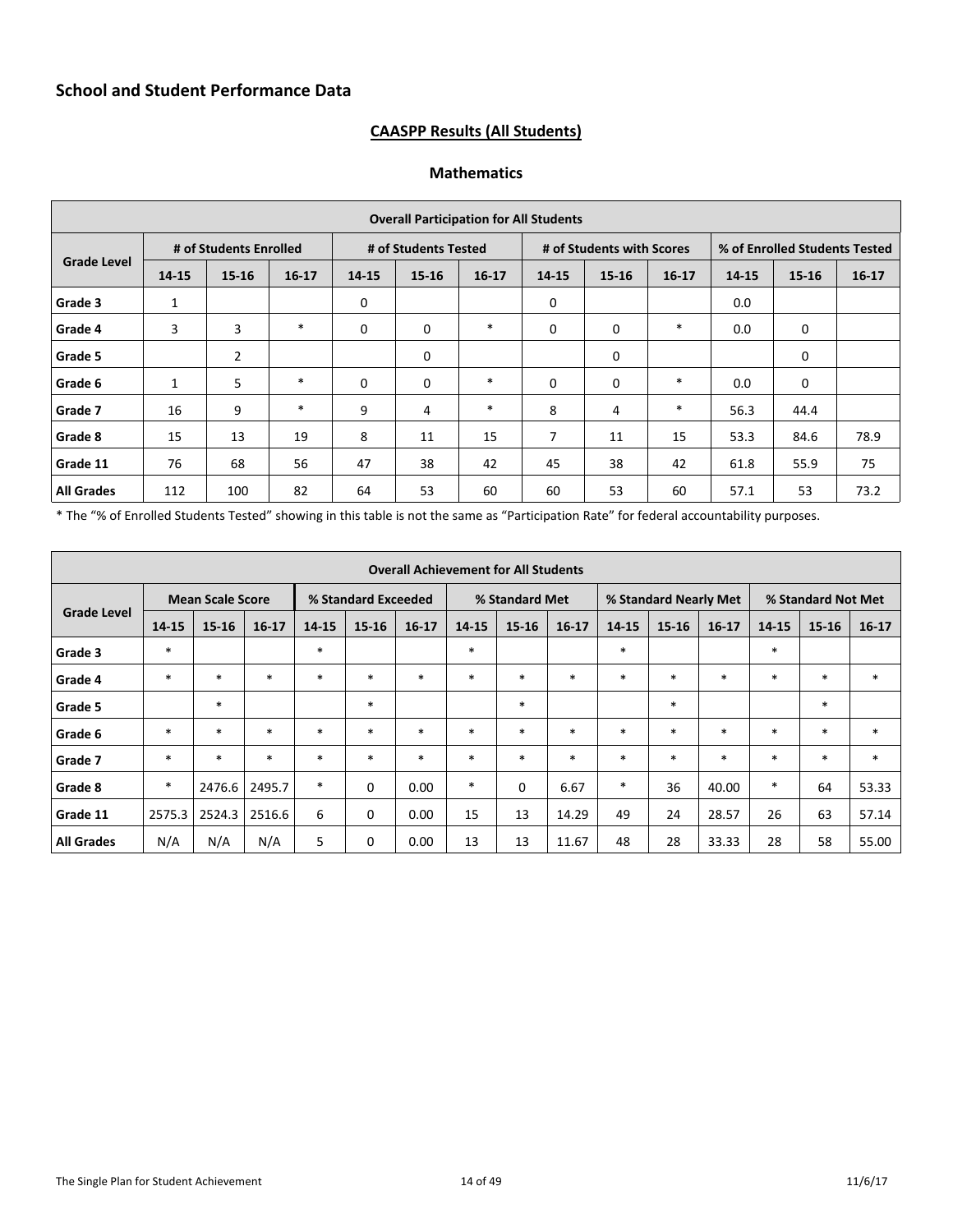|                    |        | Applying mathematical concepts and procedures | <b>Concepts &amp; Procedures</b> |        |                       |           |        |                  |           |
|--------------------|--------|-----------------------------------------------|----------------------------------|--------|-----------------------|-----------|--------|------------------|-----------|
|                    |        | % Above Standard                              |                                  |        | % At or Near Standard |           |        | % Below Standard |           |
| <b>Grade Level</b> | 14-15  | 15-16                                         | $16 - 17$                        | 14-15  | $15 - 16$             | $16 - 17$ | 14-15  | $15 - 16$        | $16 - 17$ |
| Grade 3            | $\ast$ |                                               |                                  | $\ast$ |                       |           | $\ast$ |                  |           |
| Grade 4            | $\ast$ | $\ast$                                        | $\ast$                           | $\ast$ | $\ast$                | $\ast$    | $\ast$ | $\ast$           | $\ast$    |
| Grade 5            |        | $\ast$                                        |                                  |        | $\ast$                |           |        | $\ast$           |           |
| Grade 6            | $\ast$ | $\ast$                                        | $\ast$                           | $\ast$ | $\ast$                | $\ast$    | $\ast$ | $\ast$           | $\ast$    |
| Grade 7            | $\ast$ | $\ast$                                        | $\ast$                           | $\ast$ | $\ast$                | $\ast$    | $\ast$ | $\ast$           | $\ast$    |
| Grade 8            | $\ast$ | 0                                             | 0.00                             | $\ast$ | 27                    | 40.00     | $\ast$ | 73               | 60.00     |
| Grade 11           | 11     | 11                                            | 4.76                             | 38     | 21                    | 35.71     | 51     | 68               | 59.52     |
| <b>All Grades</b>  | 8      | 9                                             | 3.33                             | 35     | 26                    | 38.33     | 57     | 64               | 58.33     |

| Using appropriate tools and strategies to solve real world and mathematical problems |        |                  |         | Problem Solving & Modeling/Data Analysis |                       |           |        |                  |           |
|--------------------------------------------------------------------------------------|--------|------------------|---------|------------------------------------------|-----------------------|-----------|--------|------------------|-----------|
|                                                                                      |        | % Above Standard |         |                                          | % At or Near Standard |           |        | % Below Standard |           |
| <b>Grade Level</b>                                                                   | 14-15  | $15 - 16$        | $16-17$ | $14 - 15$                                | $15 - 16$             | $16 - 17$ | 14-15  | $15 - 16$        | $16 - 17$ |
| Grade 3                                                                              | $\ast$ |                  |         | $\ast$                                   |                       |           | $\ast$ |                  |           |
| Grade 4                                                                              | $\ast$ | $\ast$           | $\ast$  | $\ast$                                   | $\ast$                | $\ast$    | $\ast$ | $\ast$           |           |
| Grade 5                                                                              |        | $\ast$           |         |                                          | $\ast$                |           |        | $\ast$           |           |
| Grade 6                                                                              | $\ast$ | $\ast$           | $\ast$  | $\ast$                                   | $\ast$                | $\ast$    | $*$    | $\ast$           | $\ast$    |
| Grade 7                                                                              | $\ast$ | $\ast$           | $\ast$  | $\ast$                                   | $\ast$                | $\ast$    | $*$    | $\ast$           | $\ast$    |
| Grade 8                                                                              | $\ast$ | 0                | 0.00    | $\ast$                                   | 64                    | 46.67     | $\ast$ | 36               | 53.33     |
| Grade 11                                                                             | 13     | 3                | 2.38    | 69                                       | 66                    | 47.62     | 18     | 32               | 50.00     |
| <b>All Grades</b>                                                                    | 10     | 4                | 1.67    | 70                                       | 64                    | 48.33     | 20     | 32               | 50.00     |

|                    |        |                  | <b>Communicating Reasoning</b><br>Demonstrating ability to support mathematical conclusions |        |                       |         |        |                  |           |
|--------------------|--------|------------------|---------------------------------------------------------------------------------------------|--------|-----------------------|---------|--------|------------------|-----------|
|                    |        | % Above Standard |                                                                                             |        | % At or Near Standard |         |        | % Below Standard |           |
| <b>Grade Level</b> | 14-15  | $15 - 16$        | $16-17$                                                                                     | 14-15  | $15 - 16$             | $16-17$ | 14-15  | $15 - 16$        | $16 - 17$ |
| Grade 3            | $\ast$ |                  |                                                                                             | $\ast$ |                       |         | $\ast$ |                  |           |
| Grade 4            | $\ast$ | $\ast$           | $\ast$                                                                                      | $\ast$ | $\ast$                | $\ast$  | $\ast$ | $\ast$           | $\ast$    |
| Grade 5            |        | $\ast$           |                                                                                             |        | $\ast$                |         |        | $\ast$           |           |
| Grade 6            | $\ast$ | $\ast$           | $\ast$                                                                                      | $\ast$ | $\ast$                | $\ast$  | $\ast$ | $\ast$           | $\ast$    |
| Grade 7            | $\ast$ | $\ast$           | $\ast$                                                                                      | $\ast$ | $\ast$                | $\ast$  | $\ast$ | $\ast$           | $\ast$    |
| Grade 8            | $\ast$ | $\mathbf 0$      | 0.00                                                                                        | $\ast$ | 64                    | 66.67   | $\ast$ | 36               | 33.33     |
| Grade 11           | 11     | 3                | 0.00                                                                                        | 78     | 68                    | 64.29   | 11     | 29               | 35.71     |
| <b>All Grades</b>  | 8      | 4                | 0.00                                                                                        | 78     | 68                    | 66.67   | 13     | 28               | 33.33     |

#### **Conclusions based on this data:**

- 1. Students performance falls: in all performance bands: Some students exceed,Some students meet standard,majority nearly meet standards, a small percent do not meet standard
- 2. Limited data for WWH ie dashboard does not currently identify.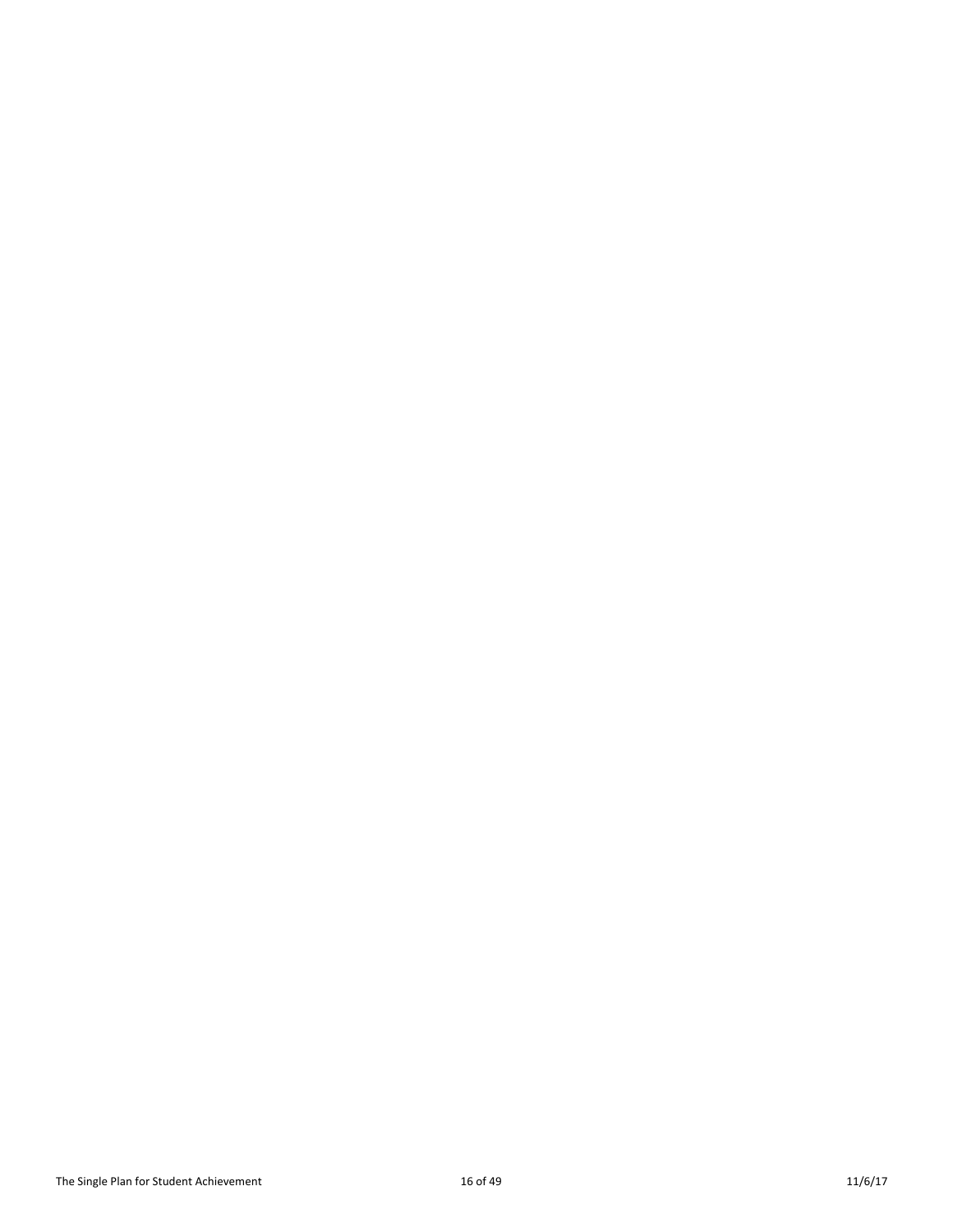# **School and Student Performance Data**

|              |           |                 |           |       |                       | Percent of Students by Proficiency Level on CELDT Annual Assessment |       |              |           |       |                           |           |       |                  |         |
|--------------|-----------|-----------------|-----------|-------|-----------------------|---------------------------------------------------------------------|-------|--------------|-----------|-------|---------------------------|-----------|-------|------------------|---------|
| Grade        |           | <b>Advanced</b> |           |       | <b>Early Advanced</b> |                                                                     |       | Intermediate |           |       | <b>Early Intermediate</b> |           |       | <b>Beginning</b> |         |
|              | $14 - 15$ | $15 - 16$       | $16 - 17$ | 14-15 | $15 - 16$             | $16-17$                                                             | 14-15 | 15-16        | $16 - 17$ | 14-15 | $15 - 16$                 | $16 - 17$ | 14-15 | 15-16            | $16-17$ |
| $\mathbf{2}$ |           |                 |           |       |                       |                                                                     |       |              |           |       |                           | ***       |       |                  |         |
| 10           |           |                 |           | ***   | ***                   |                                                                     |       |              | ***       |       |                           |           |       |                  |         |
| 11           | 14        |                 |           | 43    |                       | 50                                                                  | 29    | ***          | 50        | 14    |                           |           |       |                  |         |
| 12           |           |                 |           | 60    | 50                    | 50                                                                  | 20    | 17           | 25        | 20    |                           |           |       | 33               | 25      |
| <b>Total</b> |           |                 |           | 57    | 44                    | 36                                                                  | 21    | 33           | 45        | 14    |                           | 9         |       | 22               | 9       |

#### <span id="page-16-0"></span>**CELDT (Annual Assessment) Results**

#### **Conclusions based on this data:**

1. 2014-15 no students scored Beginning, 2015-16 33% of 12th grade and 22% of all tested students tested as Beginning.

- 2. Individual student reviews will provide useful details on student progress.
- 3. Not enough students participated to be statistically significant.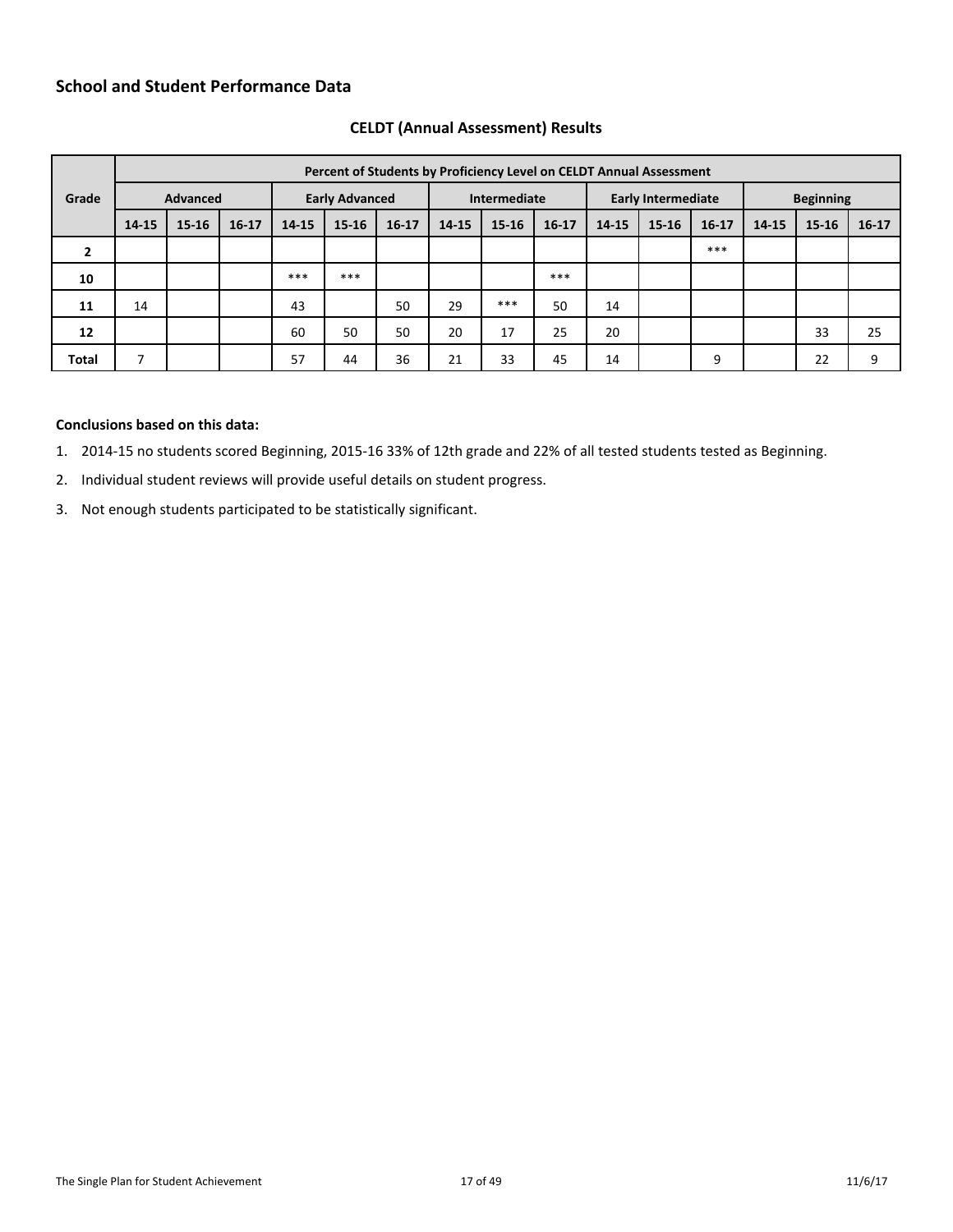## **School and Student Performance Data**

|       |           |                 |           |       |                       |           | Percent of Students by Proficiency Level on CELDT All Assessments (Initial and Annual Combined) |              |           |       |                           |           |       |                  |         |
|-------|-----------|-----------------|-----------|-------|-----------------------|-----------|-------------------------------------------------------------------------------------------------|--------------|-----------|-------|---------------------------|-----------|-------|------------------|---------|
| Grade |           | <b>Advanced</b> |           |       | <b>Early Advanced</b> |           |                                                                                                 | Intermediate |           |       | <b>Early Intermediate</b> |           |       | <b>Beginning</b> |         |
|       | $14 - 15$ | $15 - 16$       | $16 - 17$ | 14-15 | $15-16$               | $16 - 17$ | 14-15                                                                                           | 15-16        | $16 - 17$ | 14-15 | $15 - 16$                 | $16 - 17$ | 14-15 | 15-16            | $16-17$ |
| 8     |           |                 |           | ***   |                       |           |                                                                                                 |              |           |       |                           |           |       |                  |         |
| 9     |           |                 |           |       |                       |           | ***                                                                                             | ***          |           |       |                           |           |       |                  |         |
| 10    |           |                 |           | ***   | ***                   |           |                                                                                                 |              |           |       |                           |           |       |                  |         |
| 11    | 13        |                 |           | 50    |                       |           | 25                                                                                              | ***          |           | 13    |                           |           |       |                  |         |
| 12    |           |                 |           | 60    | 50                    |           | 20                                                                                              | 17           |           | 20    |                           |           |       | 33               |         |
| Total | 6         |                 |           | 59    | 40                    |           | 24                                                                                              | 40           |           | 12    |                           |           |       | 20               |         |

## <span id="page-17-0"></span>**CELDT (All Assessment) Results**

#### **Conclusions based on this data:**

1. Not enough students participated to be statistically significant.

2. Individual student reviews will provide useful details on student progress.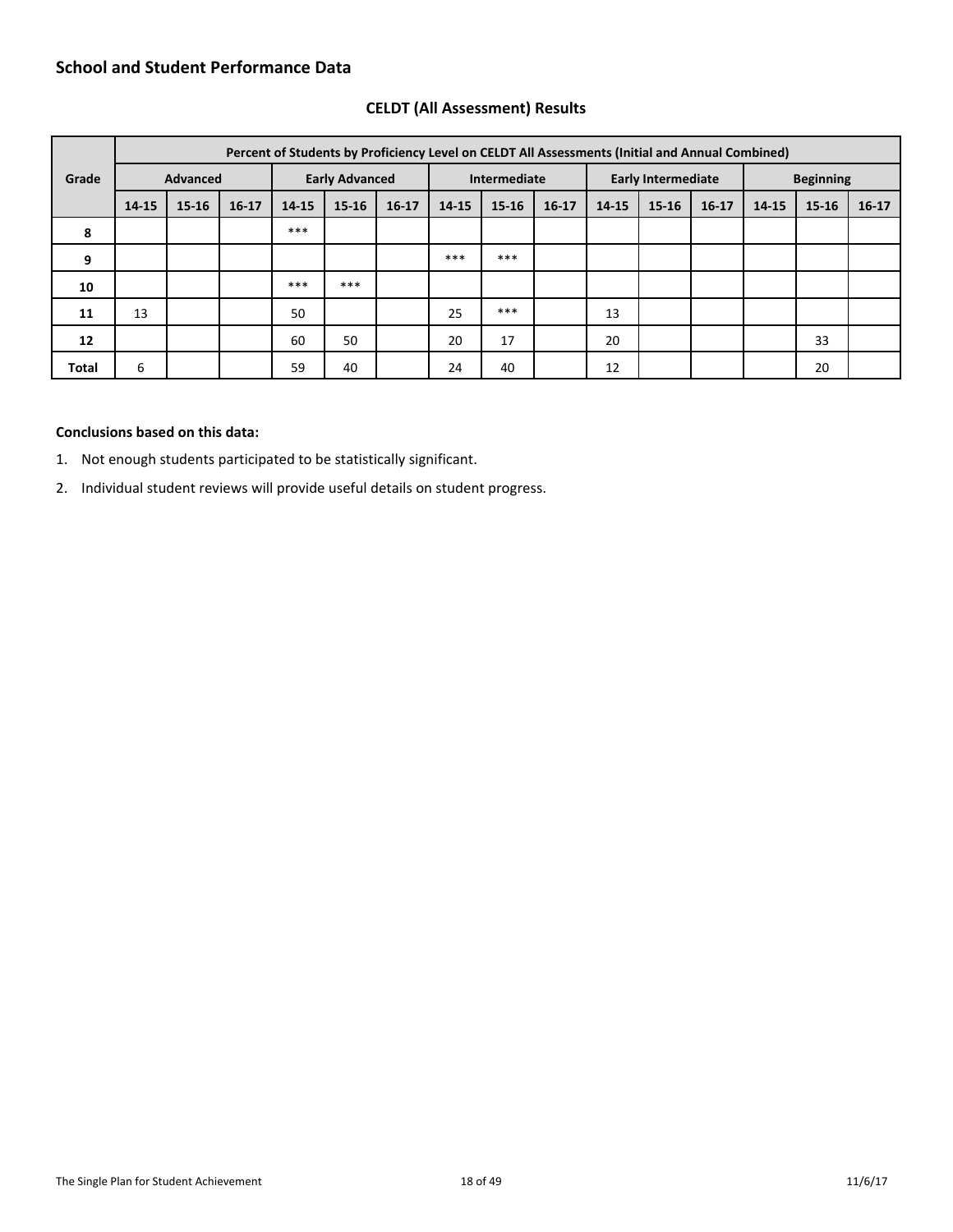## **District Assessment Form - English Language Arts**

| Local                       |           |             |              |             |              |              |              |             |              |              |             | Data by Grade Level |             |             |              |                     |             |              |             |             |              |             |             |              |
|-----------------------------|-----------|-------------|--------------|-------------|--------------|--------------|--------------|-------------|--------------|--------------|-------------|---------------------|-------------|-------------|--------------|---------------------|-------------|--------------|-------------|-------------|--------------|-------------|-------------|--------------|
| Assessment/                 |           | Grade 6     |              |             | Grade 7      |              |              | Grade 8     |              |              | Grade 9     |                     |             | Grade 10    |              |                     | Grade 11    |              |             | Grade 12    |              |             | Grade       |              |
| <b>Common</b><br>Assessment | $15 - 16$ | $16-$<br>17 | $17 -$<br>18 | $15-$<br>16 | $16 -$<br>17 | $17 -$<br>18 | $15 -$<br>16 | $16-$<br>17 | $17 -$<br>18 | $15 -$<br>16 | $16-$<br>17 | $17 -$<br>18        | $15-$<br>16 | $16-$<br>17 | $17 -$<br>18 | $15 -$<br><b>16</b> | $16-$<br>17 | $17 -$<br>18 | $15-$<br>16 | $16-$<br>17 | $17 -$<br>18 | $15-$<br>16 | $16-$<br>17 | $17 -$<br>18 |
| <b>ELA DPA Fall</b>         |           |             |              | 50          |              |              | 33           |             |              | 40           |             |                     | 19          |             |              | 17                  |             |              | 32          |             |              |             |             |              |
| <b>ELA DPA</b>              |           |             |              | 50          |              |              | 50           |             |              | 20           |             |                     | 0           |             |              | 20                  |             |              | 0           |             |              |             |             |              |
| <b>ELA DPA</b>              | 50        |             |              | 57          |              |              | 33           |             |              | 89           |             |                     | 19          |             |              | b                   |             |              | <b>NR</b>   |             |              |             |             |              |

#### **Conclusions based on this data:**

- <span id="page-18-0"></span>1. Piloted i-Ready 2015-16, working on challenge of testing students in and independent study format
- 2. Need matching pairs of DPA data.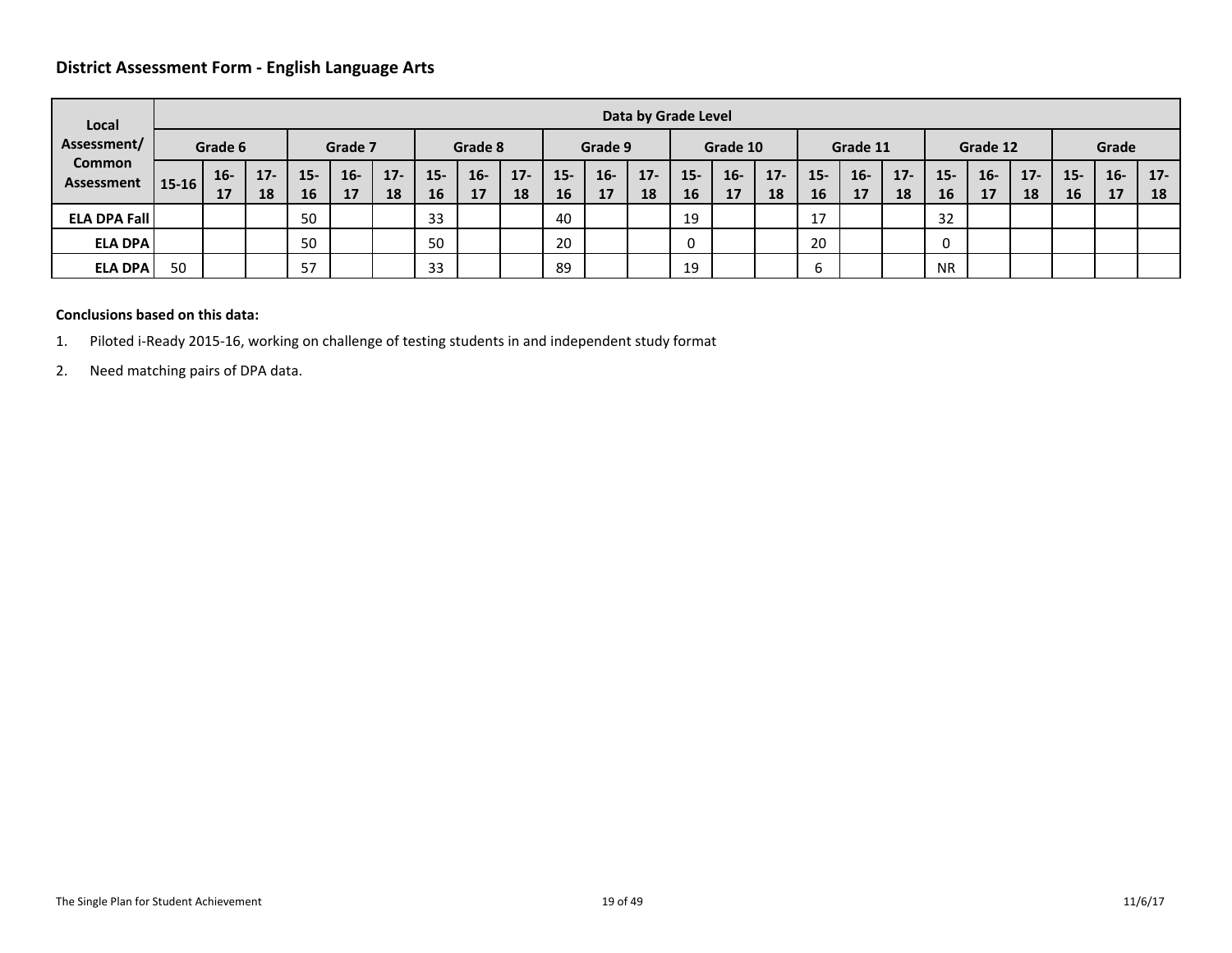#### **District Assessment Form – Mathematics**

|                                                     |                                                                                                                                                                         |            |    |         |   |         |      |         | Data by Grade Level |    |          |    |          |           |          |  |                                                          |  |
|-----------------------------------------------------|-------------------------------------------------------------------------------------------------------------------------------------------------------------------------|------------|----|---------|---|---------|------|---------|---------------------|----|----------|----|----------|-----------|----------|--|----------------------------------------------------------|--|
| Local<br>Assessment/<br><b>Common</b><br>Assessment |                                                                                                                                                                         | Grade 8-12 |    | Grade 7 |   | Grade 8 |      | Grade 9 |                     |    | Grade 10 |    | Grade 11 |           | Grade 12 |  | <b>Grade Int Math 1</b><br><b>EOC Final DPA</b><br>(May) |  |
|                                                     | 15-16 16-17 17-18 15-16 16-17 17-18 15-16 16-17 17-18 16-17 17-18 16-17 17-18 15-16 16-17 17-18 15-16 16-17 17-18 15-16 16-17 17-18 15-16 16-17 17-18 15-16 16-17 17-18 |            |    |         |   |         |      |         |                     |    |          |    |          |           |          |  |                                                          |  |
| Math DPA Fall                                       |                                                                                                                                                                         |            |    |         |   |         |      |         |                     |    |          |    |          |           |          |  |                                                          |  |
| <b>Math DPA</b>                                     |                                                                                                                                                                         |            | 33 |         | 0 |         | 4017 |         |                     | 33 |          | 8  |          | $\Omega$  |          |  |                                                          |  |
| Math DPA                                            |                                                                                                                                                                         |            | 43 |         | 8 |         | 64   |         |                     | 29 |          | 14 |          | <b>NR</b> |          |  |                                                          |  |
|                                                     |                                                                                                                                                                         |            |    |         |   |         |      |         |                     |    |          |    |          |           |          |  |                                                          |  |

#### <span id="page-19-0"></span>**Conclusions based on this data:**

- 1. .Piloted i-Ready 2015-16, working on challenge of testing students in and independent study format
- 2. 2015-16 piloted Aleks math, less students on i-Ready
- 3. Not enough data to be significant.. Will implement i-Ready this year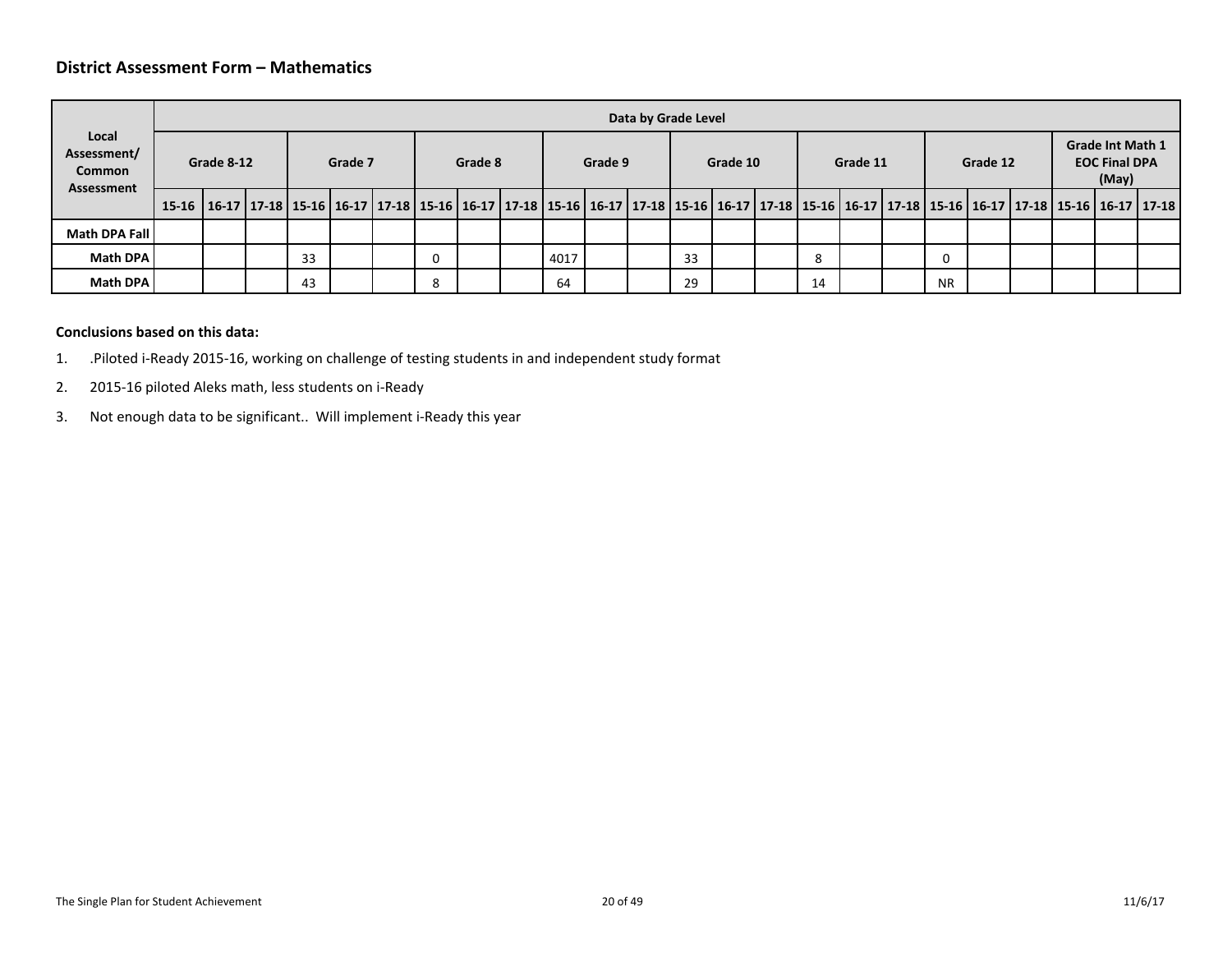## **Summary of Additional Assessment Data**

In addition to statewide assessment results, the school has analyzed local assessment data including benchmark, curriculum embedded assessments, and reading and mathematics diagnostics. The following are the findings from these assessment sources. Data conversations encompassing all data sources occur to drive the instructional goals contained in the Improvement Plans section of the SPSA.

<span id="page-20-0"></span>

| <b>Name of Assessment:</b> | <b>Student Registration Packet</b>                                                                                                  | <b>Date of Assessment:</b> | Upon enrollment in WHS                |
|----------------------------|-------------------------------------------------------------------------------------------------------------------------------------|----------------------------|---------------------------------------|
| Grade Level(s):<br>$7-12$  |                                                                                                                                     | <b>Content Area:</b>       | Various including: ELA, Math, Careers |
| <b>FINDINGS:</b>           |                                                                                                                                     |                            |                                       |
| 1.                         | Provides teacher with an informal writing, reading and math assessment.                                                             |                            |                                       |
|                            | 2. Assignments such as goal setting, career inventory, and writings serve as a personal introduction of the student to the teacher. |                            |                                       |
| <b>Name of Assessment:</b> |                                                                                                                                     | Date of Assessment:        |                                       |
| Grade Level(s):            |                                                                                                                                     | <b>Content Area:</b>       |                                       |
| <b>FINDINGS:</b>           |                                                                                                                                     |                            |                                       |
| <b>Name of Assessment:</b> |                                                                                                                                     | Date of Assessment:        |                                       |
| Grade Level(s):            |                                                                                                                                     | <b>Content Area:</b>       |                                       |
| <b>FINDINGS:</b>           |                                                                                                                                     |                            |                                       |
| <b>Name of Assessment:</b> |                                                                                                                                     | Date of Assessment:        |                                       |
| Grade Level(s):            |                                                                                                                                     | <b>Content Area:</b>       |                                       |
| <b>FINDINGS:</b>           |                                                                                                                                     |                            |                                       |
| <b>Name of Assessment:</b> |                                                                                                                                     | Date of Assessment:        |                                       |
| Grade Level(s):            |                                                                                                                                     | <b>Content Area:</b>       |                                       |
| <b>FINDINGS:</b>           |                                                                                                                                     |                            |                                       |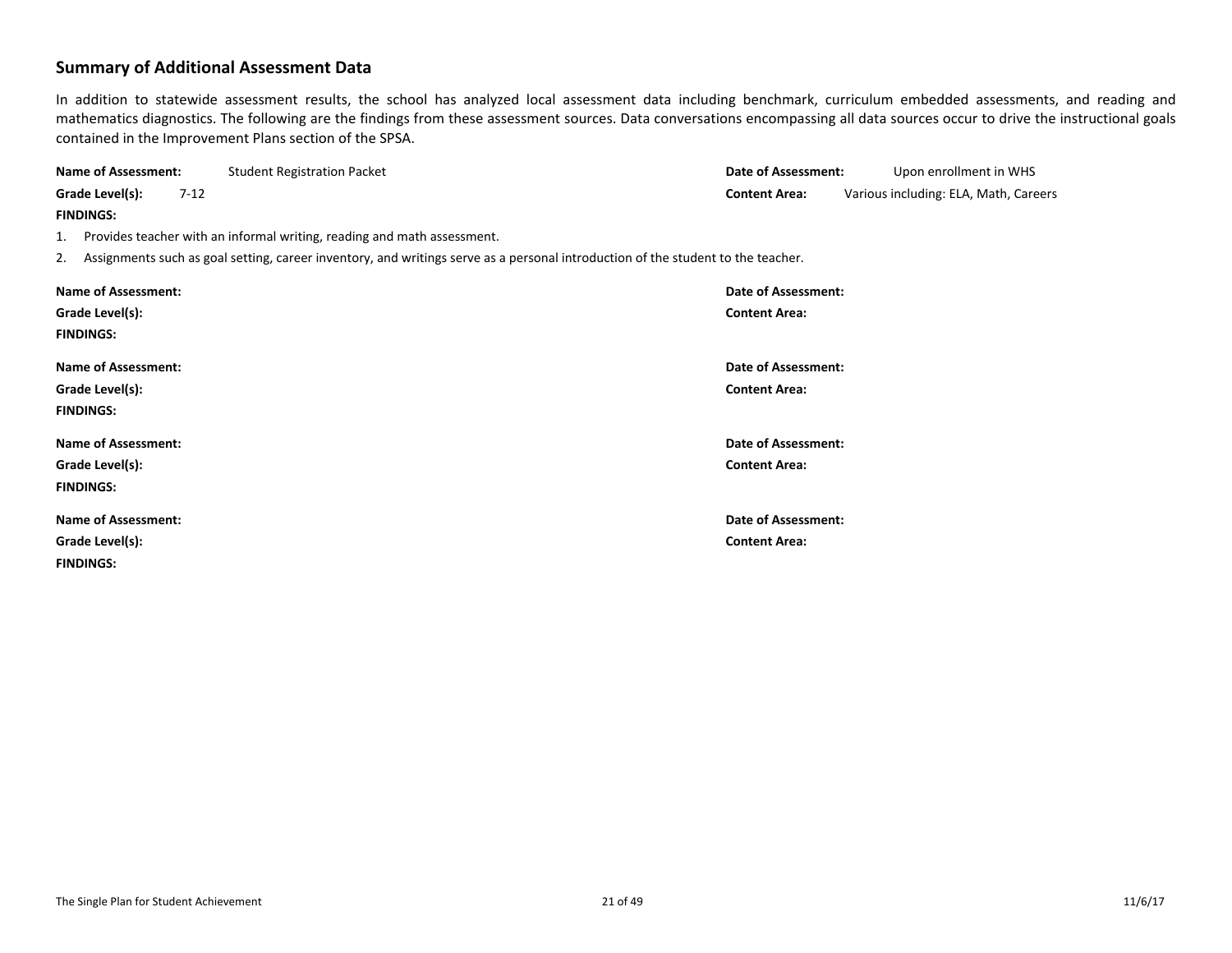# <span id="page-21-0"></span>**Survey of School Effectiveness Summary**

The school effectiveness elements below characterize the current educational practices at this school. The conclusions reached in this section regarding the contribution of each element to the quality of the program are used to determine improvements described in the following sections of the plan. Summarize the findings of the *Survey of School Effectiveness* using the following rating scale for each of the school effectiveness elements and identify areas for improvement.

| This element is not developed;<br>its contribution is definitely a<br>barrier to our work. There is<br>little question among staff that<br>this element is in need of<br>improvement. | This element has a history of<br>mixed contribution to the<br>overall quality of the program.<br>While generally satisfactory,<br>some parts can be strong while<br>other parts are problematic | This element contributes to the<br>overall quality of the program.<br>While not among the strongest,<br>it is seen as a positive factor.<br>Improving this element would<br>contribute to overall program<br>improvement, but it is probably<br>not a high priority item. | This element is exceptionally<br>strong. It could be described as<br>in a category that is "above and<br>beyond" what would normally<br>be expected. |
|---------------------------------------------------------------------------------------------------------------------------------------------------------------------------------------|-------------------------------------------------------------------------------------------------------------------------------------------------------------------------------------------------|---------------------------------------------------------------------------------------------------------------------------------------------------------------------------------------------------------------------------------------------------------------------------|------------------------------------------------------------------------------------------------------------------------------------------------------|

| <b>School Effectiveness Elements</b>     | Average<br>Rating |
|------------------------------------------|-------------------|
| Guaranteed and Viable Curriculum         | 3.5               |
| Challenging Goals and Effective Feedback | 3.                |
| Collegiality and Professionalism         | 4                 |
| <b>Student Motivation</b>                | 2.5               |
| <b>Instruction</b>                       | 3.5               |
| Classroom Curriculum Design              |                   |

Keeping in mind quantitative data analyses (API, AYP, AMAOs, local and common assessments), target for growth the school effectiveness elements that if improved will have the greatest impact on student achievement in targeted areas:

| Identify 3-5 School Effectiveness Sub-Elements for Growth                                                                                       | <b>Curriculum Area(s)</b>     |
|-------------------------------------------------------------------------------------------------------------------------------------------------|-------------------------------|
| Continue to align our curriculum to the Common Core; participate in district and site PD<br>including PLC training and implementation           | All, starting with ELA and IM |
| Expand course options for students and effectively communicate said options with families                                                       | Science, Art, CTE             |
| Increase our UC "a-g" offerings.                                                                                                                | Science, (physics)            |
| Consider stratagies to better support students who are 3+ grades behind or otherwise<br>struggling in independent study, especially 9th graders | Math, ELA                     |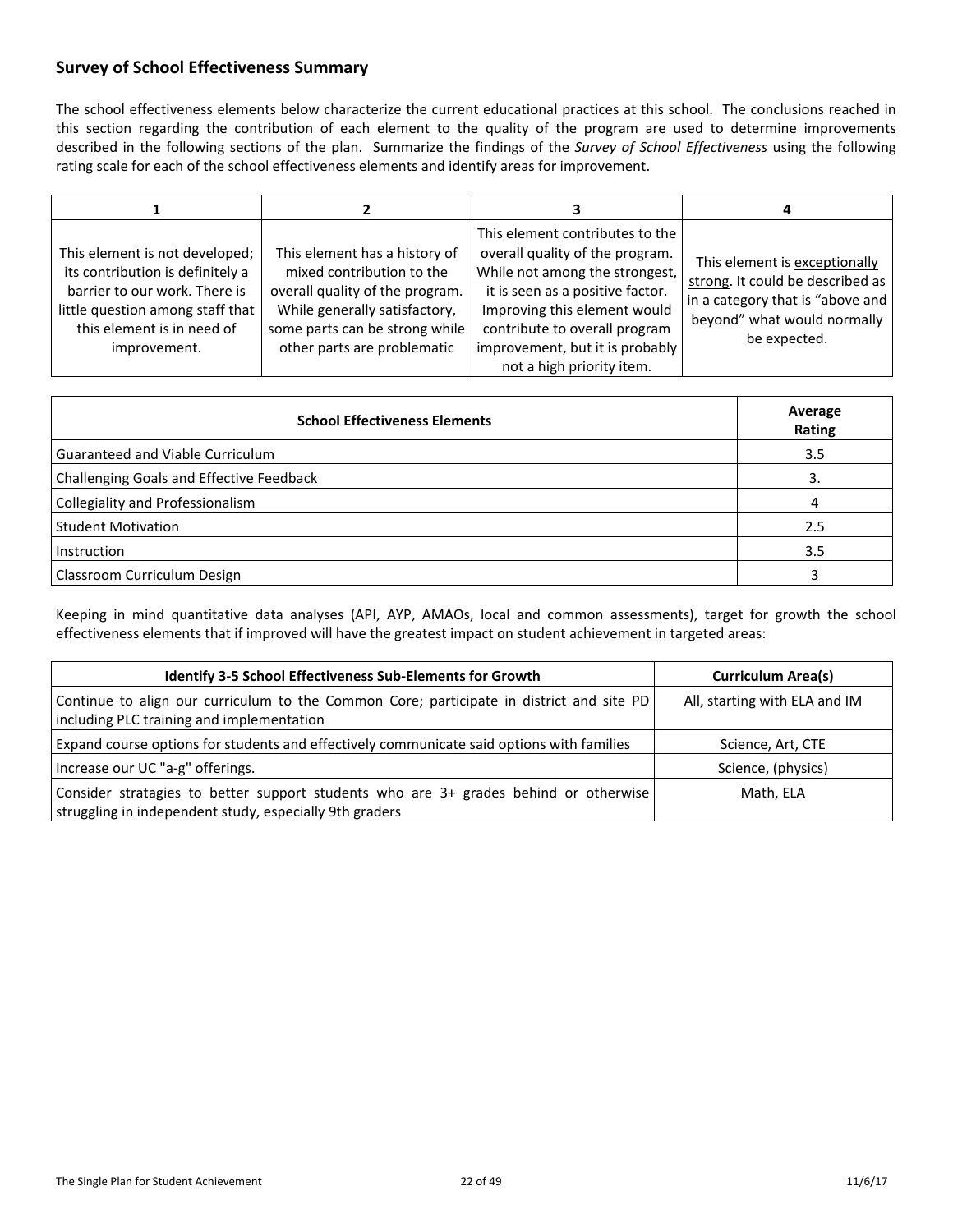#### <span id="page-22-1"></span>**English/Language Arts**

The School Site Council has analyzed the academic performance of all student groups and has considered the effectiveness of key elements of the instructional program for students failing to meet CA Common Core Standards. As a result, it has adopted the following school goals, related actions, and expenditures to raise the academic performance of students not yet meeting state standards:

# <span id="page-22-0"></span>**SUBJECT: English/Language Arts LEA GOAL: District Entry** Performance Goal 1: All students will reach high standards at a minimum of attaining proficiency or better in Reading/Language Arts. Performance Goal 5: All students will graduate from high school. **LCAP GOAL: District Entry** LCAP Goals 2017-2018 GOAL 1: All students will receive instruction from a highly-qualified teacher and have access to curriculum which promotes college and career readiness. (State Priority 1) GOAL 2: Increase parent and student engagement and provide a safe, healthy, and positive learning environment. (State Priority 3, 5 and 6) GOAL 3: Provide students with high quality classroom instruction and access to a broad course of study. (State Priority 2, 4 and 7) GOAL 4: Student progress and educational outcomes will be monitored for success using assessment results. (State Priority 4 and 8) **SCHOOL GOAL: LCAP Aligned** School Goals: 11th grade students who score Met Achievement Standard ((Met or Exceeded the Standard) on Smarter Balance ELA Summative test will increase by 5% **Data Used to Form this Goal:** Smarter Balance test results **Findings from the Analysis of this Data:** 64% of 11th grade students scored Met Achievement Standard ((Met or Exceeded the Standard) on Smarter Balance ELA Summative test, In 2015-16 49% of 11th grade students scored Met Achievement Standard ((Met or Exceeded the Standard) on Smarter Balance ELA Summative test, **How the School will Evaluate the Progress of this Goal:** % of students who score Met Achievement Standard on Smarter Balance ELA Summative test

| <b>Actions to be Taken</b>                                                                                                    | <b>Timeline</b>                       | Person(s)           | <b>Proposed Expenditure(s)</b> |             |                       |               |
|-------------------------------------------------------------------------------------------------------------------------------|---------------------------------------|---------------------|--------------------------------|-------------|-----------------------|---------------|
| to Reach This Goal                                                                                                            |                                       | Responsible         | <b>Description</b>             | <b>Type</b> | <b>Funding Source</b> | <b>Amount</b> |
| Align new ELA curriculum to Common   9th grade<br>core standards for application in an<br>independent study format. (LCAP 1.3 | curriculum to be<br>completed 2016-17 | principal, teachers |                                |             |                       |               |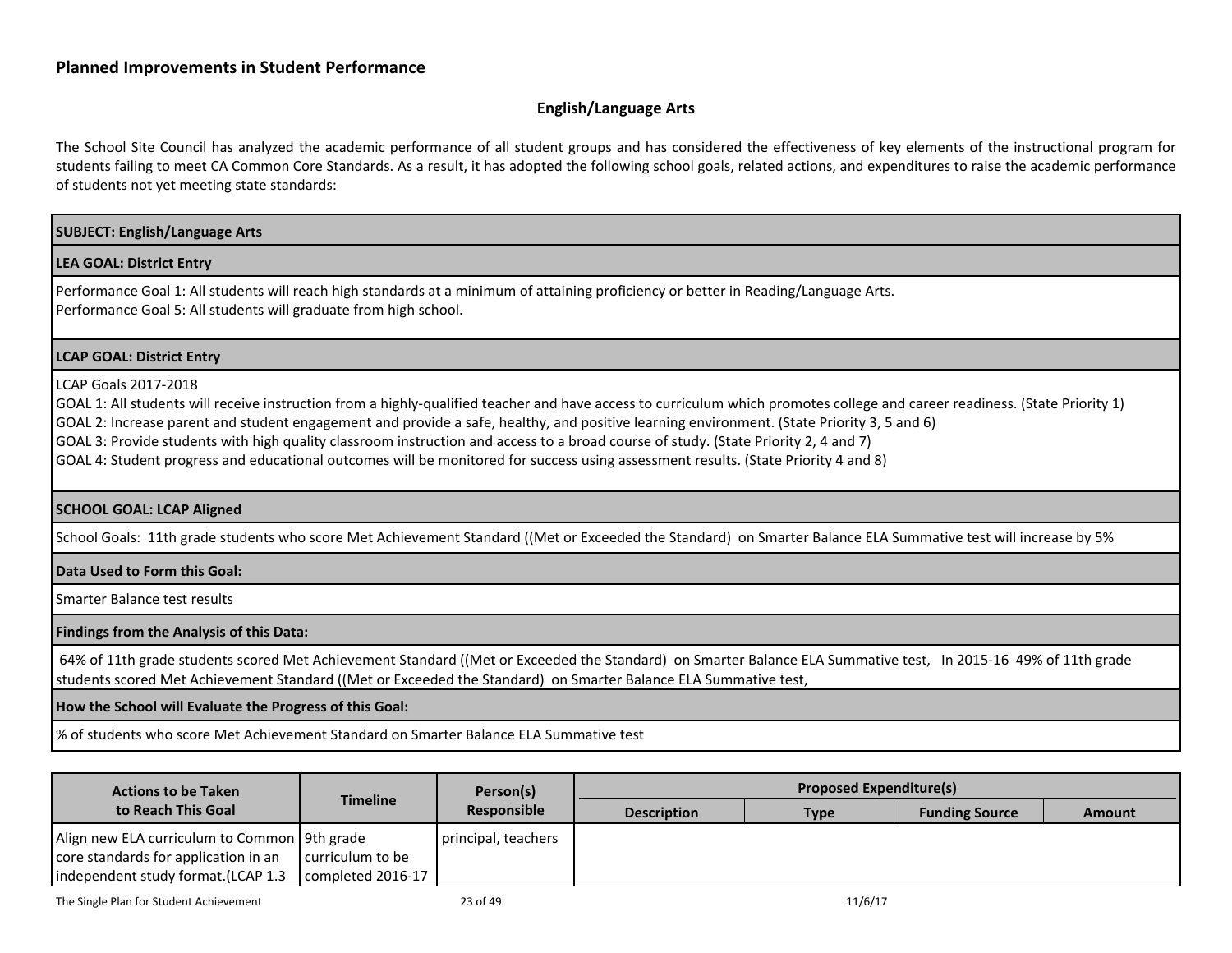| <b>Actions to be Taken</b>                                                                                                                                 |                                                               | Person(s)                                                               | <b>Proposed Expenditure(s)</b>                                                                                                                                                                                                                                       |                                  |                                            |               |
|------------------------------------------------------------------------------------------------------------------------------------------------------------|---------------------------------------------------------------|-------------------------------------------------------------------------|----------------------------------------------------------------------------------------------------------------------------------------------------------------------------------------------------------------------------------------------------------------------|----------------------------------|--------------------------------------------|---------------|
| to Reach This Goal                                                                                                                                         | <b>Timeline</b>                                               | Responsible                                                             | <b>Description</b>                                                                                                                                                                                                                                                   | <b>Type</b>                      | <b>Funding Source</b>                      | <b>Amount</b> |
| ,4.1)                                                                                                                                                      |                                                               |                                                                         |                                                                                                                                                                                                                                                                      |                                  |                                            |               |
| Review data, including i-Ready, to<br>identify students who have need for<br>remediation then develop and<br>implement said remediation<br>plan.(LCAP 3.1) | <b>Fall and Spring</b>                                        | teachers                                                                |                                                                                                                                                                                                                                                                      |                                  |                                            |               |
| <b>Professional Learning Communities</b><br>(LCAP 3.1)                                                                                                     | 2017-2018<br>2016-2017                                        | Administrators and<br>teachers, district<br>professional<br>development | Prioritize four<br>target skills to<br>address<br>Develop common<br>$\bullet$<br>assessments<br>Utilize common<br>$\bullet$<br>writing rubric for<br>scoring<br>assessments<br>Use assessment<br>$\bullet$<br>data to drive<br>curricular/instructi<br>onal choices. | 4000-4999: Books<br>And Supplies | Title I                                    |               |
| <b>Extended Day Interventions (LCAP</b><br>4.6)                                                                                                            | 2017-2018<br>2016-2017<br>2015-2016<br>2014-2015<br>2013-2014 | Principal, Elena<br>Cabrera                                             | Summer School<br>Translation/Testing/Lea<br>d Teachers<br>extra pay extra duty<br>to provide additional<br>support.                                                                                                                                                  | None Specified<br>None Specified | LCFF - Supplemental<br>LCFF - Supplemental |               |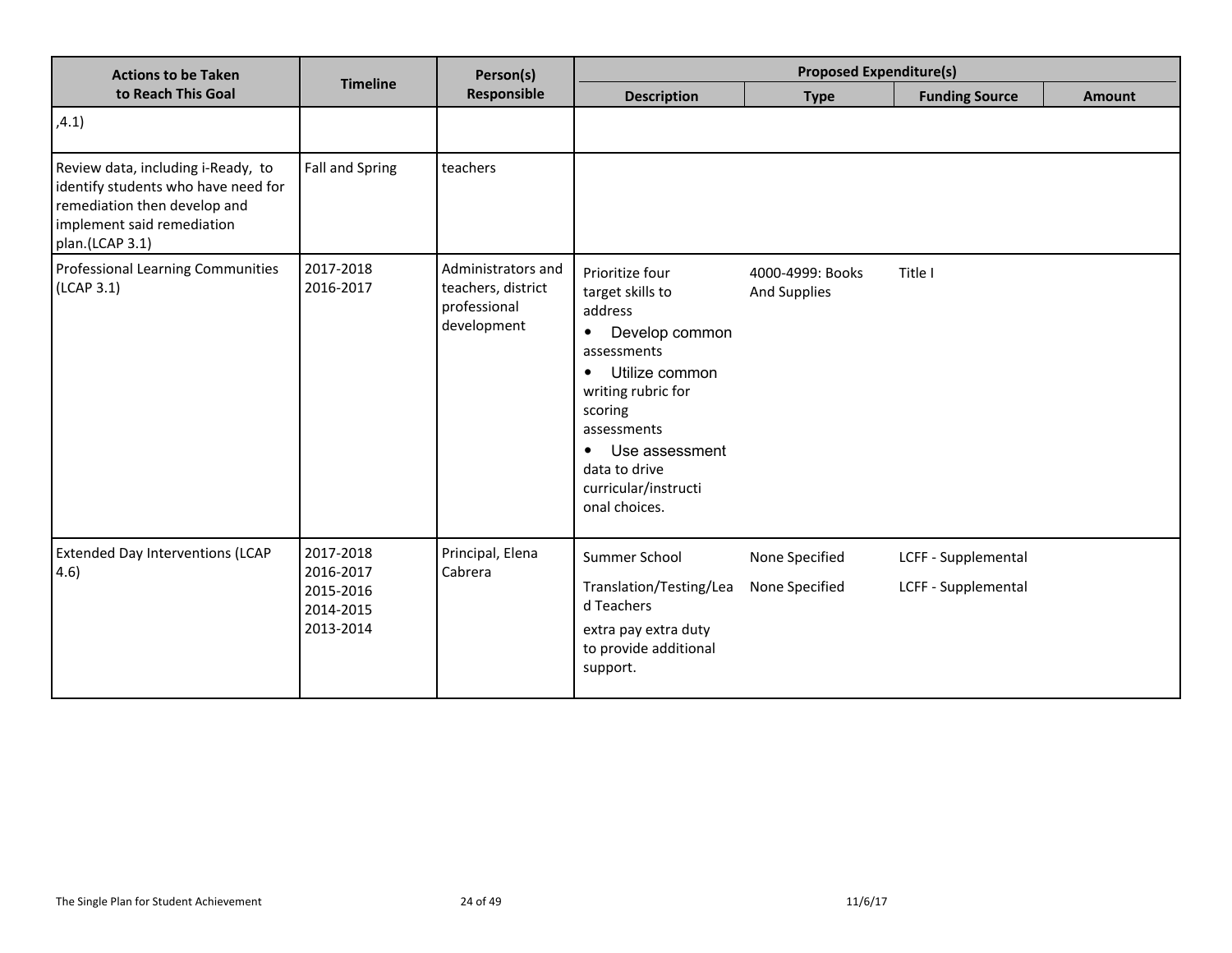#### <span id="page-24-0"></span>**English Language Development**

The School Site Council has analyzed the academic performance of all student groups and has considered the effectiveness of key elements of the instructional program for students failing to meet CA Common Core Standards. As a result, it has adopted the following school goals, related actions, and expenditures to raise the academic performance of students not yet meeting state standards:

#### **SUBJECT: English Learners**

#### **LEA GOAL: District Entry**

Performance Goal 2: All limited-English-proficient students will become proficient in English and as well as become proficient or better in reading/language arts and mathematics.

Performance Goal 5: All students will graduate from high school.

#### **LCAP GOAL: District Entry**

LCAP Goals 2017-2018

GOAL 1: All students will receive instruction from a highly-qualified teacher and have access to curriculum which promotes college and career readiness. (State Priority 1)

GOAL 2: Increase parent and student engagement and provide a safe, healthy, and positive learning environment. (State Priority 3, 5 and 6)

GOAL 3: Provide students with high quality classroom instruction and access to a broad course of study. (State Priority 2, 4 and 7)

GOAL 4: Student progress and educational outcomes will be monitored for success using assessment results. (State Priority 4 and 8)

#### **SCHOOL GOAL: LCAP Aligned**

District Goal 1: Student achievement and Success

School Goals: IIncrease by 10% the number of limited-English-proficient students who increase at least one level, e.g. move from Early Advanced to Advanced as indicated by CELDT test results.

#### **Data Used to Form this Goal:**

CELDT test results.

#### **Findings from the Analysis of this Data:**

Not enough students participated in CELDT testing to be statistically significant.

#### **How the School will Evaluate the Progress of this Goal:**

The number of limited-English-proficient students who increase at least one level, e.g. move from Early Advanced to Advanced as indicated by CELDT test results.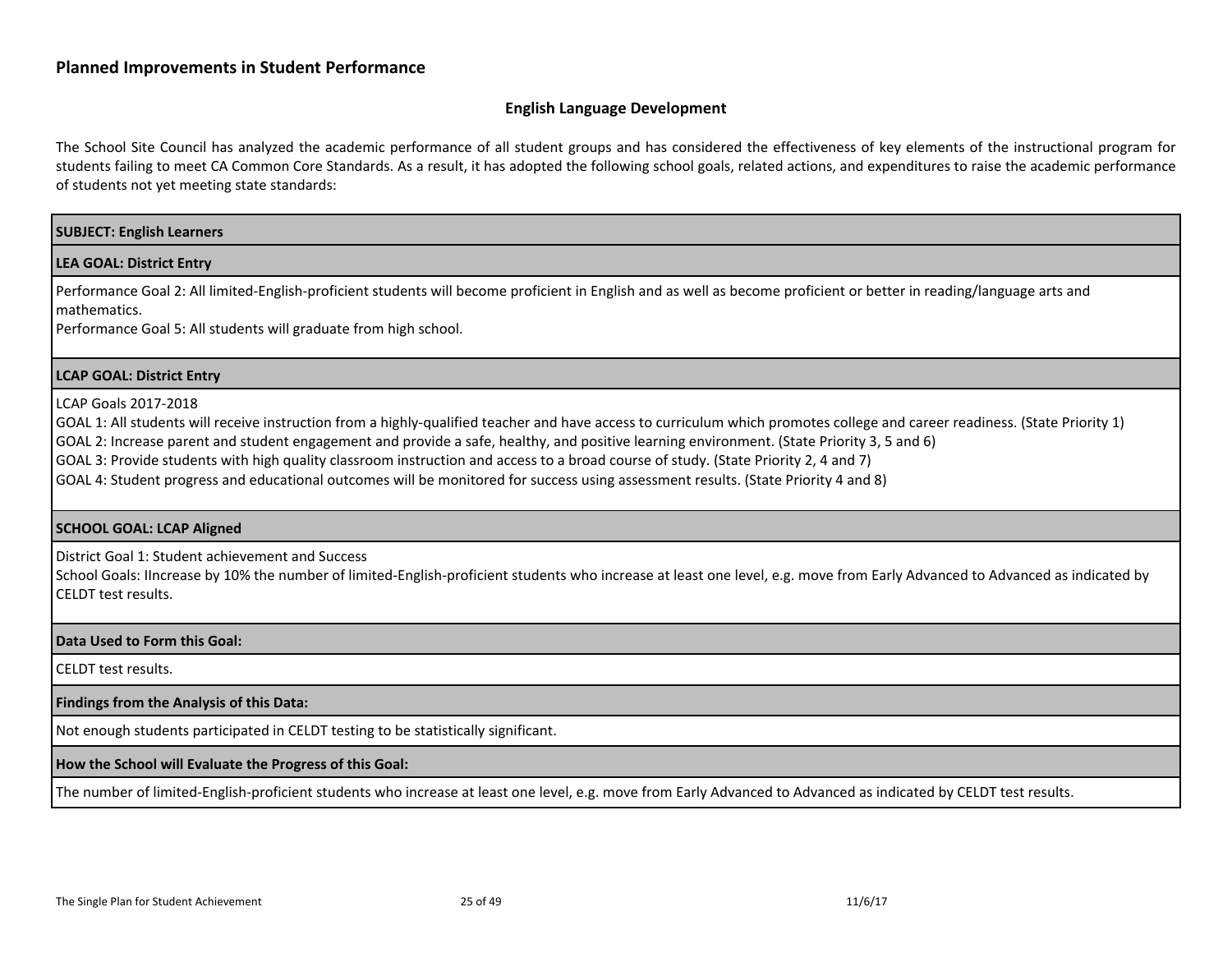| <b>Actions to be Taken</b>                                                                                                            |                                     | Person(s)                           | <b>Proposed Expenditure(s)</b>                                                     |                                  |                                            |               |
|---------------------------------------------------------------------------------------------------------------------------------------|-------------------------------------|-------------------------------------|------------------------------------------------------------------------------------|----------------------------------|--------------------------------------------|---------------|
| to Reach This Goal                                                                                                                    | <b>Timeline</b>                     | Responsible                         | <b>Description</b>                                                                 | <b>Type</b>                      | <b>Funding Source</b>                      | <b>Amount</b> |
| Identify our limited-English-proficient<br>students, review data and get the<br>appropriate ELA support around<br>them.<br>(LCAP 4.3) | 2017-2018                           | counselor                           |                                                                                    |                                  |                                            |               |
| Review CELDT data to track<br>movement towards goal.(LCAP 4.3)                                                                        | 2017-2018                           | counselor<br>principal              |                                                                                    |                                  |                                            |               |
| <b>Extended Day Interventions</b>                                                                                                     | 2015-2016<br>2014-2015<br>2013-2014 | Principal, Elena<br>Cabrera         | Summer School<br>Translation/Testing/Lea<br>d Teachers                             | None Specified<br>None Specified | LCFF - Supplemental<br>LCFF - Supplemental |               |
| Professional Learning Communities<br>(LCAP 3.1)                                                                                       | 2017-2018                           | District, administrati<br>on, staff | Guided collaboration<br>time for curriculum<br>implementation and<br>data analysis | None Specified                   | None Specified                             |               |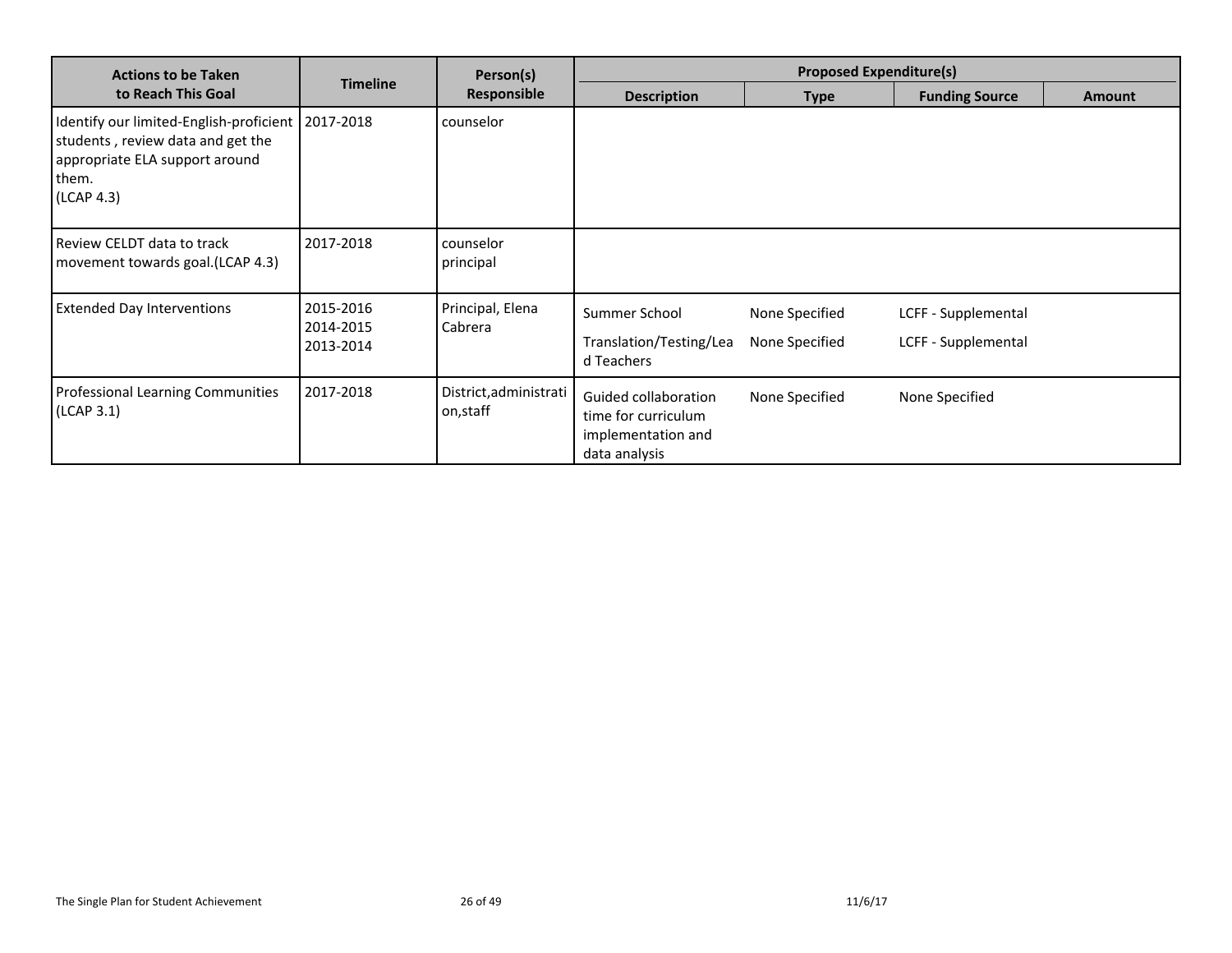#### <span id="page-26-0"></span>**Mathematics**

The School Site Council has analyzed the academic performance of all student groups and has considered the effectiveness of key elements of the instructional program for students failing to meet CA Common Core Standards. As a result, it has adopted the following school goals, related actions, and expenditures to raise the academic performance of students not yet meeting state standards:

#### **SUBJECT: Mathematics**

#### **LEA GOAL: District Entry**

Performance Goal 1: All students will reach high standards at a minimum of attaining proficiency or better in Mathematics. Performance Goal 5: All students will graduate from high school.

#### **LCAP GOAL: District Entry**

#### LCAP Goals 2017-2018

GOAL 1: All students will receive instruction from a highly-qualified teacher and have access to curriculum which promotes college and career readiness. (State Priority 1)

GOAL 2: Increase parent and student engagement and provide a safe, healthy, and positive learning environment. (State Priority 3, 5 and 6)

GOAL 3: Provide students with high quality classroom instruction and access to a broad course of study. (State Priority 2, 4 and 7)

GOAL 4: Student progress and educational outcomes will be monitored for success using assessment results. (State Priority 4 and 8)

#### **SCHOOL GOAL: LCAP Aligned**

District Goal 1: Student Achievement and Success

School Goal (s): School Goals: 11th grade students who score Met Achievement Standard ((Met or Exceeded the Standard) on Smarter Balance Math Summative test will increase by 5%

#### **Data Used to Form this Goal:**

Smarter Balance test results

#### **Findings from the Analysis of this Data:**

2014-15 21% of 11th grade students scored Met Achievement Standard ((Met or Exceeded the Standard) on Smarter Balance math Summative test, In 2015-16 13% of 11th grade students scored Met Achievement Standard ((Met or Exceeded the Standard) on Smarter Balance math Summative test,

#### **How the School will Evaluate the Progress of this Goal:**

% of students who score Met Achievement Standard on Smarter Balance Math Summative test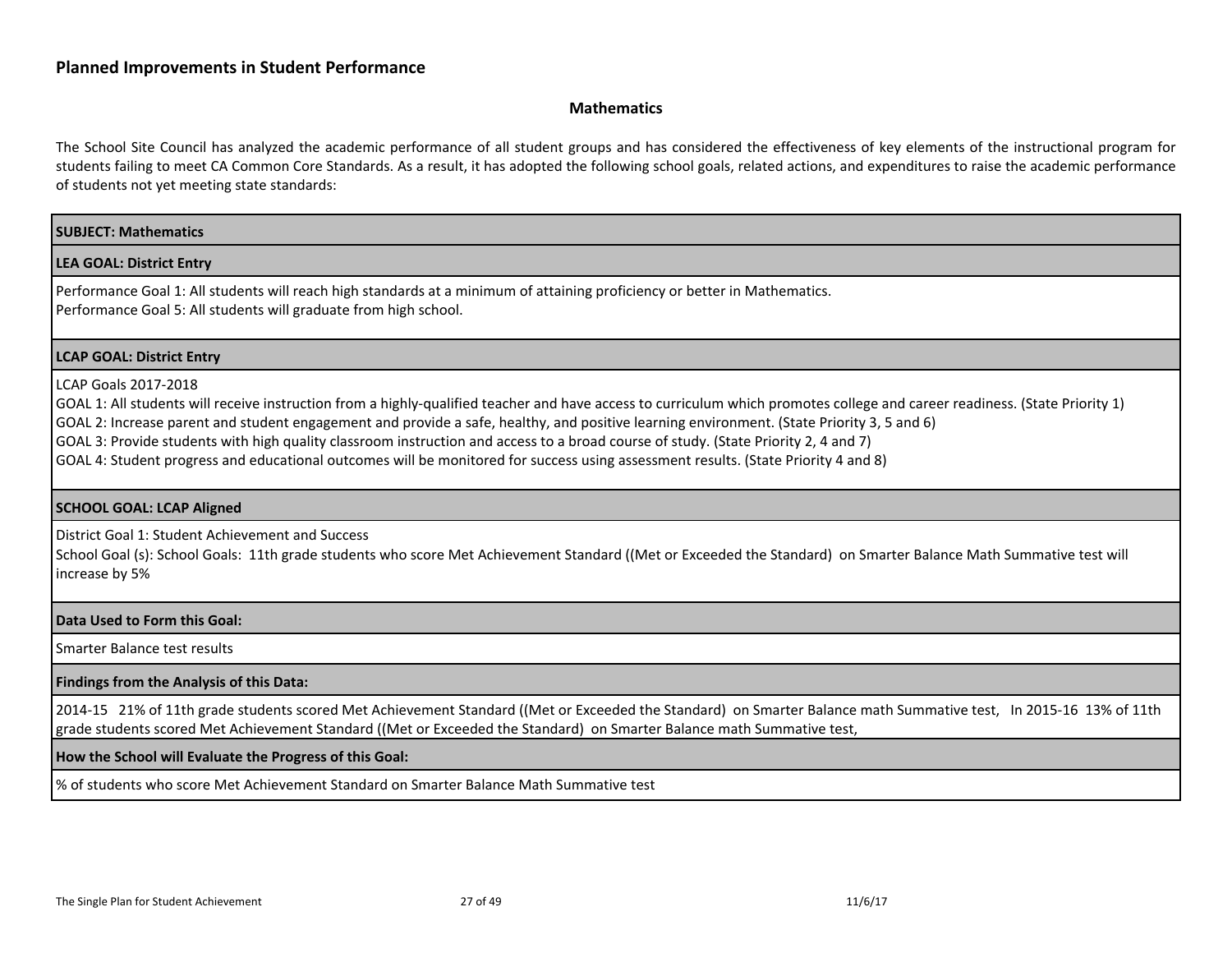| <b>Actions to be Taken</b><br>to Reach This Goal | Timeline | Person(s)<br><b>Responsible</b> | <b>Proposed Expenditure(s)</b> |             |                       |        |
|--------------------------------------------------|----------|---------------------------------|--------------------------------|-------------|-----------------------|--------|
|                                                  |          |                                 | <b>Description</b>             | <b>Type</b> | <b>Funding Source</b> | Amount |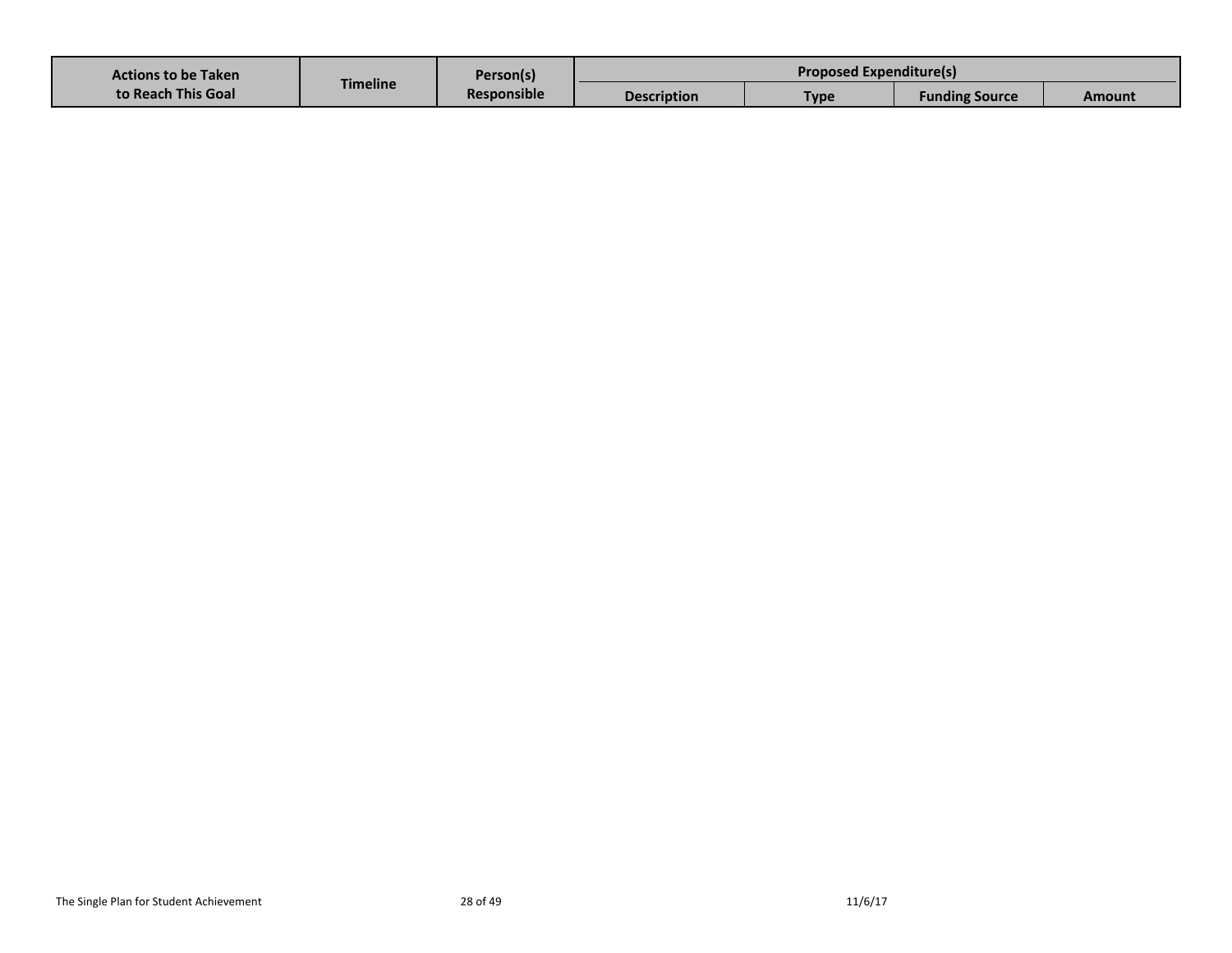| <b>Actions to be Taken</b>                                                                                                             |                 | Person(s)                       | <b>Proposed Expenditure(s)</b>                                                                                                                                                                                                                                                                                                                                                                                                                                                                                                                                                                                                                                                                                                                                                                                                                                                                                                                                                                                                                                            |                                                    |                        |               |
|----------------------------------------------------------------------------------------------------------------------------------------|-----------------|---------------------------------|---------------------------------------------------------------------------------------------------------------------------------------------------------------------------------------------------------------------------------------------------------------------------------------------------------------------------------------------------------------------------------------------------------------------------------------------------------------------------------------------------------------------------------------------------------------------------------------------------------------------------------------------------------------------------------------------------------------------------------------------------------------------------------------------------------------------------------------------------------------------------------------------------------------------------------------------------------------------------------------------------------------------------------------------------------------------------|----------------------------------------------------|------------------------|---------------|
| to Reach This Goal                                                                                                                     | <b>Timeline</b> | Responsible                     | <b>Description</b>                                                                                                                                                                                                                                                                                                                                                                                                                                                                                                                                                                                                                                                                                                                                                                                                                                                                                                                                                                                                                                                        | <b>Type</b>                                        | <b>Funding Source</b>  | <b>Amount</b> |
| Instutitute a math performance lab<br>for all students enrolled in IM courses<br>(LCAP 4.2)<br>The Single Plan for Student Achievement | September2017,  | counselor, teachers<br>29 of 49 | The Pathfinders<br>program at Walnutwood Certificated<br>High School provides<br>content specific<br>academic instruction for<br>9th grade students with<br>the aim of training them<br>in the necessary study,<br>reading, and writing<br>skills to be successful in<br>Walnutwood's<br>independent study<br>program. A certificated<br>teacher will work with<br>small groups of students<br>for three hours twice a<br>week (Tuesday and<br>Thursday 8:30am-<br>11:30am) During the<br>program, students are<br>able to work on<br>homework assignments<br>and receive individual<br>content specific<br>assistance in English,<br>math, and physical<br>education. Students will<br>receive organizational<br>resources, visits from<br>the academic school<br>counselor, weekly tests<br>and assignment reviews,<br>and time for assignment<br>completion. Students<br>who successfully<br>complete English (10<br>credits), math (10<br>credits), and physical<br>education (5 credits) by<br>the end of the fall<br>semester will transfer<br>from the Pathfinders | 1000-1999:<br><b>Personnel Salaries</b><br>11/6/17 | <b>District Funded</b> |               |
|                                                                                                                                        |                 |                                 | program to one-on-one                                                                                                                                                                                                                                                                                                                                                                                                                                                                                                                                                                                                                                                                                                                                                                                                                                                                                                                                                                                                                                                     |                                                    |                        |               |

instruction once a week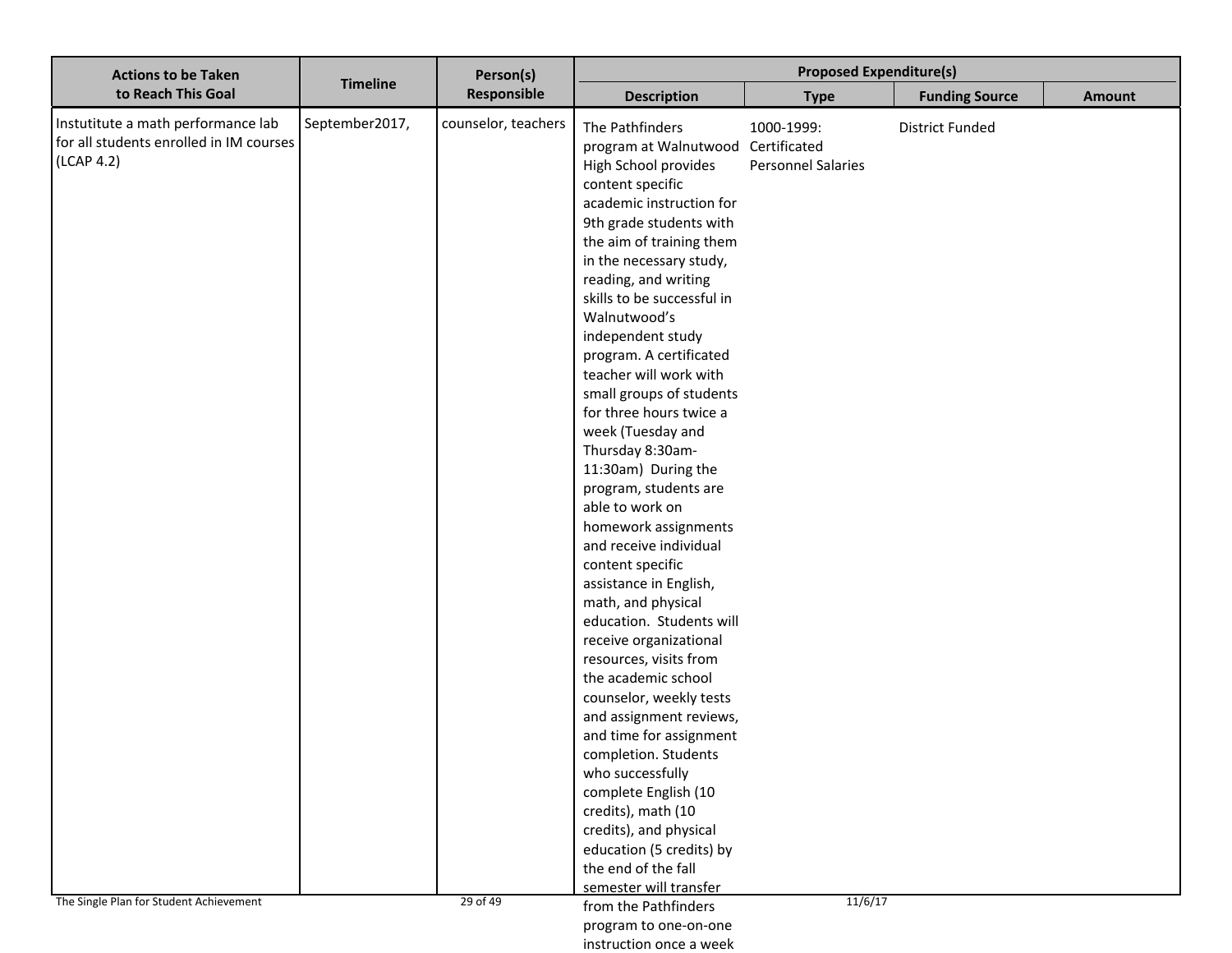| <b>Actions to be Taken</b>                                                                                                                           |                                     | Person(s)<br><b>Responsible</b>                                         | <b>Proposed Expenditure(s)</b>                                                                                                                                                                                                                                       |                                                         |                        |               |
|------------------------------------------------------------------------------------------------------------------------------------------------------|-------------------------------------|-------------------------------------------------------------------------|----------------------------------------------------------------------------------------------------------------------------------------------------------------------------------------------------------------------------------------------------------------------|---------------------------------------------------------|------------------------|---------------|
| to Reach This Goal                                                                                                                                   | <b>Timeline</b>                     |                                                                         | <b>Description</b>                                                                                                                                                                                                                                                   | <b>Type</b>                                             | <b>Funding Source</b>  | <b>Amount</b> |
| Continue using Aleks math and<br>implement i-Ready to provide<br>remediation and support. for<br>students who need assistance with<br>math.(LCAP4.2) | 2017-2018                           | counselor, teachers                                                     |                                                                                                                                                                                                                                                                      | 4000-4999: Books<br><b>And Supplies</b>                 | <b>District Funded</b> |               |
| Upgrade math curriculum to<br>accommodate districts' math<br>pathways(LCAP4.2)                                                                       | Fall, Spring                        | principal, teachers                                                     | release time for lead<br>teacher                                                                                                                                                                                                                                     | 1000-1999:<br>Certificated<br><b>Personnel Salaries</b> | <b>District Funded</b> |               |
| <b>Extended Day Interventions</b>                                                                                                                    | 2015-2016<br>2014-2015<br>2013-2014 | Principal, Elena<br>Cabrera                                             | Summer School                                                                                                                                                                                                                                                        | None Specified                                          | LCFF - Supplemental    |               |
|                                                                                                                                                      |                                     |                                                                         | Translation/Testing/Lea<br>d Teachers                                                                                                                                                                                                                                | None Specified                                          | LCFF - Supplemental    |               |
| <b>Professional Learning Communities</b><br>(LCAP 3.1)                                                                                               | 2017-2018                           | Administrators and<br>teachers, district<br>professional<br>development | Prioritize four<br>target skills to<br>address<br>Develop common<br>$\bullet$<br>assessments<br>Utilize common<br>$\bullet$<br>writing rubric for<br>scoring<br>assessments<br>Use assessment<br>$\bullet$<br>data to drive<br>curricular/instructi<br>onal choices. | 4000-4999: Books<br><b>And Supplies</b>                 | Common Core            |               |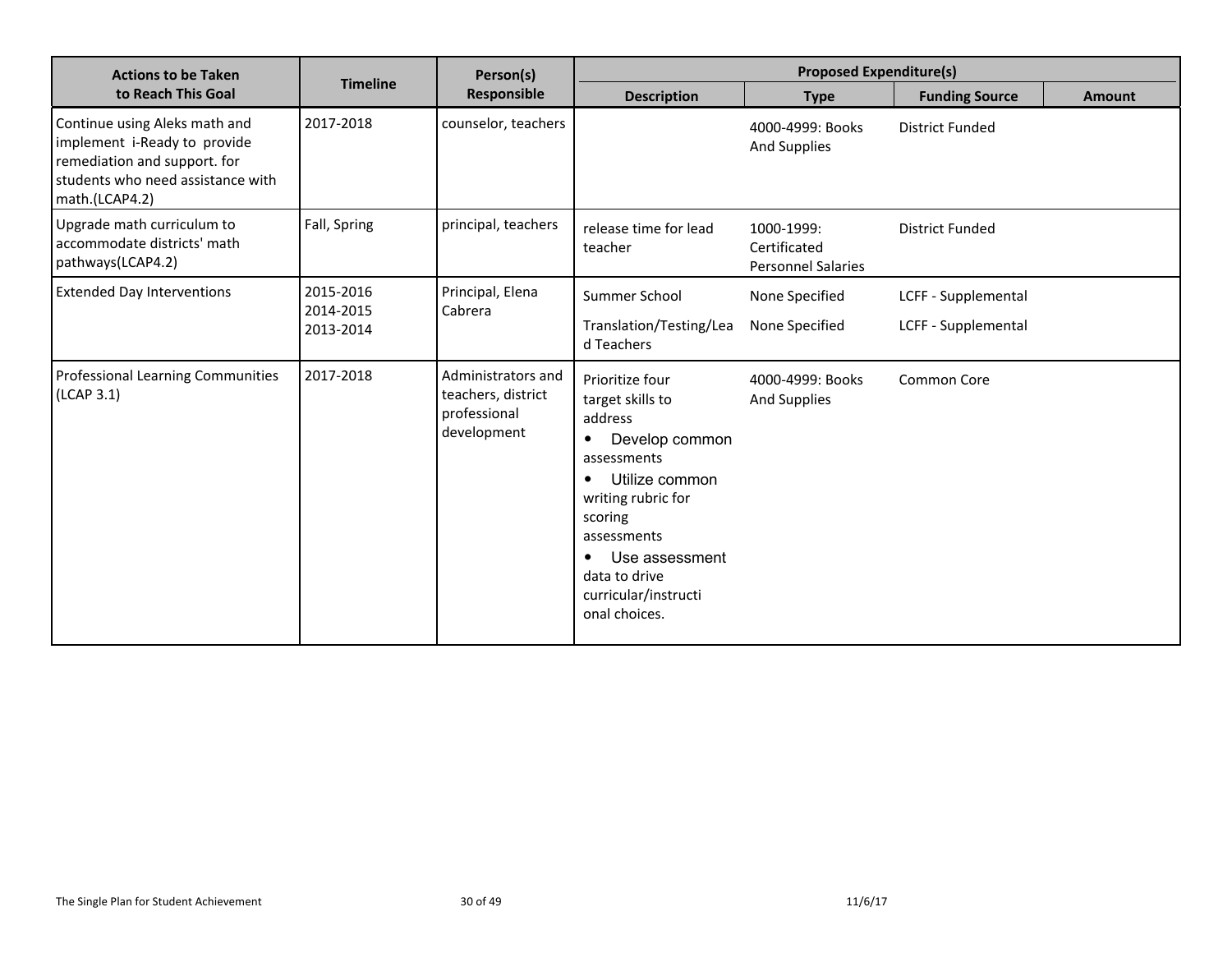#### <span id="page-30-0"></span>**Disproportionality**

The School Site Council has analyzed the academic performance of all student groups and has considered the effectiveness of key elements of the instructional program for students failing to meet CA Common Core Standards. As a result, it has adopted the following school goals, related actions, and expenditures to raise the academic performance of students not yet meeting state standards:

#### **SUBJECT: Low Income**

#### **LEA GOAL: District Entry**

Performance Goal 1: All students will reach high standards at a minimum of attaining proficiency or better in all subject areas. Performance Goal 5: All students will graduate from high school.

#### **LCAP GOAL: District Entry**

#### LCAP Goals 2017-2018

GOAL 1: All students will receive instruction from a highly-qualified teacher and have access to curriculum which promotes college and career readiness. (State Priority 1)

GOAL 2: Increase parent and student engagement and provide a safe, healthy, and positive learning environment. (State Priority 3, 5 and 6)

GOAL 3: Provide students with high quality classroom instruction and access to a broad course of study. (State Priority 2, 4 and 7)

GOAL 4: Student progress and educational outcomes will be monitored for success using assessment results. (State Priority 4 and 8)

#### **SCHOOL GOAL: LCAP Aligned**

Continue to update curriculum to align with Common Core Standards with ELA as first priority. Provide access to A-G and CTE courses

#### **Data Used to Form this Goal:**

Not all curriculum has been updated and Common Core Standards as district has adopted new math and ELA curricilum

#### **Findings from the Analysis of this Data:**

All curriculum should be update and aligned with Common Core Standards

#### **How the School will Evaluate the Progress of this Goal:**

Evaluate the amount of ELA curriculum that has been developed and completed by the end of this school year.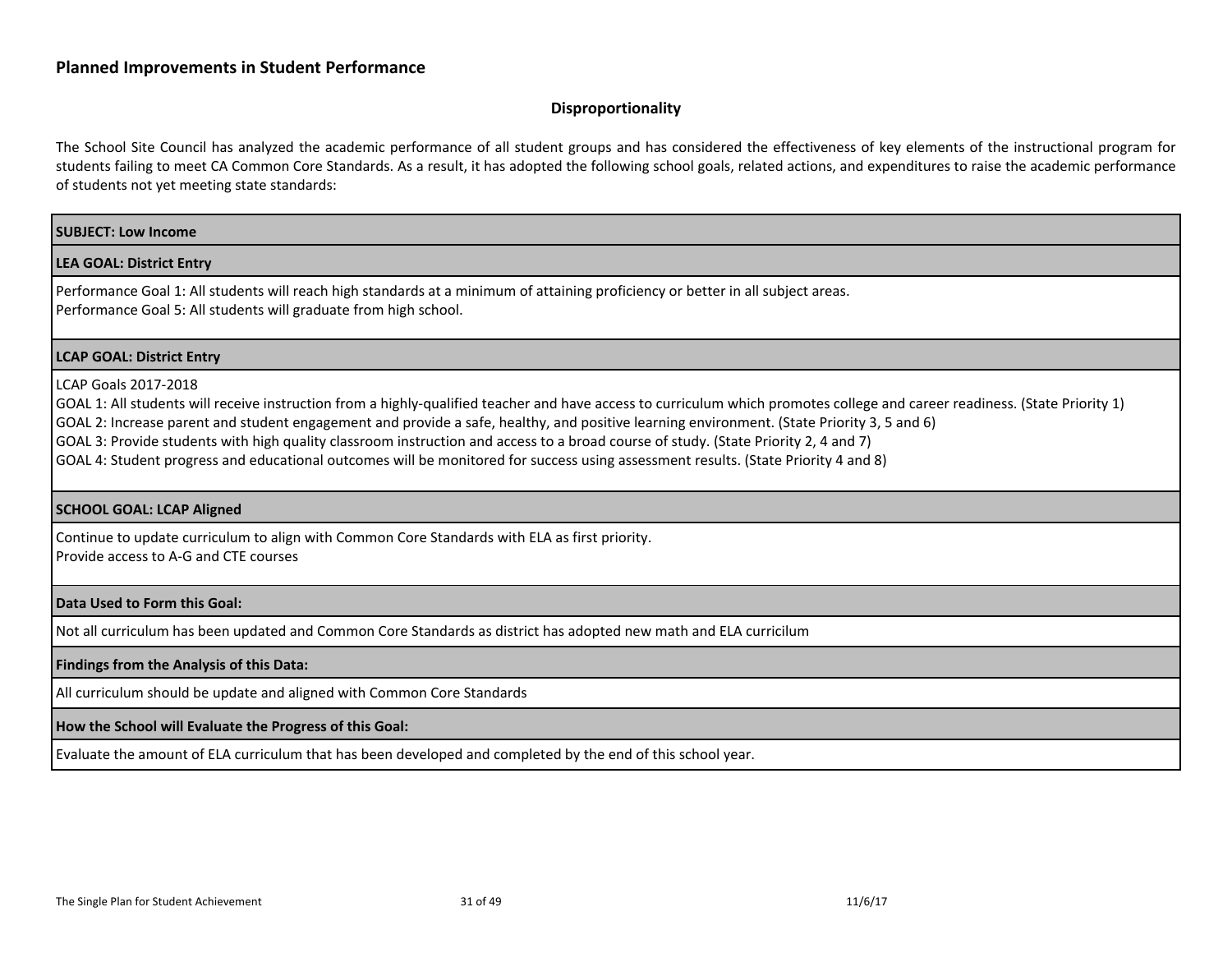| <b>Actions to be Taken</b>                                                                                                           |                 | Person(s)           | <b>Proposed Expenditure(s)</b>                                                                                                                                   |                                                         |                        |               |
|--------------------------------------------------------------------------------------------------------------------------------------|-----------------|---------------------|------------------------------------------------------------------------------------------------------------------------------------------------------------------|---------------------------------------------------------|------------------------|---------------|
| to Reach This Goal                                                                                                                   | <b>Timeline</b> | Responsible         | <b>Description</b>                                                                                                                                               | <b>Type</b>                                             | <b>Funding Source</b>  | <b>Amount</b> |
| Release time to lead teacher.LCAP<br>3.1:3.3                                                                                         | 2017            | principal, ELA lead | Due to need to support<br>an independent study<br>format lead teacher<br>aligning pacing<br>standards and<br>assessments to current<br>common core<br>curriculum | 1000-1999:<br>Certificated<br><b>Personnel Salaries</b> | <b>District Funded</b> |               |
| Increase student engagement and<br>provide a safe, healthy, and positive<br>learning environment PBIS<br>implementation(LCAP2:1: 3.3 | 2016-2017       | Principal, MFT      | Provide acess to<br>athletics, clubs, and<br>other extracurricular<br>activities with<br>scholarships for<br>EL/LI/Foster students<br>as needed                  | 5700-5799: Transfers<br>Of Direct Costs                 | LCFF - Supplemental    | 1146          |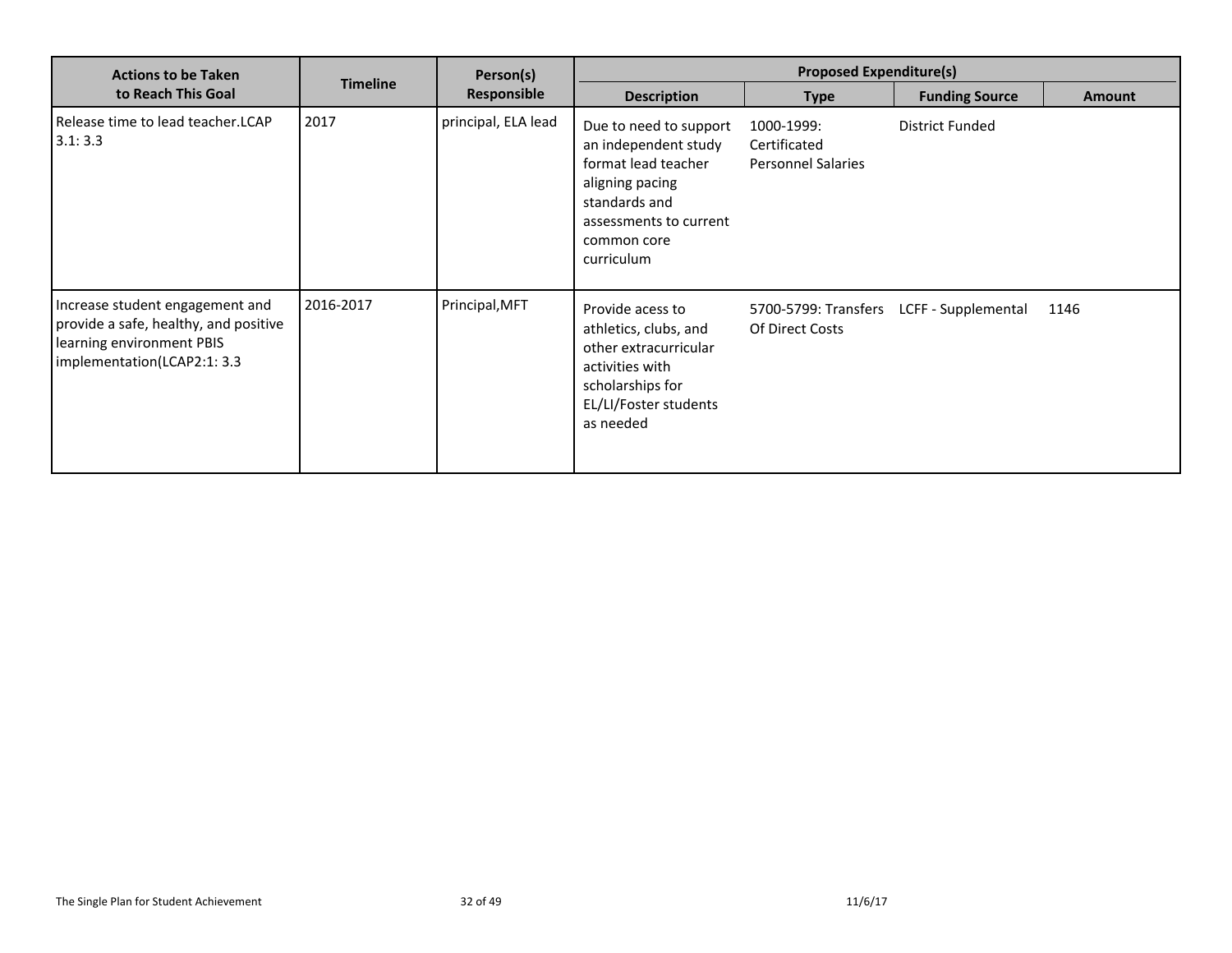#### <span id="page-32-0"></span>**Science**

The School Site Council has analyzed the academic performance of all student groups and has considered the effectiveness of key elements of the instructional program for students failing to meet CA Common Core Standards. As a result, it has adopted the following school goals, related actions, and expenditures to raise the academic performance of students not yet meeting state standards:

# **SUBJECT: Science LEA GOAL: District Entry** Performance Goal 1: All students will reach high standards at a minimum of attaining proficiency or better in the Science. Performance Goal 5: All students will graduate from high school. **LCAP GOAL: District Entry** LCAP Goals 2017-2018 GOAL 1: All students will receive instruction from a highly-qualified teacher and have access to curriculum which promotes college and career readiness. (State Priority 1) GOAL 2: Increase parent and student engagement and provide a safe, healthy, and positive learning environment. (State Priority 3, 5 and 6) GOAL 3: Provide students with high quality classroom instruction and access to a broad course of study. (State Priority 2, 4 and 7) GOAL 4: Student progress and educational outcomes will be monitored for success using assessment results. (State Priority 4 and 8) **SCHOOL GOAL: LCAP Aligned** Implement a quality Chemistry program for WHS students that include a lab. Prepare for a possibility of a 9th grade physics course **Data Used to Form this Goal:** Student transcripts. College entrance requirements. Student surveys. **Findings from the Analysis of this Data:** Last year we pilioted a Chemistry program for our students that include a lab and UC "a-g" approval **How the School will Evaluate the Progress of this Goal:** UC "a-g' approval. Number of students who participate in the class. Student survey.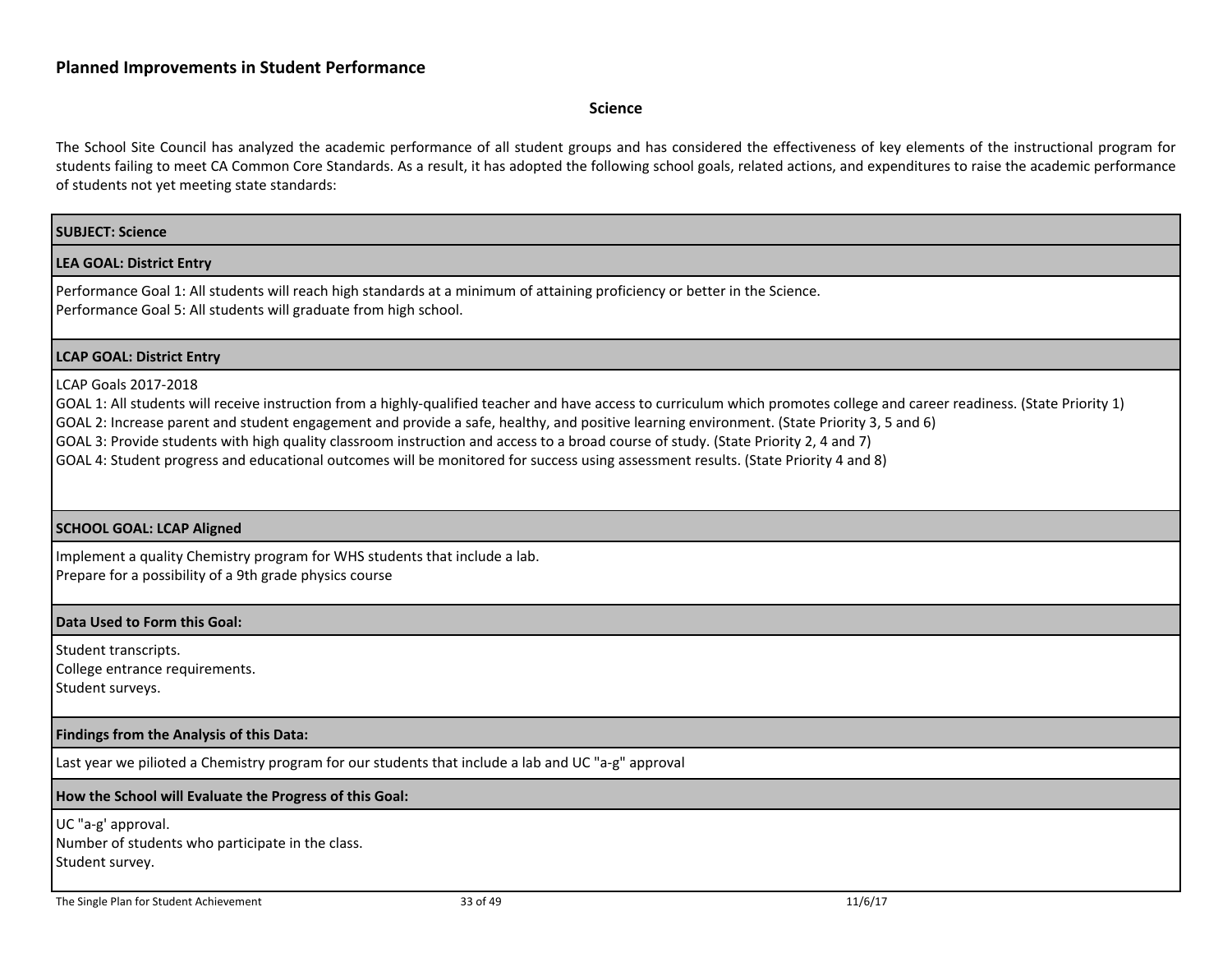| <b>Actions to be Taken</b>                                                              |                 | Person(s)               | <b>Proposed Expenditure(s)</b> |             |                       |               |
|-----------------------------------------------------------------------------------------|-----------------|-------------------------|--------------------------------|-------------|-----------------------|---------------|
| to Reach This Goal                                                                      | <b>Timeline</b> | Responsible             | <b>Description</b>             | <b>Type</b> | <b>Funding Source</b> | <b>Amount</b> |
| Implement labs for Chemistry<br>A&B(LCAP1.3: 3.3)                                       | 2016, 2017      | Ms Brunner              |                                |             |                       |               |
| Secure appropriate lab space and<br>materials(LCAP 1.3)                                 | Spring 2016     | Ms Brunner<br>Principal |                                |             |                       |               |
| submit course for UC "a-g"<br>approval(LCAP 1.3 : 3.3)                                  | September 2014  | Ms Brunner<br>Principal |                                |             |                       |               |
| Survey students to see how the<br>course is meeting their needs and<br>expectations.3.3 | end of course   | Ms Brunner<br>Principal |                                |             |                       |               |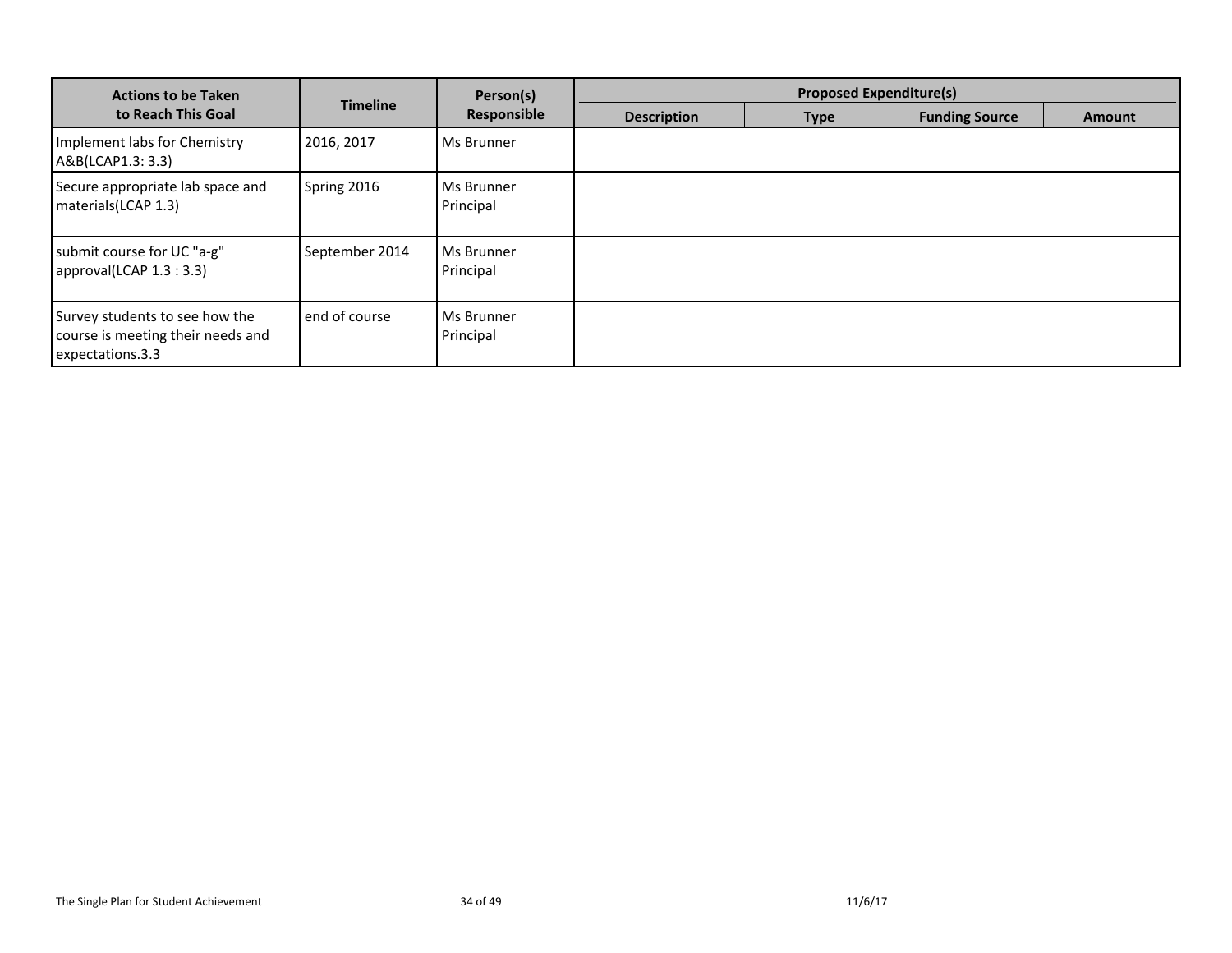## <span id="page-34-0"></span>**History/Social Science**

The School Site Council has analyzed the academic performance of all student groups and has considered the effectiveness of key elements of the instructional program for students failing to meet CA Common Core Standards. As a result, it has adopted the following school goals, related actions, and expenditures to raise the academic performance of students not yet meeting state standards:

| <b>SUBJECT: Social Science</b>                                                                                                                                                                                |
|---------------------------------------------------------------------------------------------------------------------------------------------------------------------------------------------------------------|
| <b>LEA GOAL: District Entry</b>                                                                                                                                                                               |
| Performance Goal 1: All students will reach high standards at a minimum of attaining proficiency or better in the History/Social Science.<br>Performance Goal 5: All students will graduate from high school. |
| <b>LCAP GOAL: District Entry</b>                                                                                                                                                                              |
| LCAP Goals 2017-2018                                                                                                                                                                                          |
| <b>SCHOOL GOAL: LCAP Aligned</b>                                                                                                                                                                              |
| District Goal 1: Student Achievement and Success<br>School Goal (s): Students will take and pass required Social Science classes                                                                              |
| Data Used to Form this Goal:                                                                                                                                                                                  |
| transcripts, passage rate                                                                                                                                                                                     |
| Findings from the Analysis of this Data:                                                                                                                                                                      |
|                                                                                                                                                                                                               |
| How the School will Evaluate the Progress of this Goal:                                                                                                                                                       |
| Transcript review to determine the number of students who take and pass required Social Science classes                                                                                                       |

| <b>Actions to be Taken</b>                                                                                     |                                        | Person(s)   |                    | <b>Proposed Expenditure(s)</b> |                       |               |
|----------------------------------------------------------------------------------------------------------------|----------------------------------------|-------------|--------------------|--------------------------------|-----------------------|---------------|
| to Reach This Goal                                                                                             | <b>Timeline</b>                        | Responsible | <b>Description</b> | <b>Type</b>                    | <b>Funding Source</b> | <b>Amount</b> |
| Review transcripts to determine the<br>number of students who take and<br>pass required Social Science classes | December and May Tregistrar, counselor |             |                    |                                |                       |               |
| Prep for new social studies text book   2016-17<br>l adoption                                                  |                                        | staff       |                    |                                |                       |               |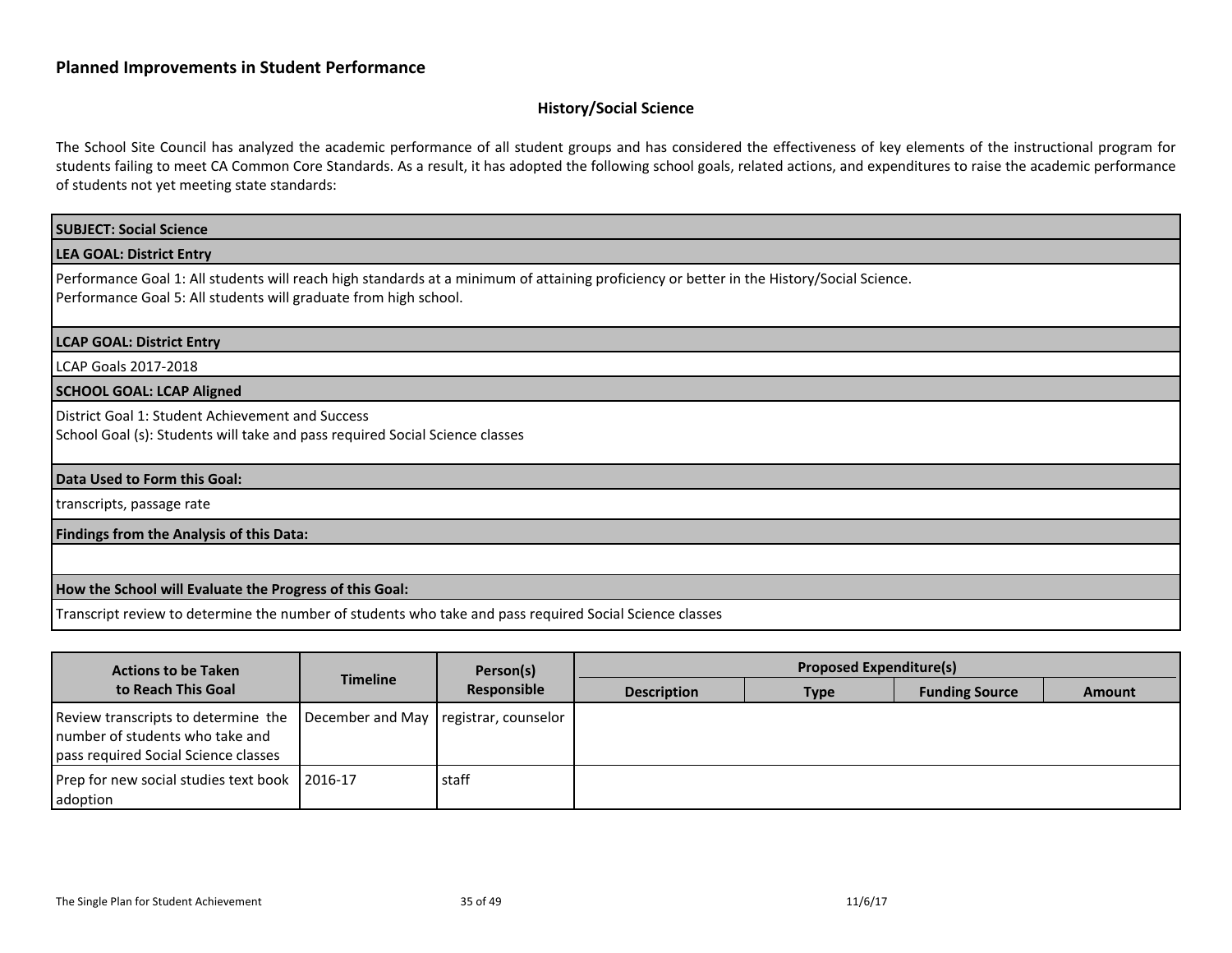#### <span id="page-35-0"></span>**Counseling/SEL**

The School Site Council has analyzed the academic performance of all student groups and has considered the effectiveness of key elements of the instructional program for students failing to meet CA Common Core Standards. As a result, it has adopted the following school goals, related actions, and expenditures to raise the academic performance of students not yet meeting state standards:

# **SUBJECT: Counseling/SEL LEA GOAL: District Entry** Performance Goal 4: All students will be educated in learning environments that are safe, drug-free, and conducive to learning. Performance Goal 5: All students will graduate from high school. **LCAP GOAL: District Entry** LCAP Goals 2017-2018 GOAL 1: All students will receive instruction from a highly-qualified teacher and have access to curriculum which promotes college and career readiness. (State Priority 1) GOAL 2: Increase parent and student engagement and provide a safe, healthy, and positive learning environment. (State Priority 3, 5 and 6) GOAL 3: Provide students with high quality classroom instruction and access to a broad course of study. (State Priority 2, 4 and 7) GOAL 4: Student progress and educational outcomes will be monitored for success using assessment results. (State Priority 4 and 8)

#### **SCHOOL GOAL: LCAP Aligned**

District Goal 2:Healthy, Safe, and Innovative Learning Environment School Goal (s): Anti-bullying

#### **Data Used to Form this Goal:**

Discipline records, student and parent surveys, relevant research findings.

#### **Findings from the Analysis of this Data:**

Students can suffer from bullying at school with negative impact on education as well as social and emotional well being.

#### **How the School will Evaluate the Progress of this Goal:**

Discipline records, student surveys.

| <b>Actions to be Taken</b>                                                                     |          | Person(s)          |                    | <b>Proposed Expenditure(s)</b> |                       |               |
|------------------------------------------------------------------------------------------------|----------|--------------------|--------------------|--------------------------------|-----------------------|---------------|
| to Reach This Goal                                                                             | Timeline | <b>Responsible</b> | <b>Description</b> | <b>Type</b>                    | <b>Funding Source</b> | <b>Amount</b> |
| Utilize mental health professional to   Fall, spring<br>  update and implement plan as well as |          | l counselor. MFT   |                    |                                |                       |               |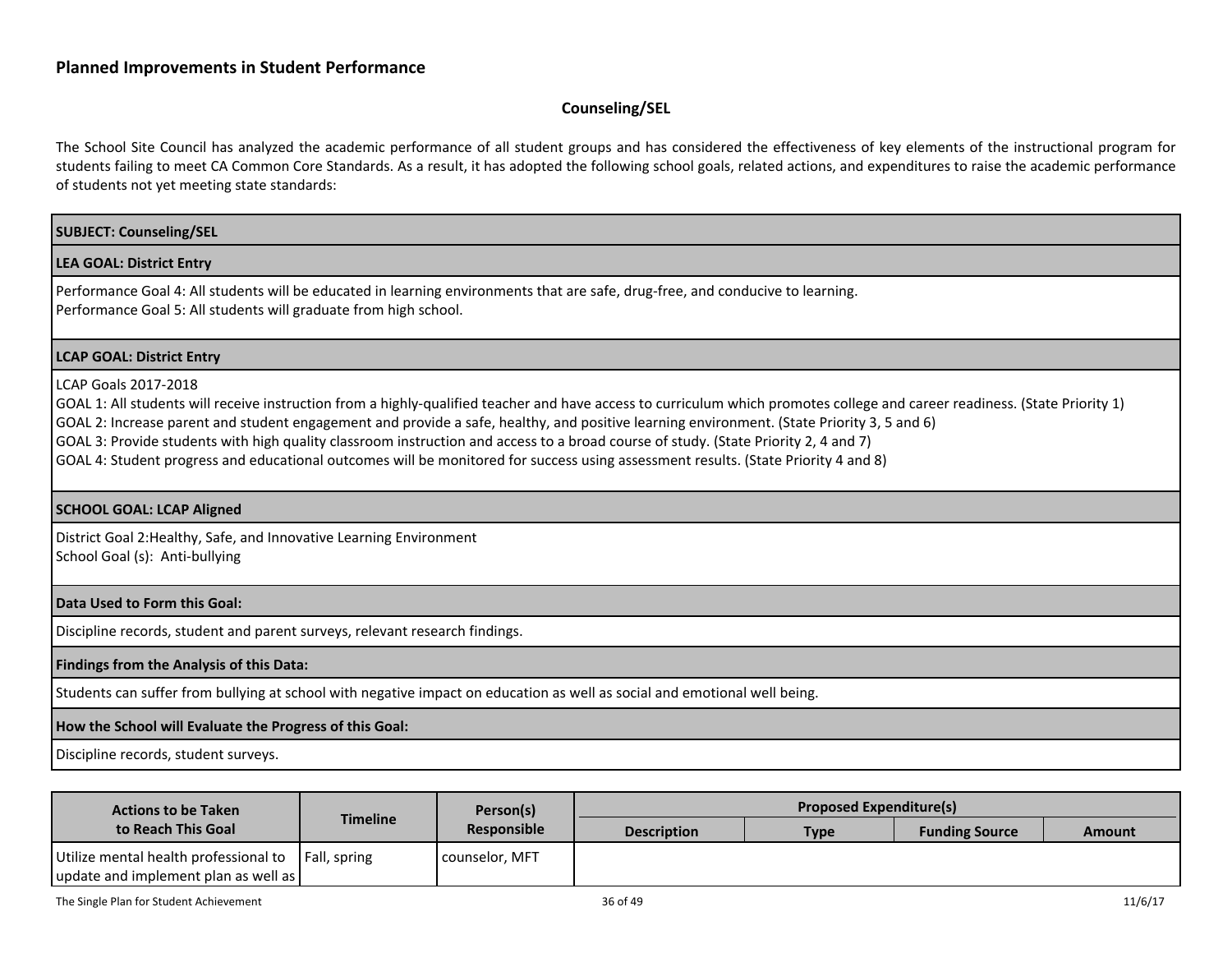| <b>Actions to be Taken</b>                                         |                 | Person(s)      |                    | <b>Proposed Expenditure(s)</b> |                       |               |
|--------------------------------------------------------------------|-----------------|----------------|--------------------|--------------------------------|-----------------------|---------------|
| to Reach This Goal                                                 | <b>Timeline</b> | Responsible    | <b>Description</b> | <b>Type</b>                    | <b>Funding Source</b> | <b>Amount</b> |
| work with individual students.(LCAP<br>$ 2.6\rangle$               |                 |                |                    |                                |                       |               |
| Share updates and implementation<br>plan with staff PBIS(LCAP 2.6) | Fall            | counselor, MFT |                    |                                |                       |               |
| training related to student mental<br>health issues 2.6            | Fall            | counselor, MFT |                    |                                |                       |               |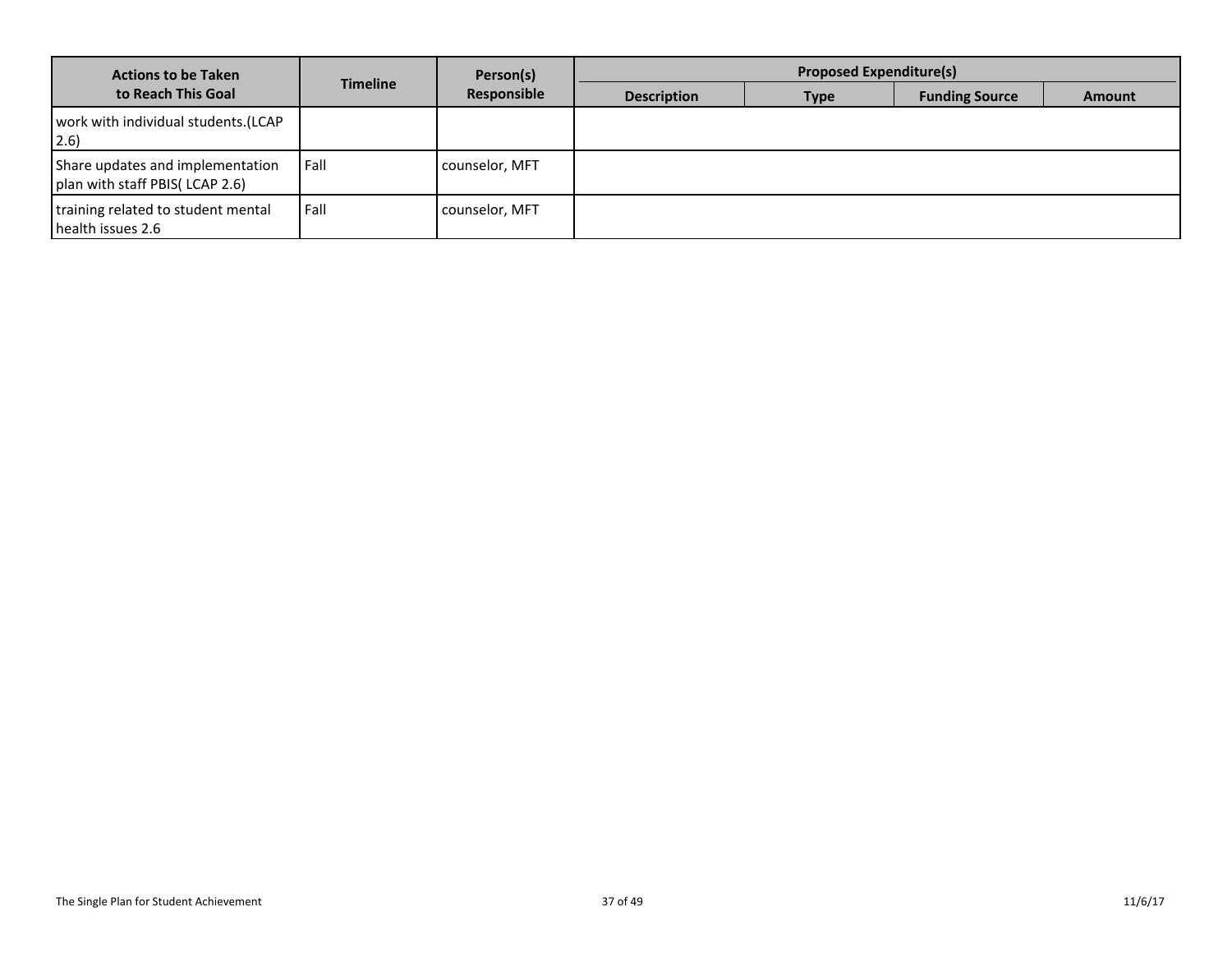#### <span id="page-37-0"></span>**Career and Technical Education**

The School Site Council has analyzed the academic performance of all student groups and has considered the effectiveness of key elements of the instructional program for students failing to meet CA Common Core Standards. As a result, it has adopted the following school goals, related actions, and expenditures to raise the academic performance of students not yet meeting state standards:

# **SUBJECT: Career and Technical Education LEA GOAL: District Entry** Performance Goal 1: All students will reach high standards at a minimum of attaining proficiency or better in CTE-Career Technical Education. Performance Goal 5: All students will graduate from high school. **LCAP GOAL: District Entry** LCAP Goals 2017-2018 GOAL 1: All students will receive instruction from a highly-qualified teacher and have access to curriculum which promotes college and career readiness. (State Priority 1) GOAL 2: Increase parent and student engagement and provide a safe, healthy, and positive learning environment. (State Priority 3, 5 and 6) GOAL 3: Provide students with high quality classroom instruction and access to a broad course of study. (State Priority 2, 4 and 7) GOAL 4: Student progress and educational outcomes will be monitored for success using assessment results. (State Priority 4 and 8) **SCHOOL GOAL: LCAP Aligned** 3.3 Provide access to A-G, CTE, IB, AP and STEM courses. **Data Used to Form this Goal:** CAASPP, i-ready **Findings from the Analysis of this Data:** Students are credit deficient. **How the School will Evaluate the Progress of this Goal:** Monitor progress and review data during PLC meetings and teacher assessments weekly/ monthly.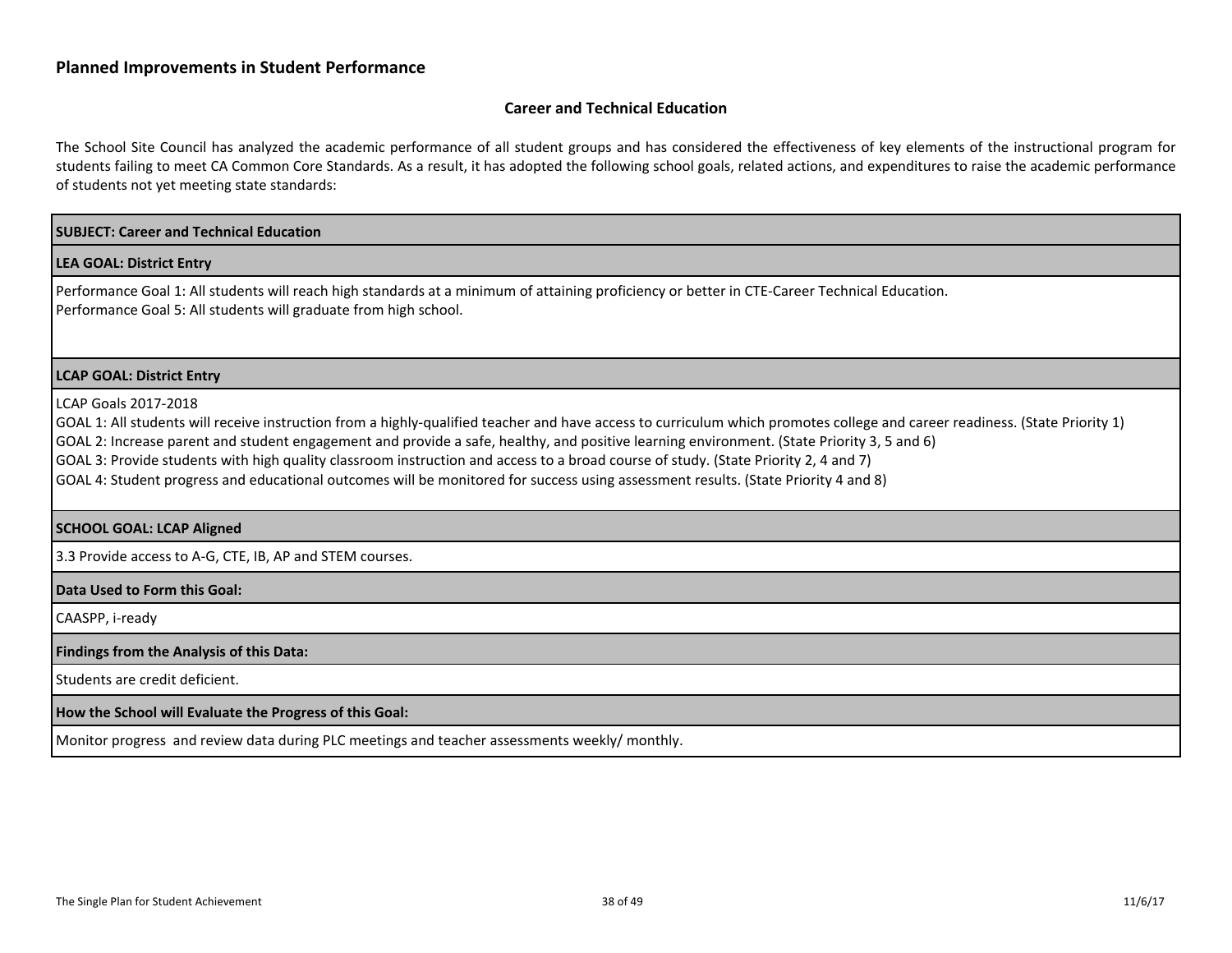| <b>Actions to be Taken</b>                                                                                                                                 |                 | Person(s)                   |                                                                            | <b>Proposed Expenditure(s)</b> |                       |               |
|------------------------------------------------------------------------------------------------------------------------------------------------------------|-----------------|-----------------------------|----------------------------------------------------------------------------|--------------------------------|-----------------------|---------------|
| to Reach This Goal                                                                                                                                         | <b>Timeline</b> | Responsible                 | <b>Description</b>                                                         | <b>Type</b>                    | <b>Funding Source</b> | <b>Amount</b> |
| Provide increased access to A-G, CTE, 2017-2018<br>and VAPA courses, especially for ELs<br>and students not<br>meeting grade level standards.(LCAP<br>3.3) |                 | Principal, Teacher<br>Staff | increase course<br>offerings to support A G<br>graduation<br>requirements. |                                |                       |               |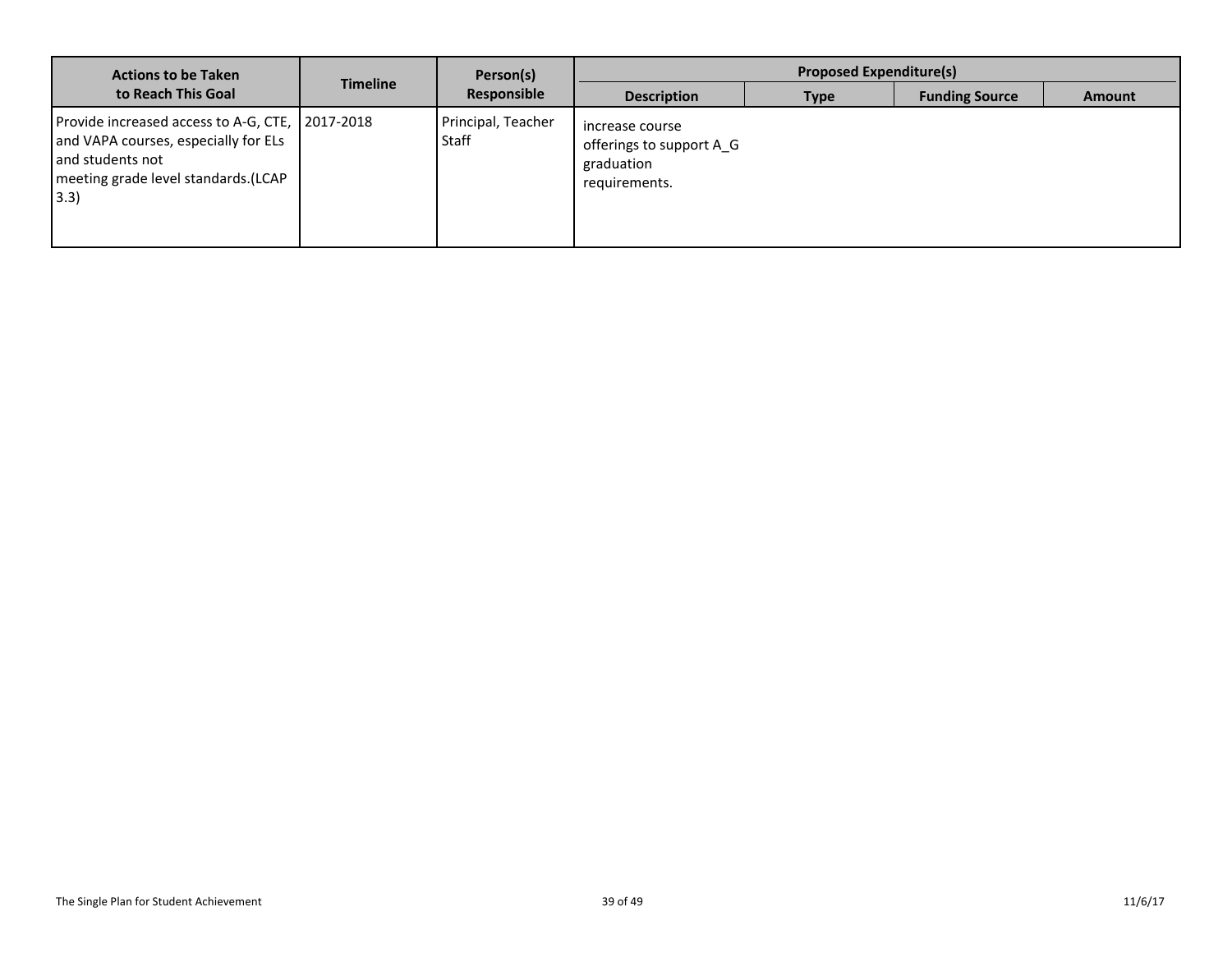#### <span id="page-39-0"></span>**VAPA-Visual and Performing Arts**

The School Site Council has analyzed the academic performance of all student groups and has considered the effectiveness of key elements of the instructional program for students failing to meet CA Common Core Standards. As a result, it has adopted the following school goals, related actions, and expenditures to raise the academic performance of students not yet meeting state standards:

# **SUBJECT: VAPA-Visual and Performing Arts LEA GOAL: District Entry** Performance Goal 1: All students will reach high standards at a minimum of attaining proficiency or better in the VAPA/Fine Arts. Performance Goal 5: All students will graduate from high school **LCAP GOAL: District Entry** LCAP Goals 2017-2018 GOAL 1: All students will receive instruction from a highly-qualified teacher and have access to curriculum which promotes college and career readiness. (State Priority 1) GOAL 2: Increase parent and student engagement and provide a safe, healthy, and positive learning environment. (State Priority 3, 5 and 6) GOAL 3: Provide students with high quality classroom instruction and access to a broad course of study. (State Priority 2, 4 and 7) GOAL 4: Student progress and educational outcomes will be monitored for success using assessment results. (State Priority 4 and 8) **SCHOOL GOAL: LCAP Aligned** 3.3 Provide access to A-G, CTE, IB, AP, and STEM courses. **Data Used to Form this Goal: i-ready A-G graduation requirements Findings from the Analysis of this Data:** Students enrolling due to being credit deficient. **How the School will Evaluate the Progress of this Goal:** During PLC meetings data will be reviewed on a monthly basis and student progress will be monitored on a weekly basis.

| <b>Actions to be Taken</b>                                                                                                     |                 | Person(s)<br>Responsible    |                    | <b>Proposed Expenditure(s)</b> |                       |               |
|--------------------------------------------------------------------------------------------------------------------------------|-----------------|-----------------------------|--------------------|--------------------------------|-----------------------|---------------|
| to Reach This Goal                                                                                                             | <b>Timeline</b> |                             | <b>Description</b> | Type                           | <b>Funding Source</b> | <b>Amount</b> |
| Provide increased access to A-G, CTE, 2016-2017<br>IB, AP, STEM,<br>and VAPA courses, especially for ELs<br>I and students not |                 | Teacher, Principal<br>Staff |                    |                                |                       |               |
| The Single Plan for Student Achievement                                                                                        |                 |                             | 40 of 49           |                                |                       | 11/6/17       |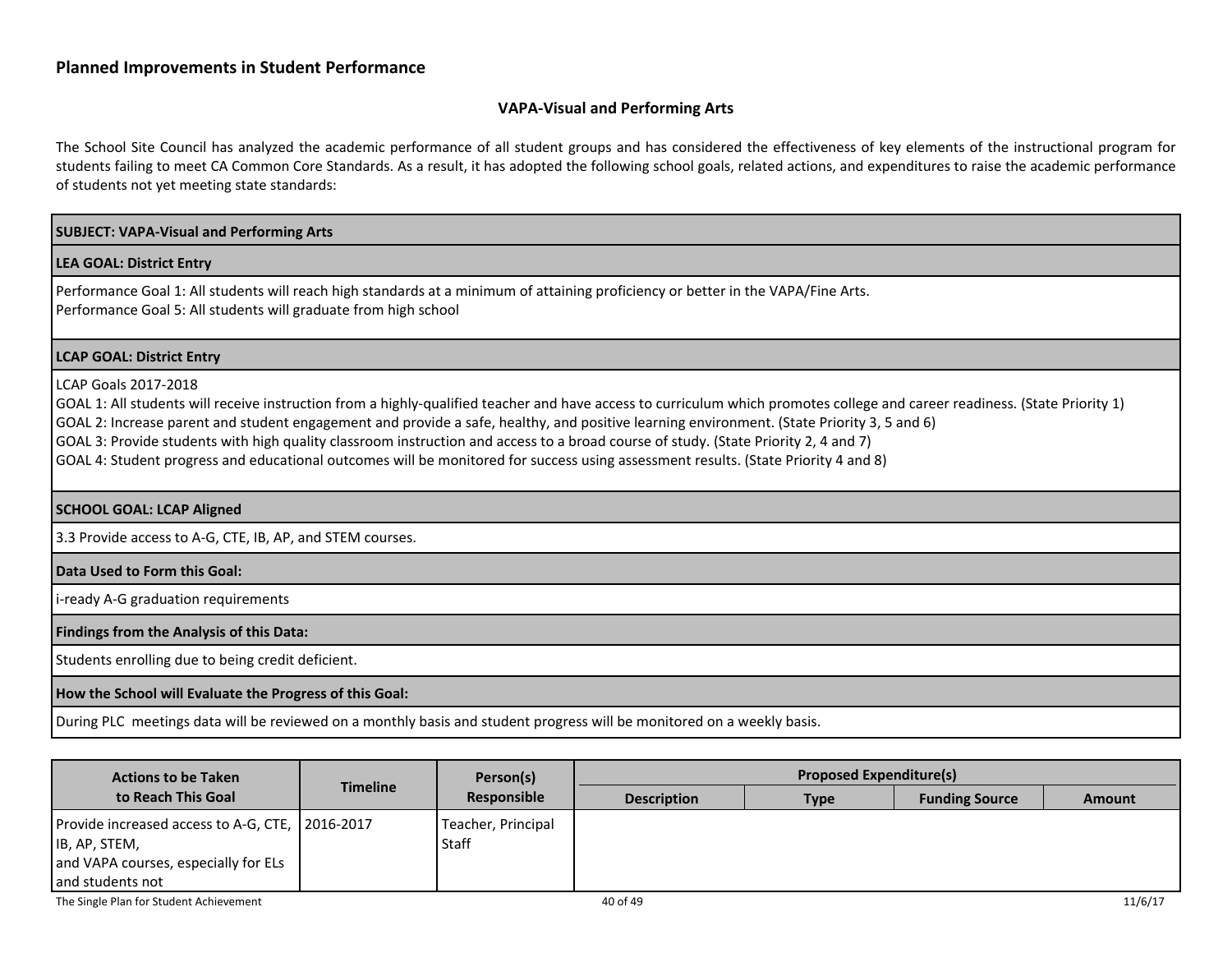| <b>Actions to be Taken</b>                                                                                                                    |                 | Person(s)                   |                    | <b>Proposed Expenditure(s)</b> |                       |               |
|-----------------------------------------------------------------------------------------------------------------------------------------------|-----------------|-----------------------------|--------------------|--------------------------------|-----------------------|---------------|
| to Reach This Goal                                                                                                                            | <b>Timeline</b> | Responsible                 | <b>Description</b> | <b>Type</b>                    | <b>Funding Source</b> | <b>Amount</b> |
| meeting grade level standards. LCAP<br>3.3                                                                                                    |                 |                             |                    |                                |                       |               |
| Increase student awareness in VAPA<br>through clubs,<br>performances, experiential learning,<br>community<br>partnerships and music. LCAP 2.5 | 2016-2017       | Teacher, Principal<br>Staff |                    |                                |                       |               |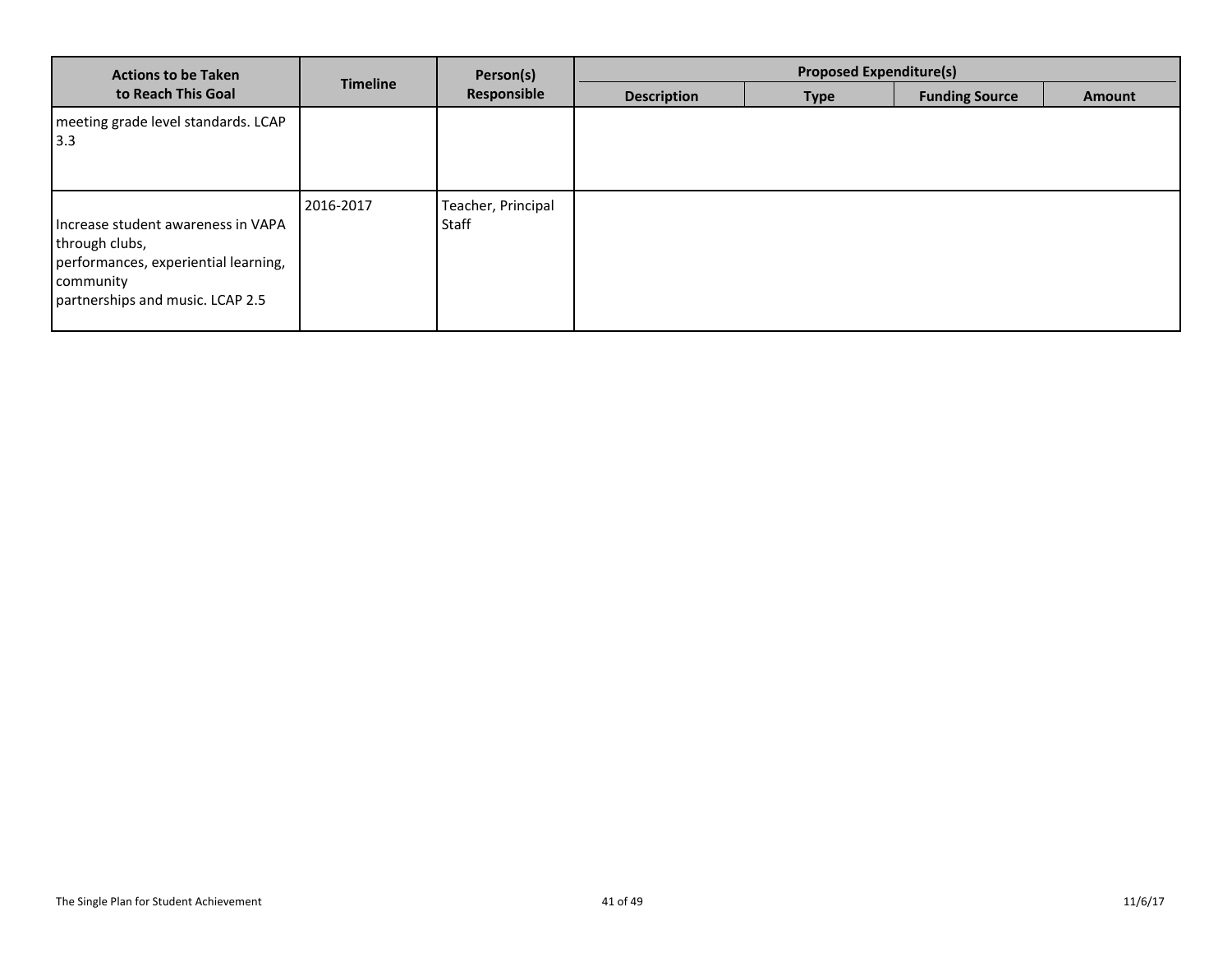# <span id="page-41-0"></span>**Summary of Expenditures in this Plan**

# <span id="page-41-1"></span>**Total Allocations and Expenditures by Funding Source**

| <b>Total Allocations by Funding Source</b>                                              |       |      |  |  |
|-----------------------------------------------------------------------------------------|-------|------|--|--|
| <b>Balance (Allocations-Expenditures)</b><br><b>Allocation</b><br><b>Funding Source</b> |       |      |  |  |
| LCFF - Supplemental                                                                     | 1.146 | 0.00 |  |  |

| <b>Total Expenditures by Funding Source</b> |                           |  |  |  |
|---------------------------------------------|---------------------------|--|--|--|
| <b>Funding Source</b>                       | <b>Total Expenditures</b> |  |  |  |
| LCFF - Supplemental                         | 1.146.00                  |  |  |  |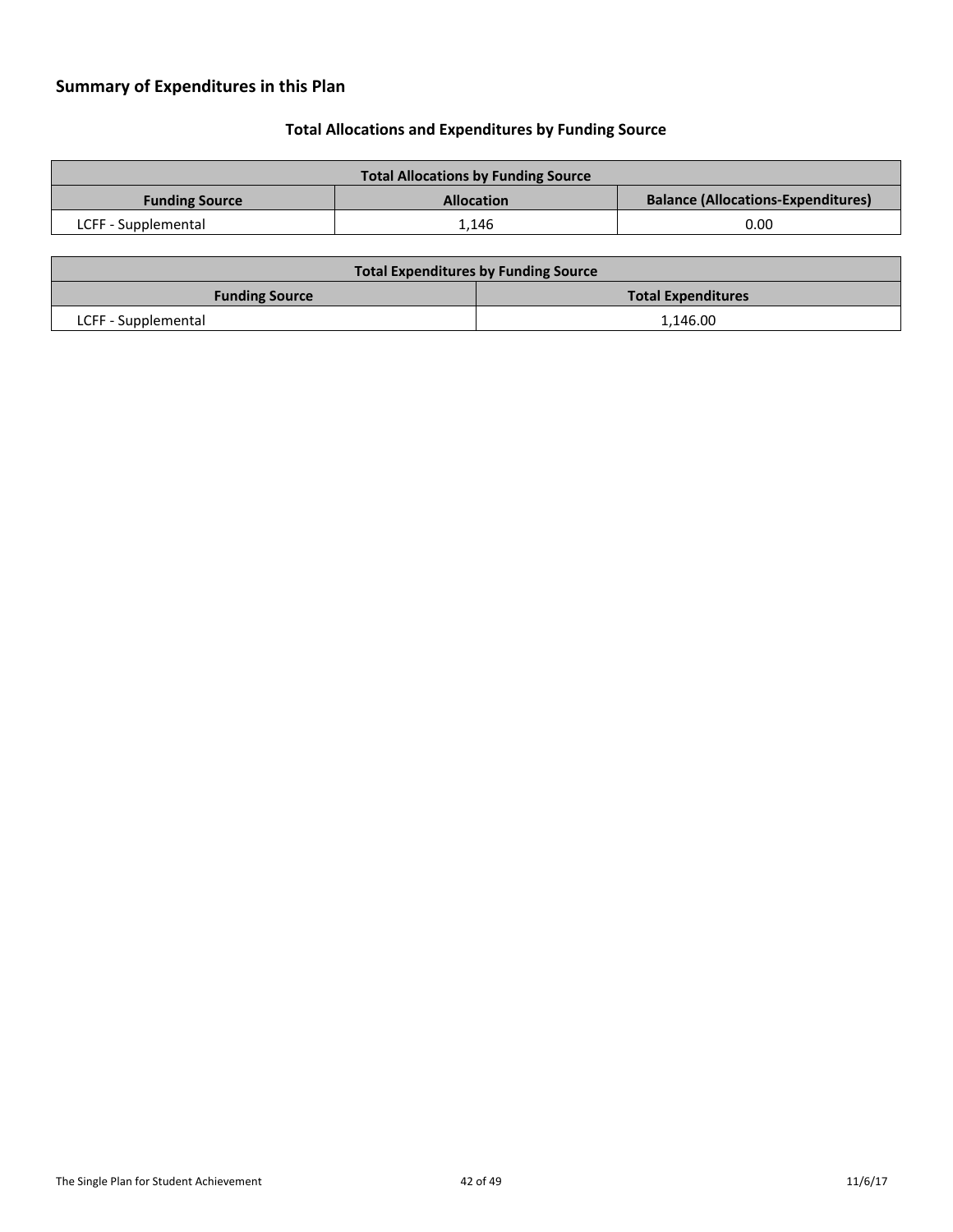# <span id="page-42-0"></span>**Total Expenditures by Object Type**

| <b>Object Type</b>                   | <b>Total Expenditures</b> |
|--------------------------------------|---------------------------|
| 5700-5799: Transfers Of Direct Costs | 1,146.00                  |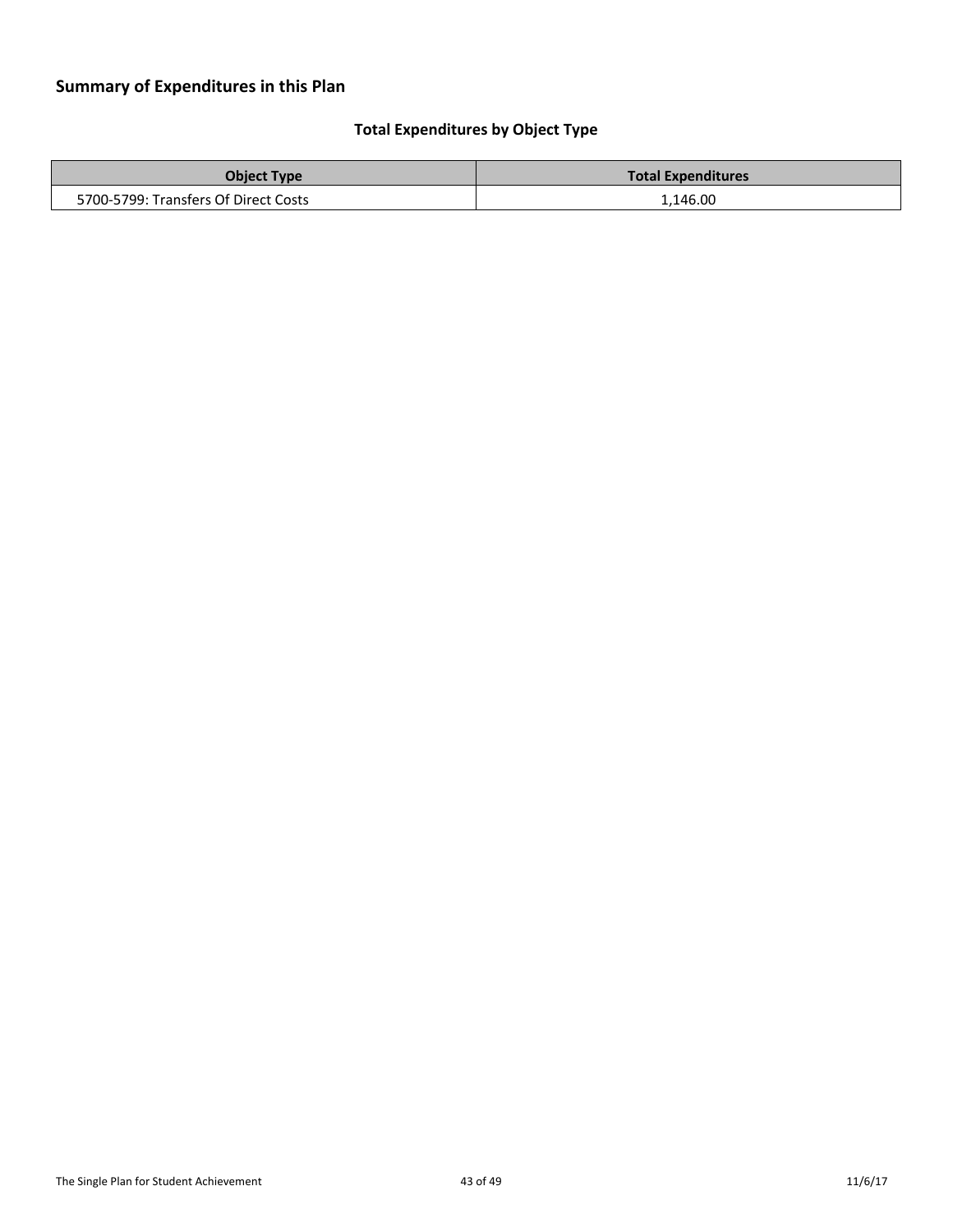# **Summary of Expenditures in this Plan**

# <span id="page-43-0"></span>**Total Expenditures by Object Type and Funding Source**

| <b>Object Type</b>                    | <b>Funding Source</b> | <b>Total Expenditures</b> |
|---------------------------------------|-----------------------|---------------------------|
| 15700-5799: Transfers Of Direct Costs | LCFF - Supplemental   | 1,146.00                  |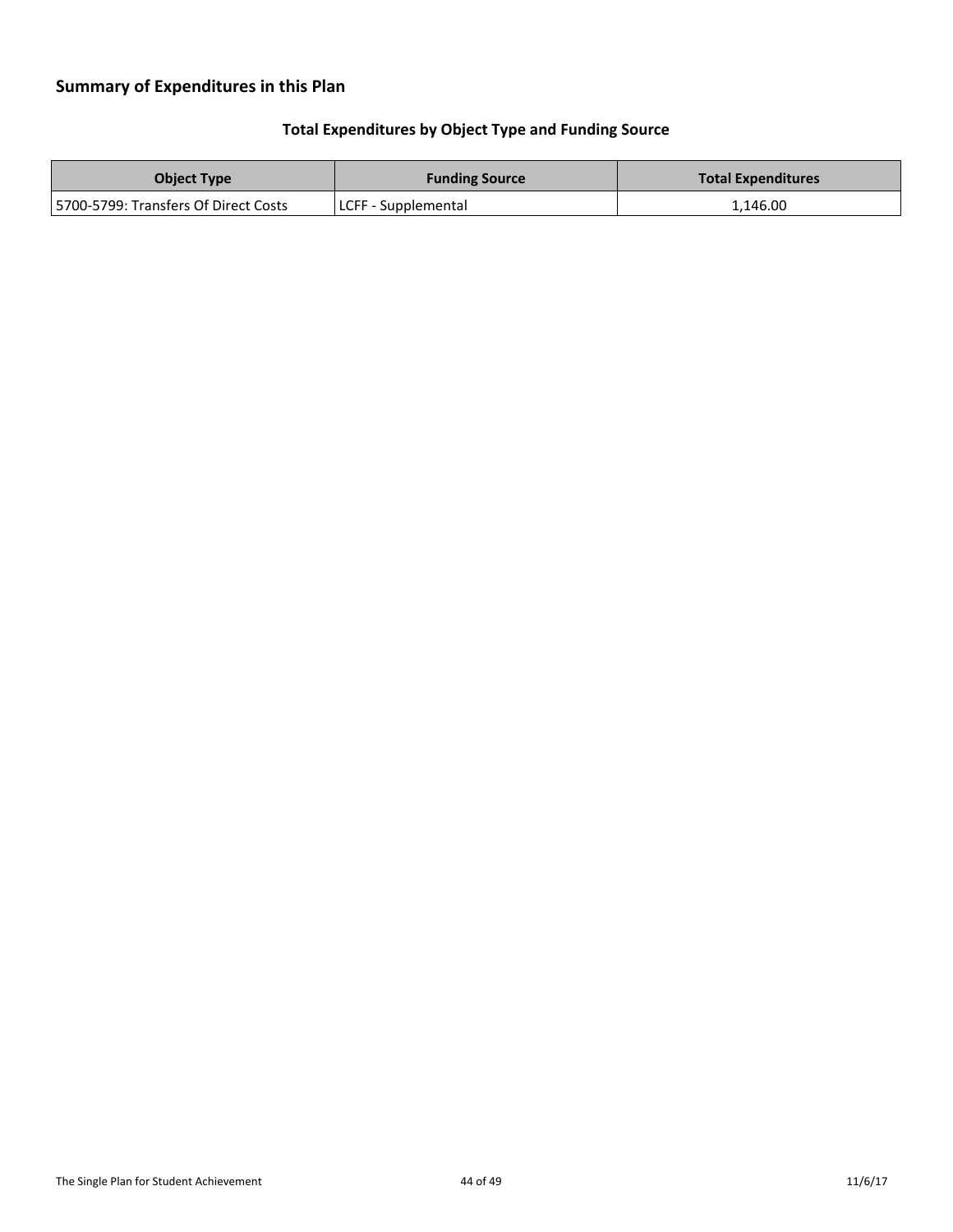# **Summary of Expenditures in this Plan**

# <span id="page-44-0"></span>**Total Expenditures by Goal**

| <b>Goal Number</b>                             | <b>Total Expenditures</b> |
|------------------------------------------------|---------------------------|
| Goal 1 – English Language Arts                 |                           |
| Goal 2 – English Language Development          |                           |
| <b>Goal 3 - Mathematics</b>                    |                           |
| <b>Goal 4 - Disproportionality</b>             | 1,146.00                  |
| Goal 5 - World Language                        |                           |
| Goal 6 - Science                               |                           |
| Goal 7 - History/Social Science                |                           |
| Goal 8 – Counseling                            |                           |
| <b>Goal 9 - Career and Technical Education</b> |                           |
| Goal 10 - Fine Arts                            |                           |
| Goal 11 - Physical Education and Health        |                           |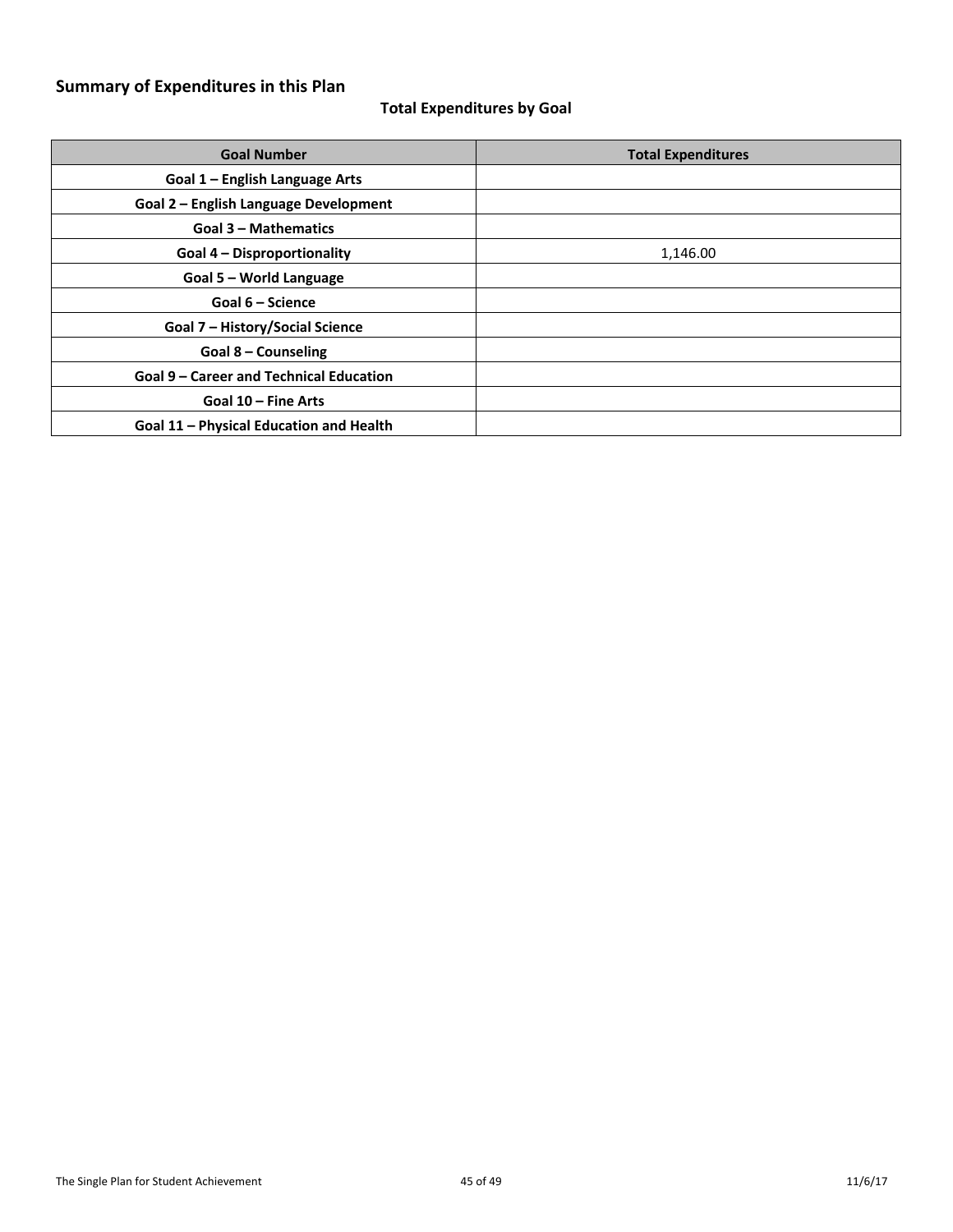## <span id="page-45-0"></span>**Annual Notice of Uniform Complaint Procedures & Non-Discrimination/Sexual Harassment Policies**

The school site council (SSC) and English Language Advisory Committee (ELAC) have been provided with and discussed, the rights of parents, students, and staff about:

- The district's policies and administrative regulations for AR1313.a:
	- Uniform Complaint Procedures
	- Non-Discrimination/Sexual Harassment

School Site Council

English Learner Advisory Committee

Signature

Signature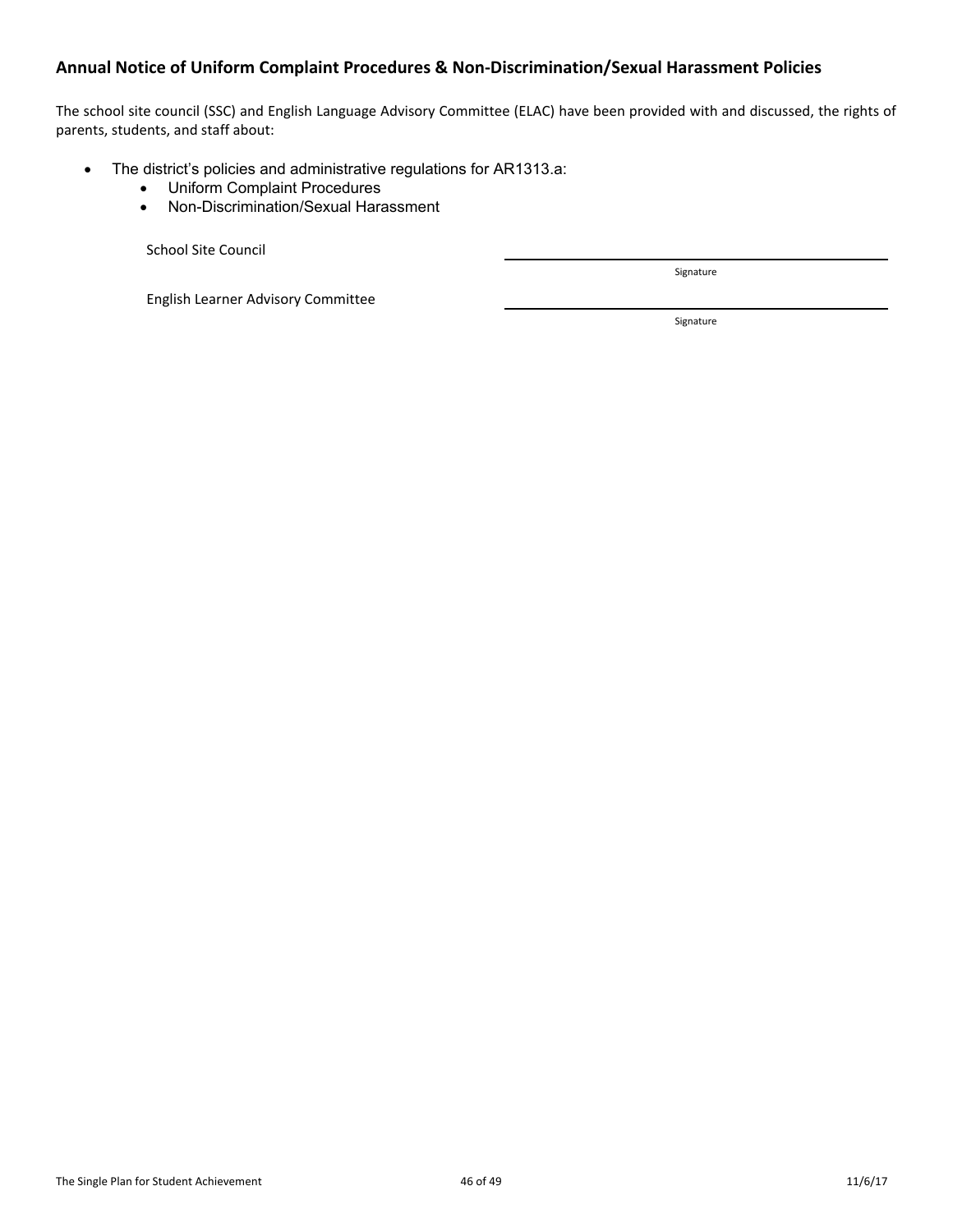# <span id="page-46-0"></span>**School Site Council Membership**

California Education Code describes the required composition of the School Site Council (SSC). The SSC shall be composed of the principal and representatives of: teachers selected by teachers at the school; other school personnel selected by other school personnel at the school; parents of pupils attending the school selected by such parents; and, in secondary schools, pupils selected by pupils attending the school. The current make-up of the SSC is as follows:

| <b>Name of Members</b>               | Principal | Classroom<br><b>Teacher</b> | Staff<br>School<br>Other | Community<br>Parent or<br>Member | Secondary<br>Students |
|--------------------------------------|-----------|-----------------------------|--------------------------|----------------------------------|-----------------------|
| Annie Conover                        | Χ         |                             |                          |                                  |                       |
| Shelley Raffaaelli                   |           |                             | X                        |                                  |                       |
| Jessica Cisneros-Elliott             |           | X                           |                          |                                  |                       |
| Jenny Harmon                         |           | X                           |                          |                                  |                       |
| Cindy Noble                          |           |                             |                          | X                                |                       |
| Connie Bailey                        |           |                             |                          | X                                |                       |
| Johnny Ly                            |           |                             |                          |                                  | Χ                     |
| Nicholas Weil                        |           |                             |                          |                                  | X                     |
| Numbers of members of each category: |           | 2                           | 1                        | $\overline{2}$                   | 2                     |

At elementary schools, the school site council must be constituted to ensure parity between (a) the principal, classroom teachers, and other school personnel, and (b) parents of students attending the school or other community members. Classroom teachers must comprise a majority of persons represented under section (a). At secondary schools there must be, in addition, equal numbers of parents or other community members selected by parents, and students. Members must be selected by their peer group.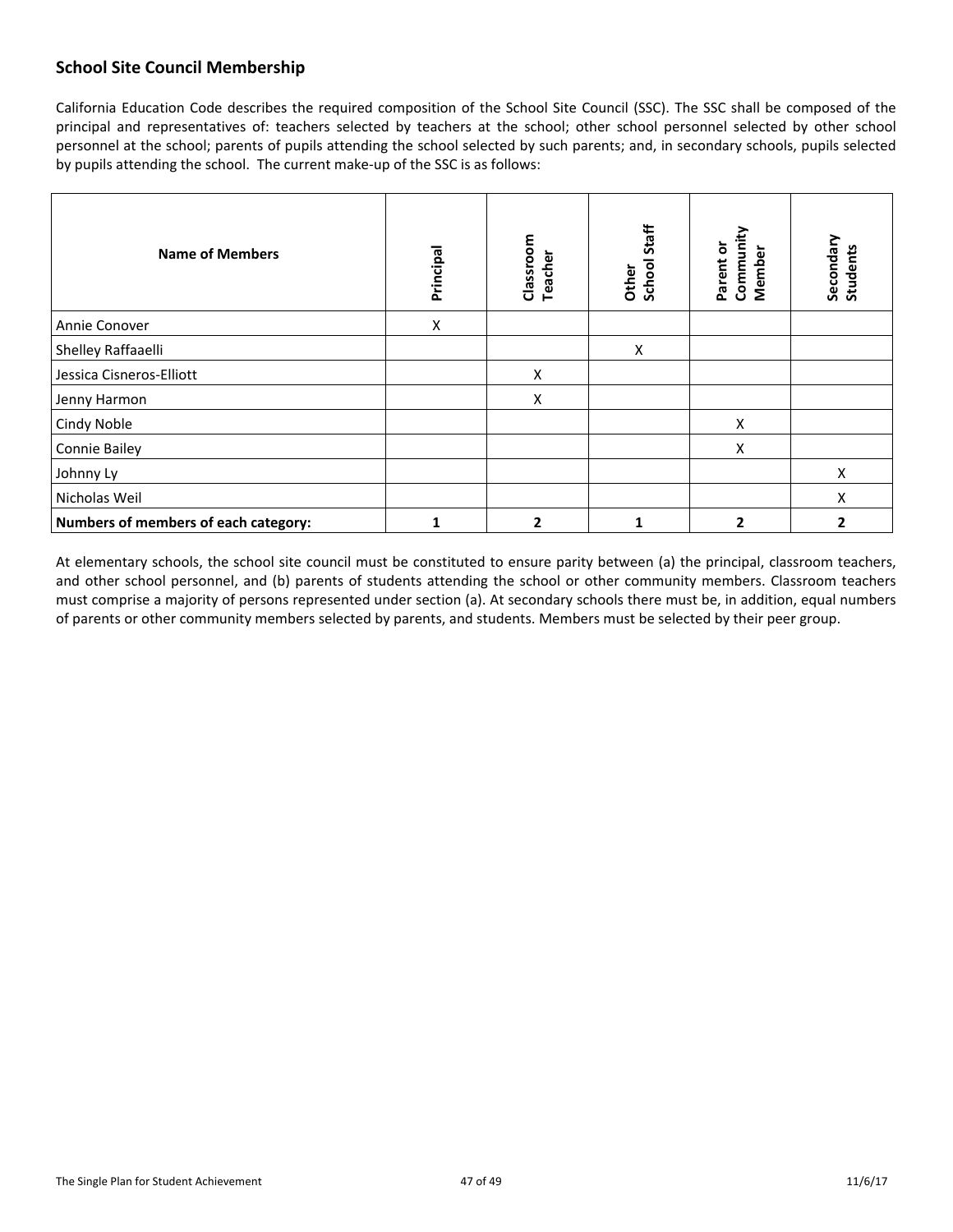# <span id="page-47-0"></span>**English Learner Advisory Committee (ELAC) Membership**

A committee comprised of parents, staff, and community members specifically designated to advise school officials on English Learner program services. Education Code Section 35147 (c), 52176 (b), and (c), 62002.5, and 64001 (a). The current make-up of the ELAC is as follows:

| <b>Name of Members</b>              | Principal | <b>Classroom</b><br><b>Teacher</b> | Other<br><b>School</b><br><b>Staff</b> | <b>Parent or</b><br>Community<br><b>Member</b> | Secondary<br><b>Students</b> |
|-------------------------------------|-----------|------------------------------------|----------------------------------------|------------------------------------------------|------------------------------|
| n/a                                 |           |                                    |                                        |                                                |                              |
| Numbers of members of each category |           |                                    |                                        |                                                |                              |
| <b>TOTALS</b> (Check for Parity)    |           |                                    |                                        |                                                |                              |

Parents of English learners must comprise the same percentage of the ELAC membership as English learners constitute of the school's total student population. Example, if 25% of the students in a school are English learners, then parent/guardians of English learners must comprise 25% of the ELAC membership. Other members can be parent/guardians, school staff, and/or community members as long as the minimum percentage requirement for EL parents is maintained.

Each California public school, grades kindergarten through 12, with 21 or more English learners must form an ELAC.

- 1. The ELAC shall be responsible for advising the principal and staff on programs and services for English learners and the School Site Council on the development of the Single Plan for Student Achievement (SPSA)
- 2. The ELAC shall assist the school in the development of:
	- a. The school's needs assessment.
	- b. The school's annual language census.
	- c. Ways to make parents aware of the importance of regular school attendance.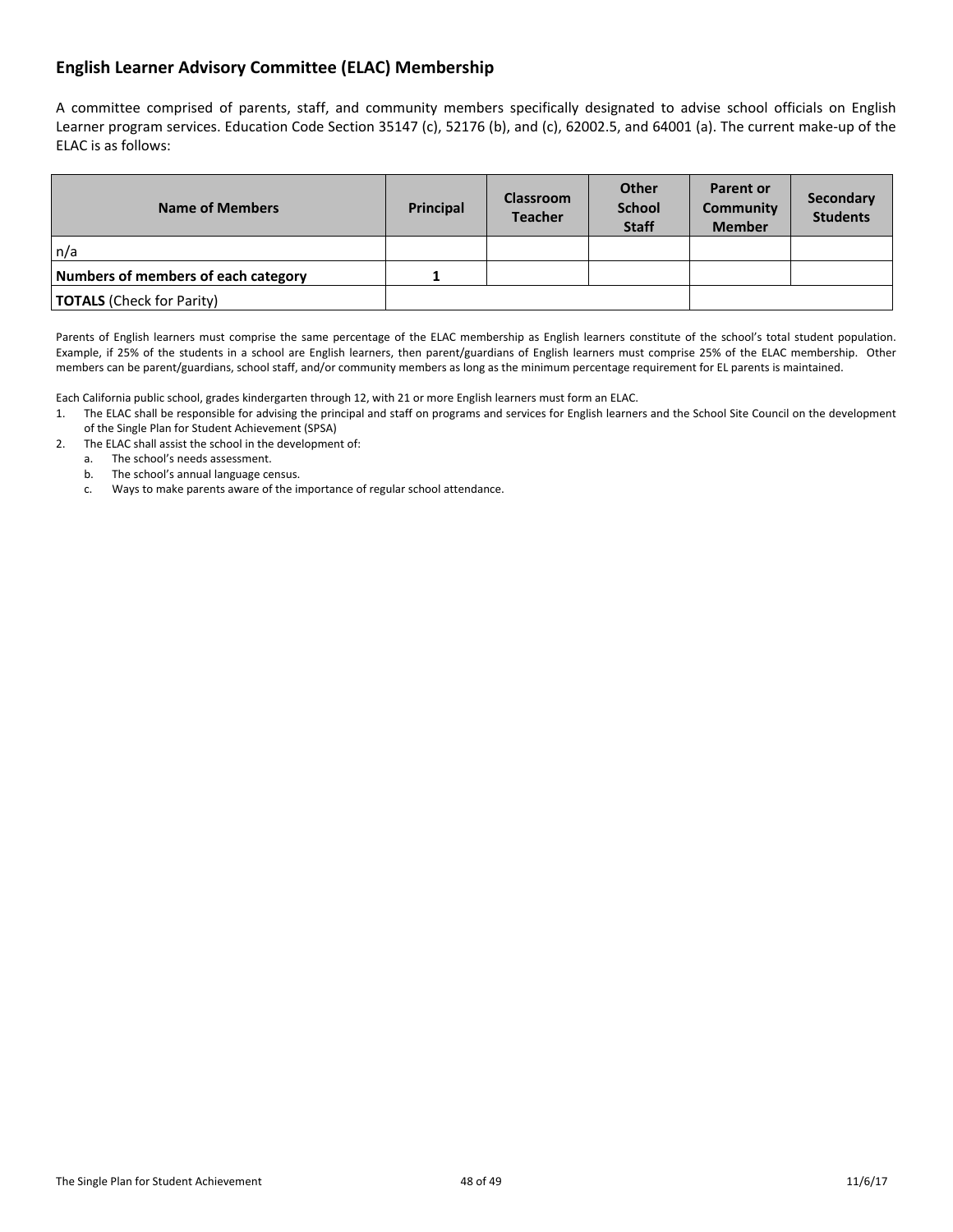#### <span id="page-48-0"></span>**Recommendations and Assurances**

The school site council (SSC) recommends this school plan and Proposed Expenditure(s)s to the district governing board for approval and assures the board of the following:

- 1. The SSC is correctly constituted and was formed in accordance with district governing board policy and state law.
- 2. The SSC reviewed its responsibilities under state law and district governing board policies, including those board policies relating to material changes in the Single Plan for Student Achievement (SPSA) requiring board approval.
- 3. The SSC sought and considered all recommendations from the following groups or committees before adopting this plan **(Check those that apply):**

| English Learner Advisory Committee                              |           |
|-----------------------------------------------------------------|-----------|
|                                                                 | Signature |
| Special Education Advisory Committee                            |           |
|                                                                 | Signature |
| Gifted and Talented Education Program Advisory Committee        |           |
|                                                                 | Signature |
| District/School Liaison Team for schools in Program Improvement |           |
|                                                                 | Signature |
| Departmental Advisory Committee (secondary)                     |           |
|                                                                 | Signature |
| Other committees established by the school or district (list):  |           |
|                                                                 | Signature |
|                                                                 |           |

- 4. The SSC reviewed the content requirements for school plans of programs included in this SPSA and believes all such content requirements have been met, including those found in district governing board policies and in the local educational agency plan.
- 5. This SPSA is based on a thorough analysis of student academic performance. The actions proposed herein form a sound, comprehensive, coordinated plan to reach stated school goals to improve student academic performance.
- 6. This SPSA was adopted by the SSC at a public meeting on September 28,2017.

#### Attested:

Annie Conover MS CCC/SLP

Typed Name of School Principal **Signature of School Principal Cate** 

Typed Name of SSC Chairperson Date Chairperson Signature of SSC Chairperson Date

The Single Plan for Student Achievement 11/6/17 and 11/6/17 and 11/6/17 and 11/6/17 and 11/6/17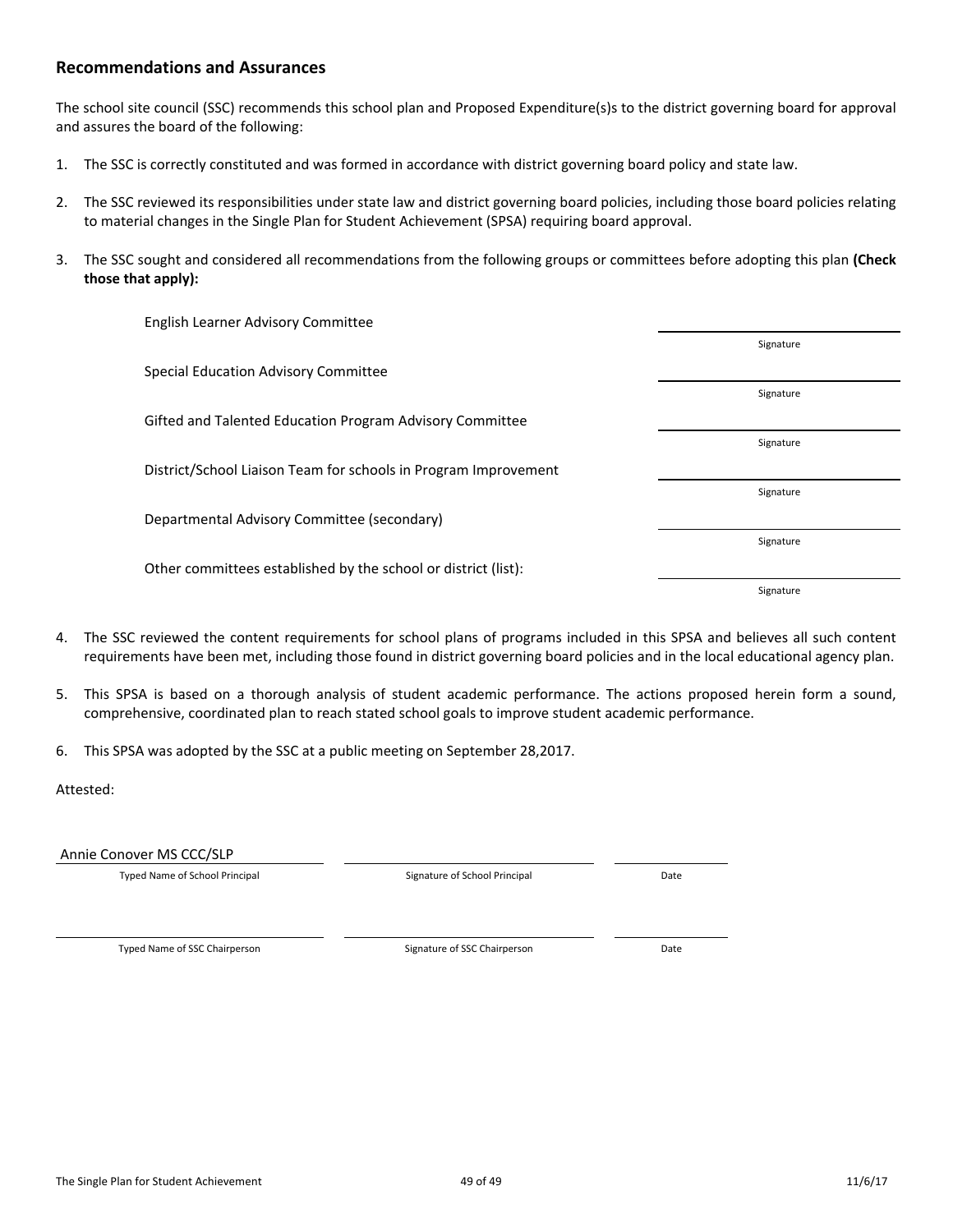#### **Recommendations and Assurances**

The school site council (SSC) recommends this school plan and Proposed Expenditure(s)s to the district governing board for approval and assures the board of the following:

- 1. The SSC is correctly constituted and was formed in accordance with district governing board policy and state law.
- The SSC reviewed its responsibilities under state law and district governing board policies, including those board policies relating  $2.$ to material changes in the Single Plan for Student Achievement (SPSA) requiring board approval.
- $3.$ The SSC sought and considered all recommendations from the following groups or committees before adopting this plan (Check those that apply):

| State Compensatory Education Advisory Committee                 |           |
|-----------------------------------------------------------------|-----------|
|                                                                 | Signature |
| English Learner Advisory Committee                              |           |
|                                                                 | Signature |
| Special Education Advisory Committee                            |           |
| Gifted and Talented Education Program Advisory Committee        | Signature |
|                                                                 | Signature |
| District/School Liaison Team for schools in Program Improvement |           |
|                                                                 | Signature |
| Compensatory Education Advisory Committee                       |           |
|                                                                 | Signature |
| Departmental Advisory Committee (secondary)                     |           |
|                                                                 | Signature |
| Other committees established by the school or district (list):  |           |
|                                                                 | Signature |

- 4. The SSC reviewed the content requirements for school plans of programs included in this SPSA and believes all such content requirements have been met, including those found in district governing board policies and in the local educational agency plan.
- 5. This SPSA is based on a thorough analysis of student academic performance. The actions proposed herein form a sound, comprehensive, coordinated plan to reach stated school goals to improve student academic performance.
- 6. This SPSA was adopted by the SSC at a public meeting on September 28,2017.

Attested:

Annie Conover MS CCC/SLP

Typed Name of School Principal

 $\frac{c}{\frac{c}{\frac{2c}{\frac{6ac}{c}}}}$  9/28/17 School Princinal

Jenny Harmon

Signature of SSC Chairperson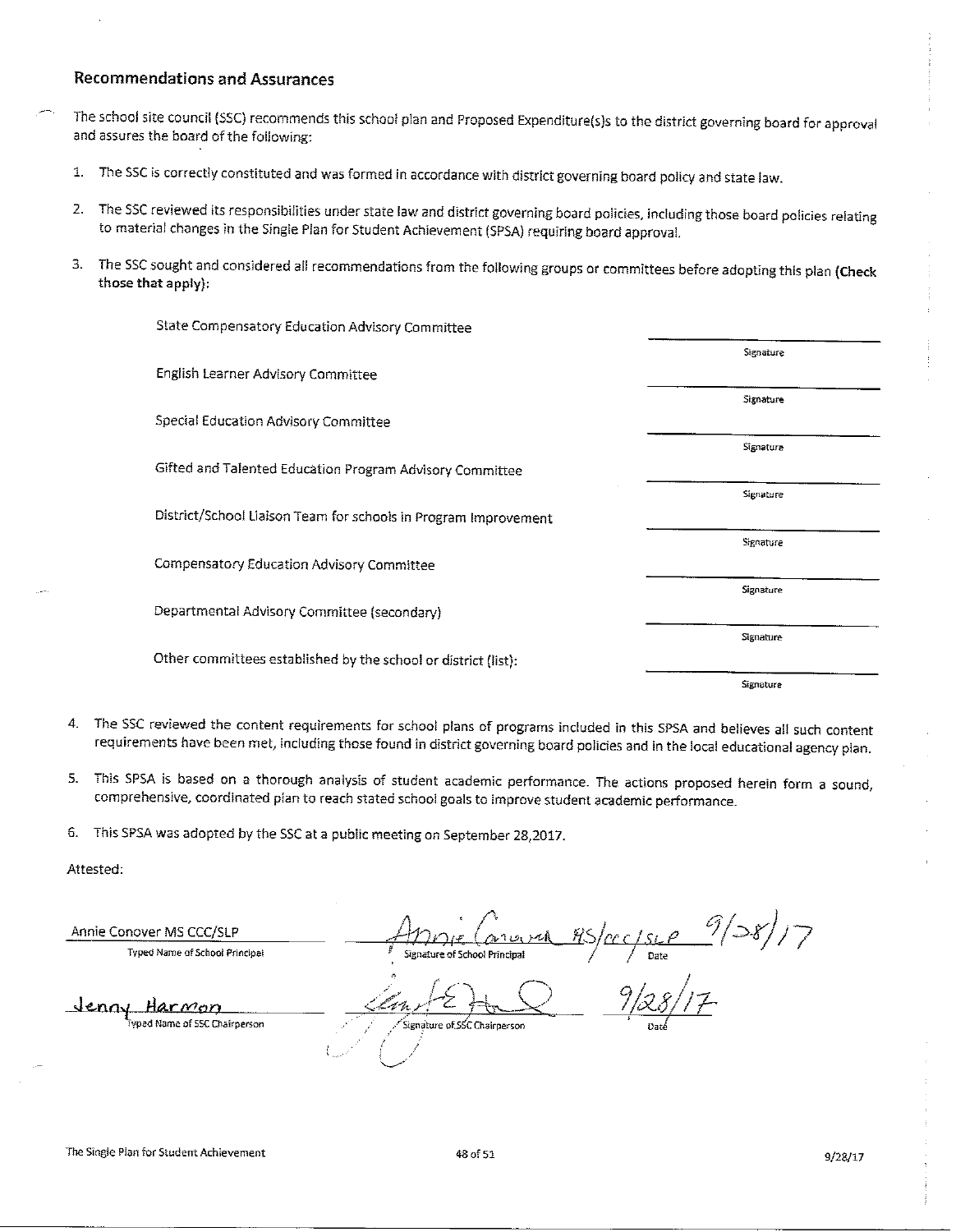# Annual Notice of Uniform Complaint Procedures & Non-Discrimination/Sexual Harassment Policies

The school site council (SSC) and English Language Advisory Committee (ELAC) have been provided with and discussed, the rights of parents, students, and staff about:

- The district's policies and administrative regulations for AR1313.a:  $\bullet$ 
	- $\bullet$ Uniform Complaint Procedures
	- Non-Discrimination/Sexual Harassment  $\bullet$

School Site Council

English Learner Advisory Committee

Signature

Signature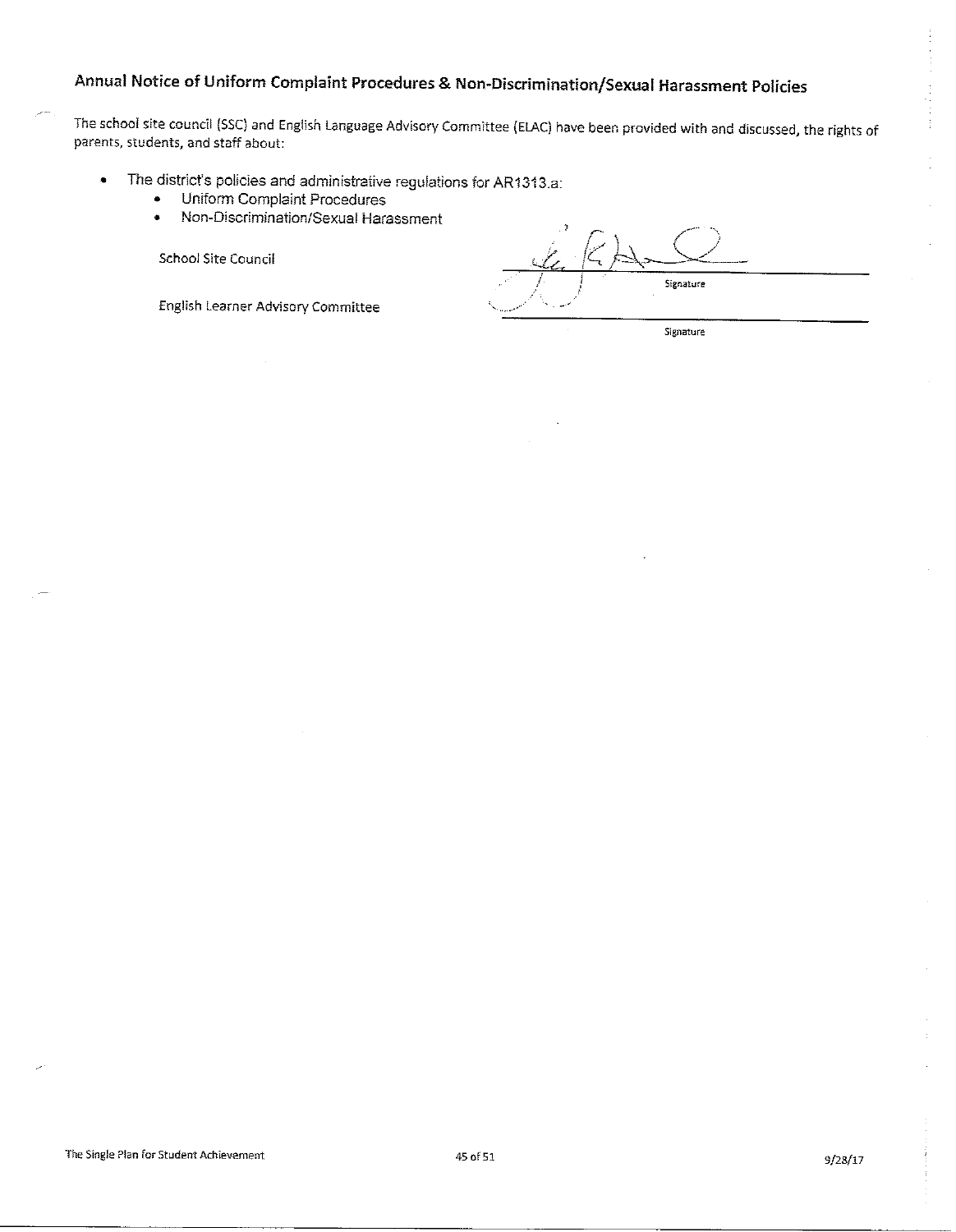# **Site Council Meeting**

You are invited to be part of our Site Council -

- Site Plan Approval  $\bullet$
- School Safety Plan Approval
- Wasc
- Single Plan for Student learning

Date: 09/28/2017 **Time: 2:40pm - A3** 



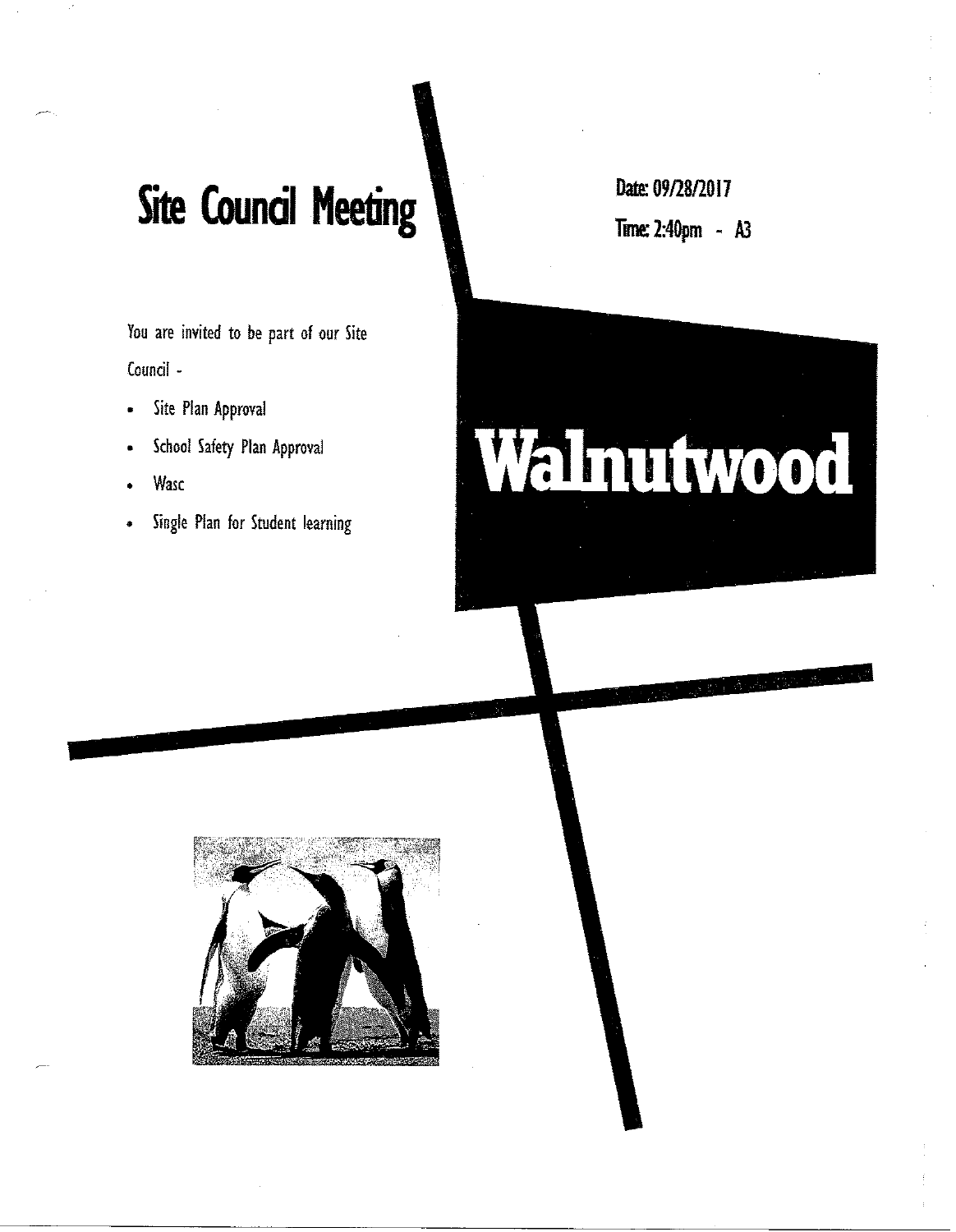Walnutwood High School Site Council

Meeting Agenda

September 28<sup>th</sup>, 2017

- 1. Welcome and Introductions
- 2. Meeting Overview
- 3. WASC
- 4. Safety Plan
- 5. SPSA
- 6. Other for the Good of the Order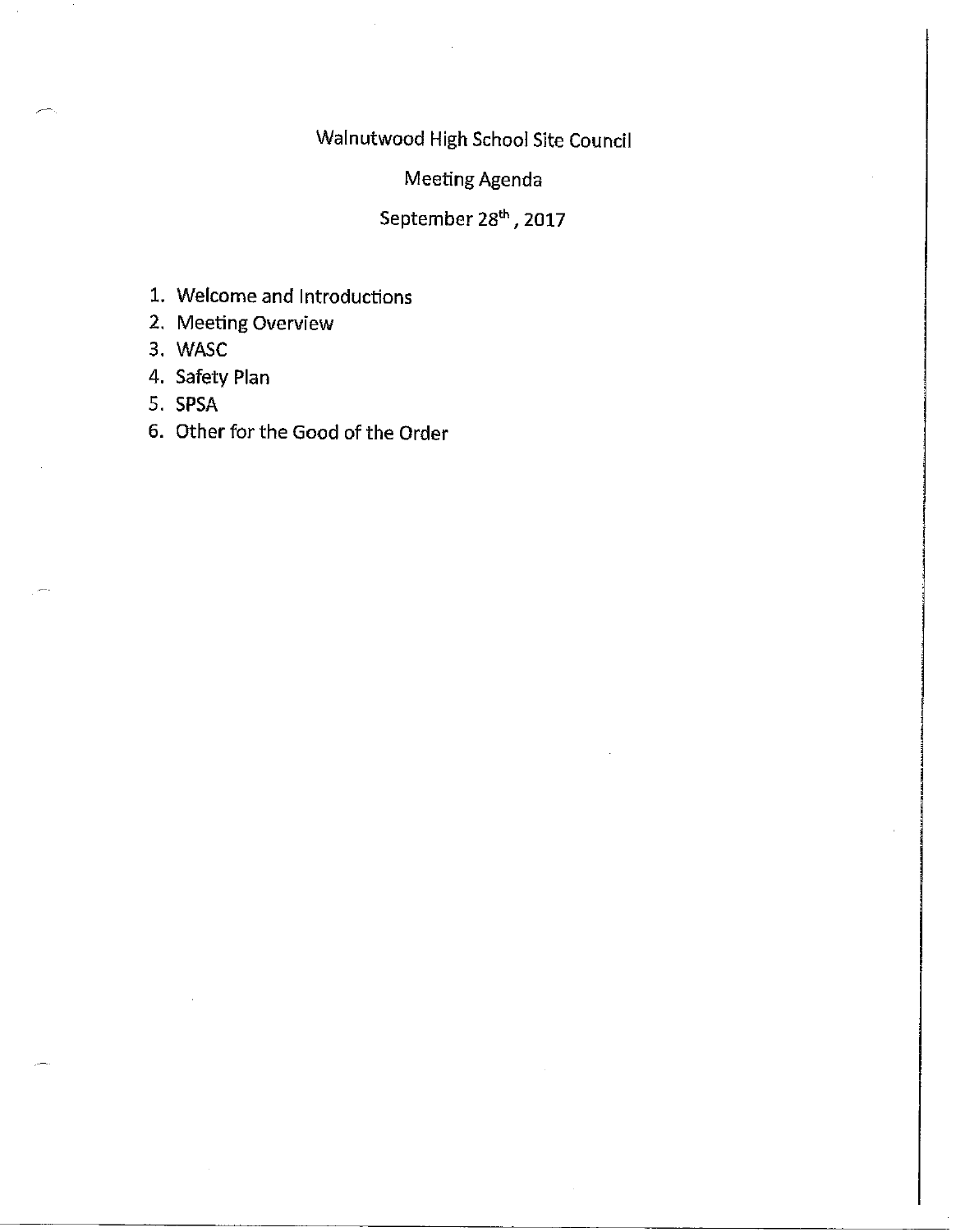WALNUTWOOD SITE COUNCIL September 28, 2017

**OTHER** STUDENT COMMUNITY PARENT OR **MEMBER** Scaffaell resed: 03 aconoused (Acusdor)  $Cb$ al $\sim$ l $\sim$ toit $\sim$ **E-MAIL ADDRESS**  $\approx$   $\sqrt{2}$   $\cos \frac{1}{2}$ Fotbruce 20 SIGNATURE Vincent Shelle y Raffall.  $\le$  Jennife L Harmon -Jessica Generos-Fliott-Jackson  $\frac{1}{2}$ Johnny Ly (GIVVLE) Nide Weil **NAME** Amner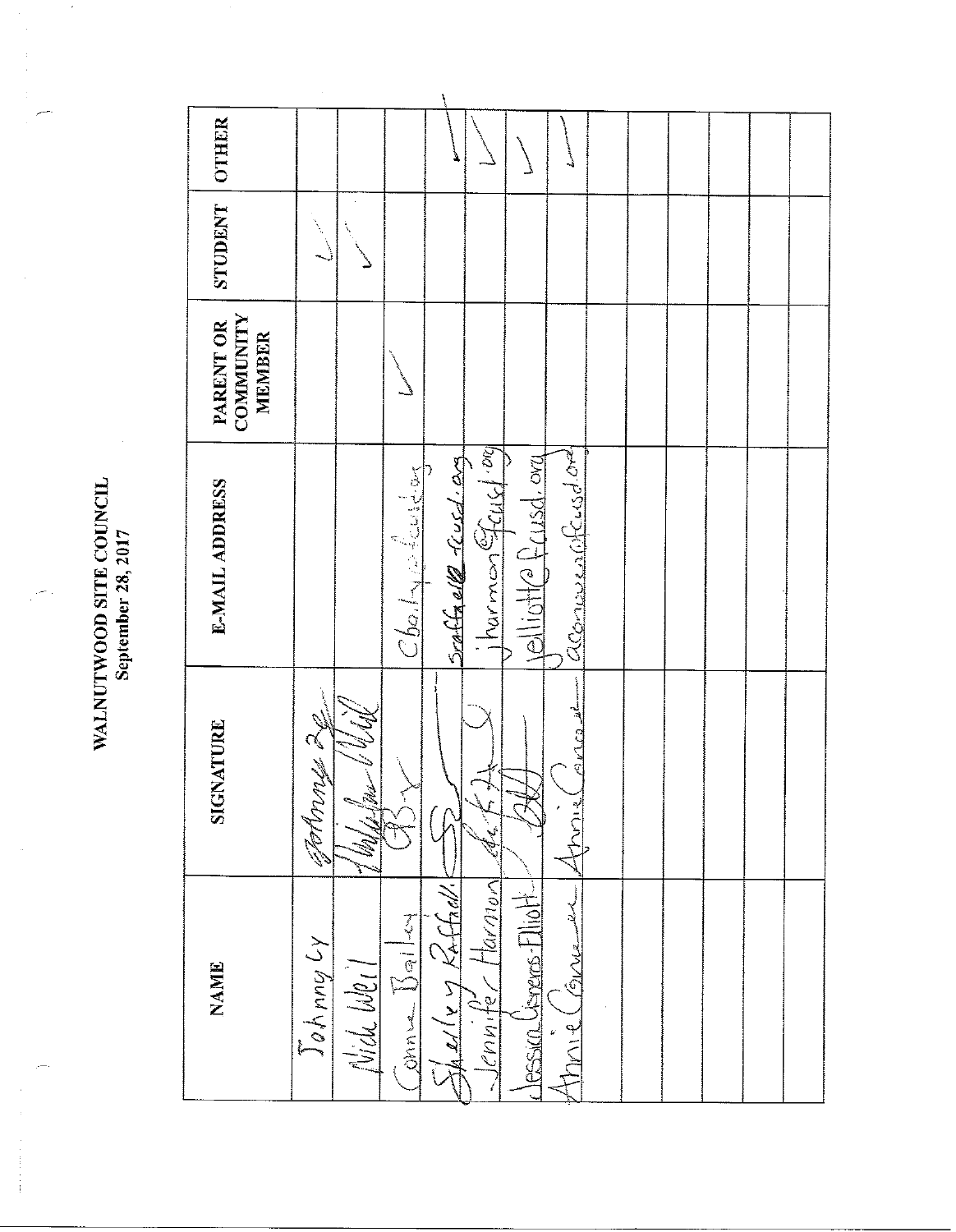

# **Walnutwood High School**

# **2017 SITE COUNCIL MEETING**

Thursday, September 28th 2:30 P.M. ROOM A-3

# **SITE PLAN APPROVAL SCHOOL SAFETY PLAN APPROVAL WASC SINGLE PLAN FOR STUDENT LEARNING**

# **Meeting Attendees:**

| <b>Annie Conover</b><br>Principal<br>Walnutwood HS | <b>Shelley Raffaelli</b><br><b>Cari Burns</b><br><b>Teacher</b> | <b>Jessica</b><br><b>Cisneros-Elliott</b><br><b>Teacher</b> | <b>Jenny Harmon</b><br><b>Teacher</b> |
|----------------------------------------------------|-----------------------------------------------------------------|-------------------------------------------------------------|---------------------------------------|
| <b>Connie Bailey</b>                               | <b>Cindy Knoble</b>                                             | <b>Johnny Ly</b>                                            | <b>Nick Weil</b>                      |
| <b>Community Member</b>                            | Parent                                                          | <b>Student</b>                                              | <b>Student</b>                        |

1. Welcome and Introductions, followed by an update on changes around the Campus. Annie Conover started by introducing herself as the new Principal. Welcoming Ashley Miller and Will Angelopolous as new contracted Teachers. Also we have a new nurse Aarti Bansal. Please welcome them to our team.

Annie pointed out the new changes that happened on our Campus, mentioned nothing new at the moment but possibly things in the works for the future.

2. Meeting Overview, Annie touched basis on the topics we will be going over in this meeting. Again introduced our New contracted teachers. Some new changes: 9th grade Pathfinders program, Keven Brown is leading our Pathfinders and K12 Video Conference Learning that Jessica Elliott is Implementing - Doc Camera and the APP Vidyo are key roles and a College course offered through Adult Ed for WHS students. Mrs Elliott is Updating and aligning our

**Site Council Posting Notice**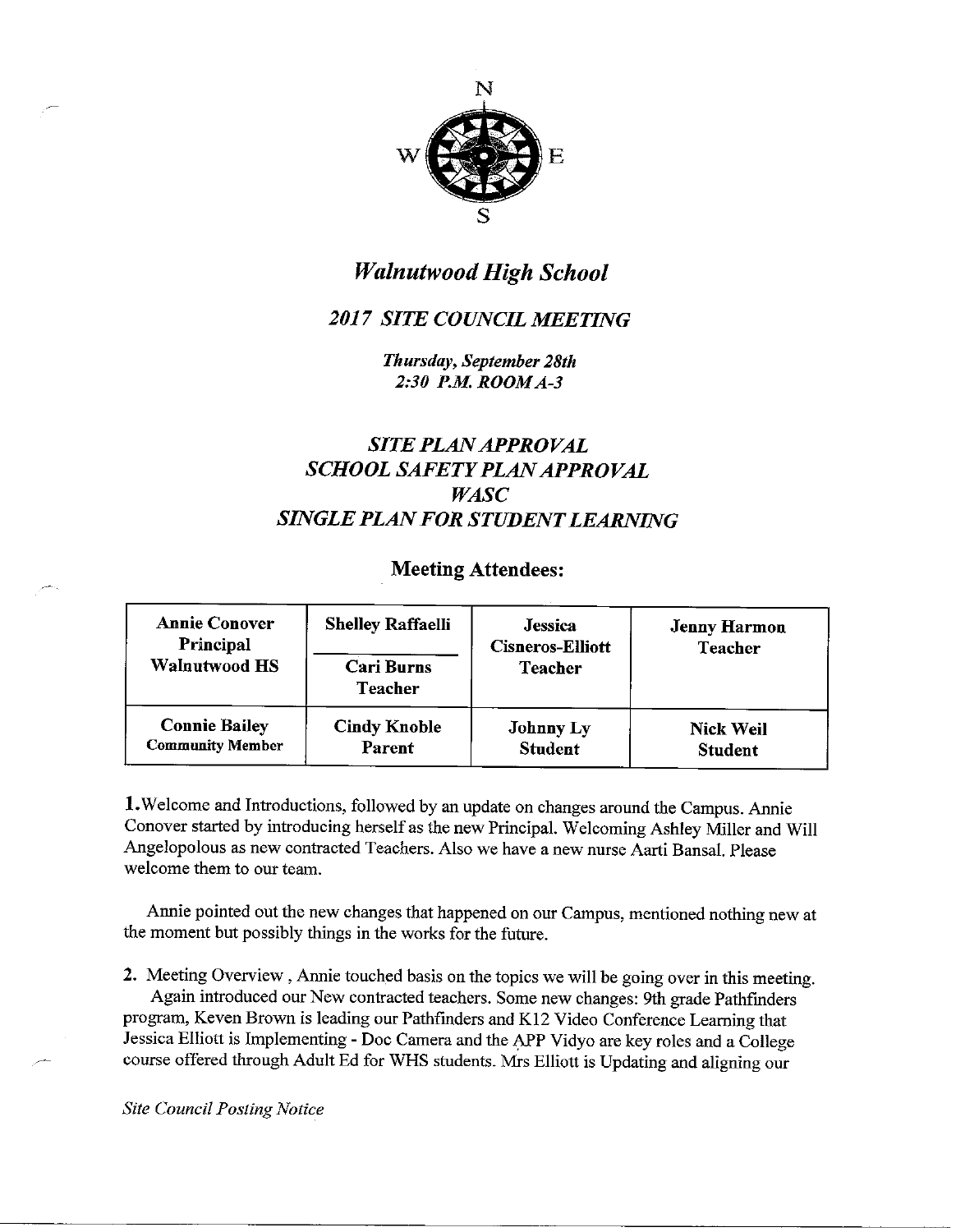curriculum with the districts adoptions. Mrs Conover has increased our Chromebooks for Walnutwood and our satellite site in Folsom. We will also welcome 916 Inc to our campus again this year.

3. WASC Schoolwide Action Plan for 2013-2018 was reviewed. The areas of focus included: A. Curriculum Development for Staff

Continued training for staff and PLC.

B. Curriculum Development for Students

We are focusing on all students need being met.

C. Parent, School Community and Community-at-Large Involvement

PBIS was implemented to facilitate Parent and Community involvement.

4. The Walnutwood High School Safety Plan was discussed. Annie Conover explained the Safety Plan and that in Includes Walnutwood and Adult Ed. Annie presented the binder, explained some of the emergency items contained. The Safety binder is kept in the Principal Office of Wanlutwood High School.

5. The Single Plan for Student Achievement (SPSA) Annie Conover explains the SPSA is located on Walnutwood and District website, along with the Uniform Complaint Procedure and the nondiscrimination and sexual harassment that can also be found on our website and the Student Handbook. These items along with the goals align with our Site WASC action plan. The Uniform Complaint Procedure and the nondiscrimination and sexual harassment Forms can be found hung by the entrances to the classrooms. Connie Bailey nominated Jenny Harmon as the School Site Council Chairperson and Jessica Elliott seconds the motion. The group votes all in Favor to approve. Jenny Harmon Motion for SPSA to be Approved, Shelley Raffaelli 2nd that motion, all approved. Annie discussed data for I-ready and that 90% of our students tested.

6. Going Forward Annie Conover states we are going forward with Aleks and we are waiting Board approval in Oct.. Biology, Chemistry, and Math Labs are all up and running. ELA Common Core Curriculum is being Developed. Iready, 90 % of our students have tested. Nick Weil stated why I ready was given and understood they are tested a 2nd time to measure their Progress. Johnny Ly enjoys Math Lab and say it is helpful.

**Site Council Posting Notice**